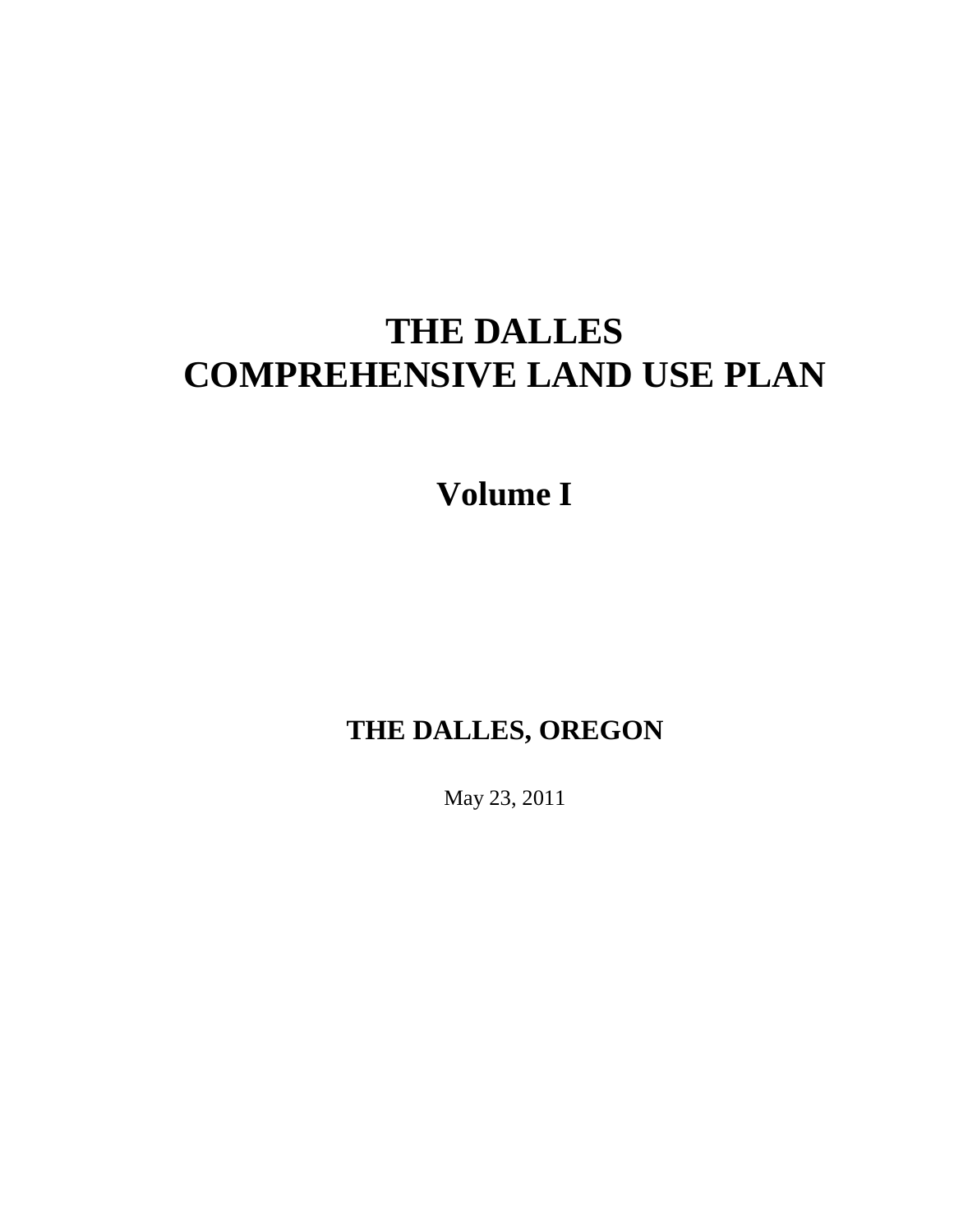## **THE DALLES COMPREHENSIVE LAND USE PLAN**

City of The Dalles

May 1994

*Amended July 10, 2006 General Ordinance 06-1268*

*Amended May 23, 2011 General Ordinance 11-1312*

Prepared by: **The City of The Dalles**

With assistance from: **Winterbrook Planning**

Financial assistance for the preparation of this document was provided through FY 05-07 and FY 09 – 11 Technical Assistance and Periodic Review grants from the Department of Land Conservation and Development. Additional financial assistance was provided by the Port of The Dalles and by the Mid-Columbia Realtors Association. The Goals and Policies contained in this document are those adopted by the City of The Dalles and are not necessarily those of the Port of The Dalles or the Mid-Columbia Realtors Association.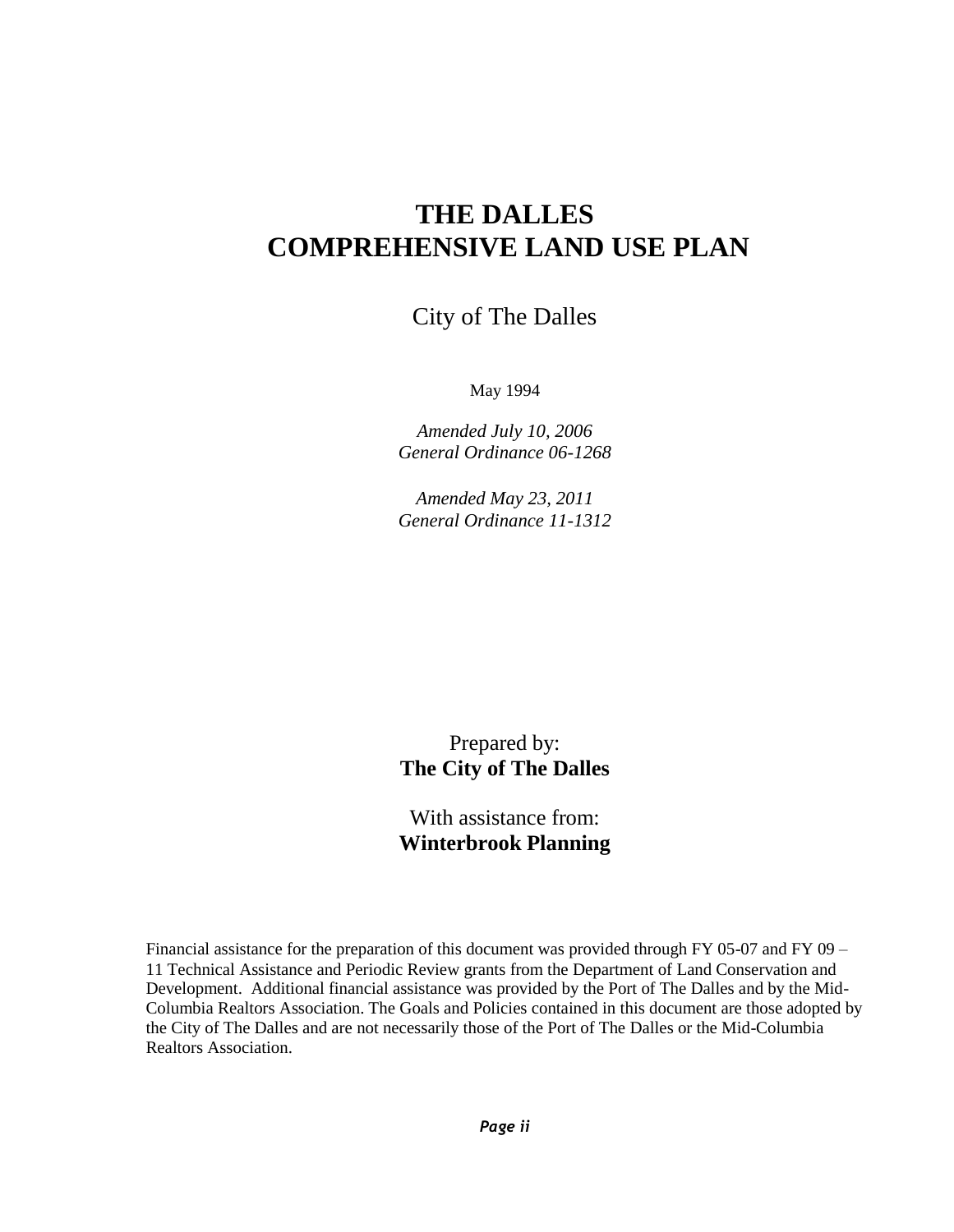#### **ACKNOWLEDGMENTS**

The following group of dedicated citizens gave over several years of their time to help in the drafting of the 2007 and 2011 Comprehensive Plan revisions for The City of The Dalles. The City particularly appreciates the dedication and service of Advisory membership and The Dalles Planning Commission. Both groups worked beyond expectation to create a quality policy document that will carefully direct the community's land use and development. The City's appreciation extends to the local, state, and federal resource agencies who provided assistance and information, and to the many citizens and interest groups who participated in the public workshop process critical to the development of this plan.

#### **Advisory**

School District 21 Port of The Dalles Mid Columbia Fire & Rescue Wasco County Road, and Planning Departments Northern Wasco County Park & Recreation District Wasco Electric Co-op Inc. Northern Wasco County Public Utility District Mid-Columbia Realtors Association Chenoweth Water Public Utility District

#### **Planning Commissioners (2006-2011)**

- Bruce Lavier, Chairman
- Mark Poppoff / Ron Ahlberg / Jo Ann Wixon /Derek Hiser / Dean Wilcox
- Ted Bryant / Benjamin Huey / John Nelson / Chris Zukin/ Nan Wimmers / Dennis Whitehouse

#### **Professional Economic Development and Planning Services**

Winterbrook Planning (Portland, Oregon) with ECONorthwest (Eugene, Oregon)

#### **Staff Support: City of The Dalles Community Development Department**

- Daniel C. Durow, Director
- Richard Gassman, Senior Planner / Erik Rundell, (former) RARE Planner
- Denise Ball, Planning Tech / Dawn Hert, Associate Planner / Brenda Green, Administrative Secretary / Carole Trautman, Administrative Secretary

#### **Public Works Department**

- Brian Stahl, (Former) Director
- David Anderson, Public Works Director
- Dale McCabe, City Engineer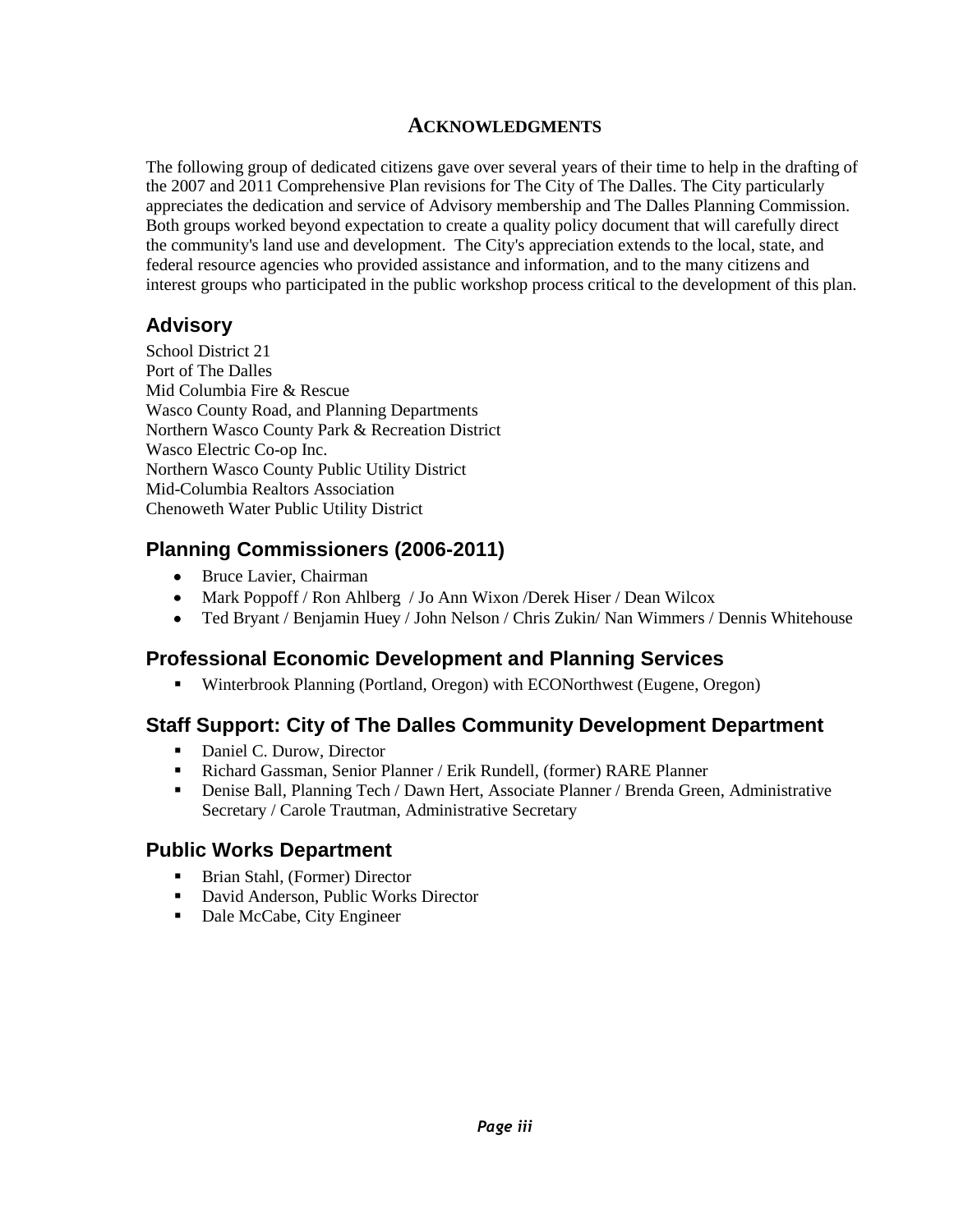#### **GENERAL ORDINANCE NO. 11-1312**

#### **AN ORDINANCE AMENDING THE CITY OF THE DALLES COMPREHENSIVE LAND USE PLAN, UPDATED JANUARY, 2006**

**WHEREAS**, the Department of Land Conservation and Development of the State of Oregon has adopted an administrative rule in Division 25, Chapter 660, establishing a process for Periodic Review; and

**WHEREAS**, as part of the Periodic Review process, the City is required to review its Comprehensive Plan and related policies; and

**WHEREAS**, as part of the Periodic Review process, City staff and the City's consultant have reviewed not only the City's Comprehensive Land Use Plan and the City's Land Use and Development Ordinance, but also the Economic Opportunities Analysis, and new requirements from the United States Environmental Protection Agency and the Oregon Department of Environmental Quality relating to stream and stream corridor protection; and

**WHEREAS**, the City's Periodic Review process began several years ago, with the conducting of open houses for public input, joint work sessions with the City Planning Commission and the City Council, and public hearings, with the anticipated goal of requesting an expansion of the City's Urban Growth Boundary ("UGB"); and

**WHEREAS**, the project for expansion of the City's UGB is currently on hold; and due to grant funding deadlines, the City needs to complete the first phase of the Periodic Review process by the end of May, 2011; and

**WHEREAS**, following a revision of the applicable documents to delete any reference to the proposed UGB expansion, the City Council conducted a joint work session with the City Planning Commission on November 18, 2010; and

**WHEREAS**, the City Planning Commission conducted a public hearing on April 7, 2011; and

**WHEREAS**, the Planning Commission continued its deliberations to a special meeting on April 14, 2011, where the Planning Commission recommended approval of a series of documents as part of the Periodic Review process; and

**WHEREAS**, the City Council conducted a public hearing on April 25, 2011 to allow for additional public testimony, and voted to continue the hearing to May 9, 2011 to allow City staff and the City's consultant additional time to prepare certain revisions to the documents; and

**WHEREAS**, on May 9, 2011, the City Council reviewed the additional revisions prepared by the City staff and the City's consultant, and based upon the public input presented during the open houses, the input generated as a result of the joint workshops between the City Council and the City Planning Commission, the public testimony presented during the public hearings conducted by the Planning Commission and the City Council, and the Planning

Commission's recommendation to the City Council, the City Council moved to adopt the proposed amendments for the City's Comprehensive Plan, the proposed Economic Opportunities Analysis, the proposed amendments to the City's Land Use and Development Ordinance, and the Stream Corridor ESEE Analysis, as recommended by the Planning Commission, with the changes approved by the City Council, and directed staff to prepare an ordinance approving the listed items; and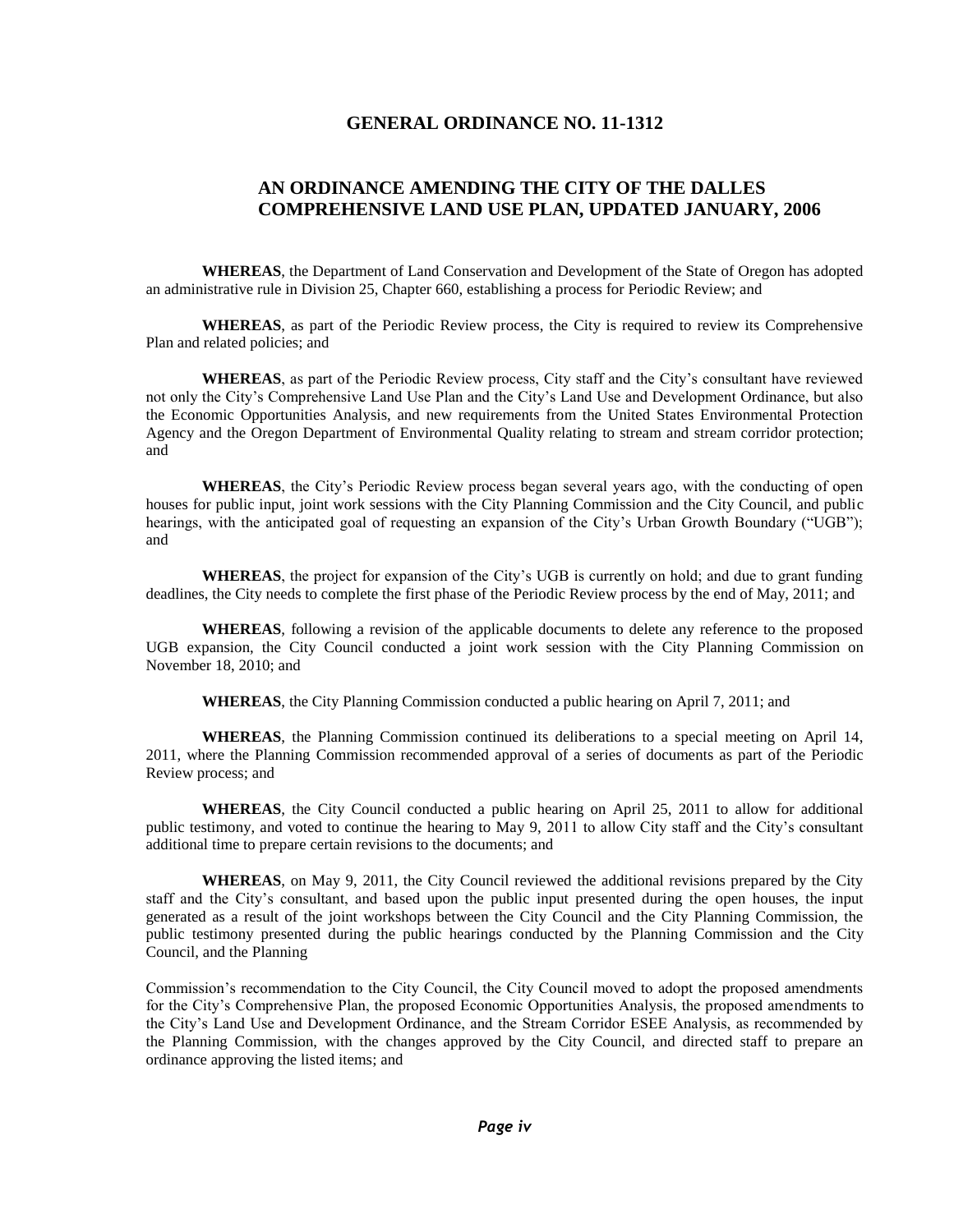**WHEREAS**, on May 23, 2011, the City Council reviewed the proposed ordinance prepared by City staff, and the Council found that the Periodic Review process conducted by the City complied with the applicable state administrative rules

#### **NOW, THEREFORE, THE CITY COUNCIL OF THE CITY OF THE DALLES ORDAINS AS FOLLOWS:**

Section 1. The amendments to the City's Comprehensive Plan, the Economic Opportunities Analysis, the amendments to the City's Land Use and Development Ordinance, and the Stream Corridor ESEE Analysis, copies of which are attached hereto and which are incorporated herein by this reference, and hereby adopted and approved.

Section 2. This ordinance shall be effective thirty (30) days after its adoption and approval.

Section 3. The sections, subsections, paragraphs and clauses of this ordinance are severable. The invalidity of one section, subsection, paragraph, or clause shall not affect the validity of the remaining sections, subsections, paragraphs, and clauses.

#### **PASSED AND ADOPTED THIS 23RD DAY OF MAY 2011.**

| Voting Yes, Councilors: Wood, Dick, Ahier, McGlothlin, Spatz_ |  |  |  |  |  |
|---------------------------------------------------------------|--|--|--|--|--|
| Voting No, Councilors: None                                   |  |  |  |  |  |
| Absent, Councilors: None                                      |  |  |  |  |  |
| Abstaining, Councilors: None                                  |  |  |  |  |  |

#### **AND APPROVED BY THE MAYOR THIS 23RD DAY OF MAY, 2011.**

---*S*--- Brian Ahier, Mayor Pro-Tem

\_\_\_\_\_\_\_\_\_\_\_\_\_\_\_\_\_\_\_\_\_\_\_\_\_\_\_\_\_\_\_\_\_\_\_\_\_

\_\_\_\_\_\_\_\_\_\_\_\_\_\_\_\_\_\_\_\_\_\_\_\_\_\_\_\_\_\_\_\_\_\_\_\_

James L. Wilcox, Mayor

**Attest:**

---*S*--- Julie Krueger, City Clerk

Julie Krueger, MMC, City Clerk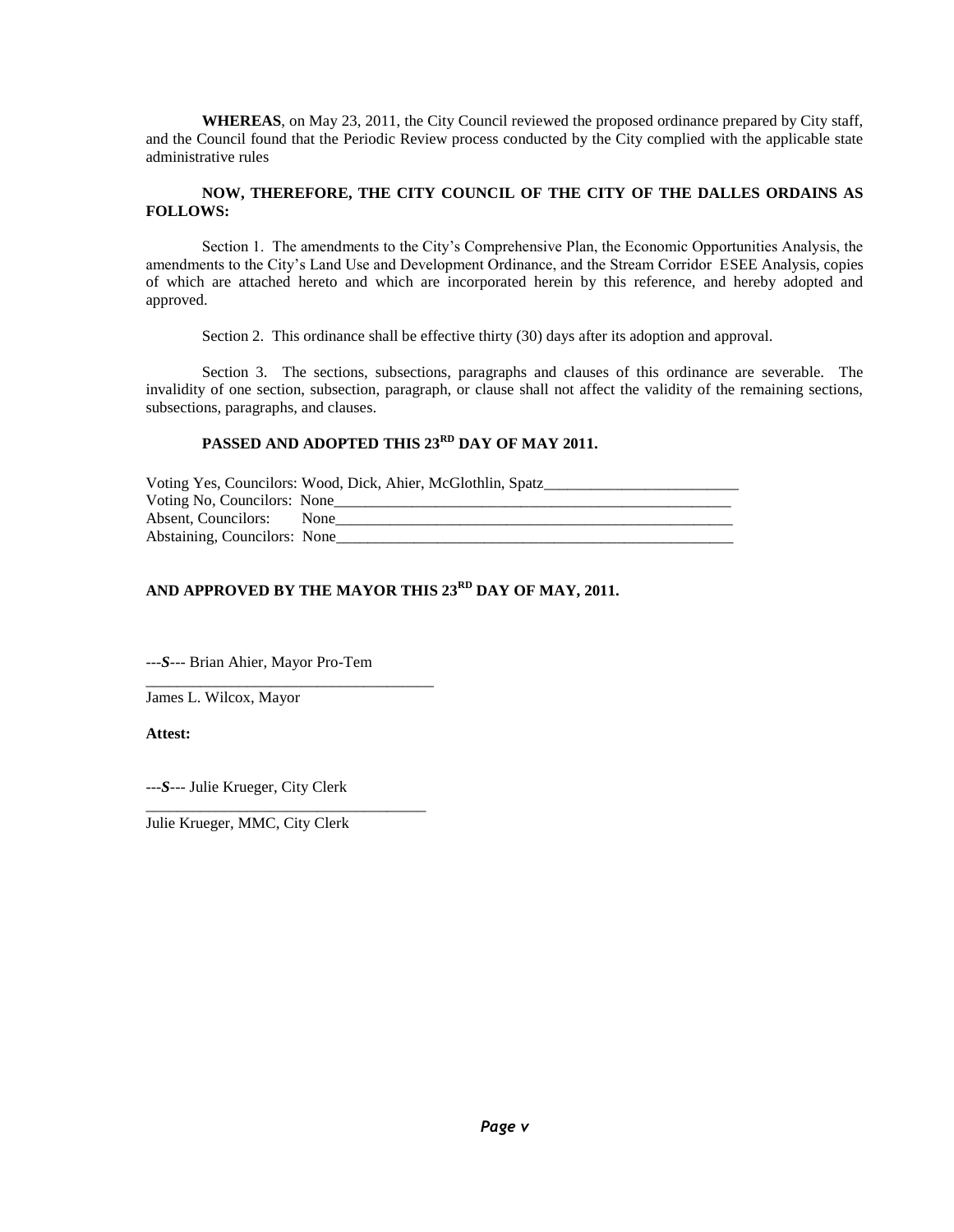### **TABLE OF CONTENTS**

| GOAL #5: OPEN SPACES, SCENIC AND HISTORIC AREAS, AND NATURAL RESOURCES  13 |  |
|----------------------------------------------------------------------------|--|
|                                                                            |  |
|                                                                            |  |
|                                                                            |  |
|                                                                            |  |
|                                                                            |  |
|                                                                            |  |
|                                                                            |  |
|                                                                            |  |
|                                                                            |  |
|                                                                            |  |
|                                                                            |  |
|                                                                            |  |
|                                                                            |  |
|                                                                            |  |
|                                                                            |  |
|                                                                            |  |
|                                                                            |  |
|                                                                            |  |
|                                                                            |  |
|                                                                            |  |
|                                                                            |  |
|                                                                            |  |
|                                                                            |  |
|                                                                            |  |
|                                                                            |  |
|                                                                            |  |
|                                                                            |  |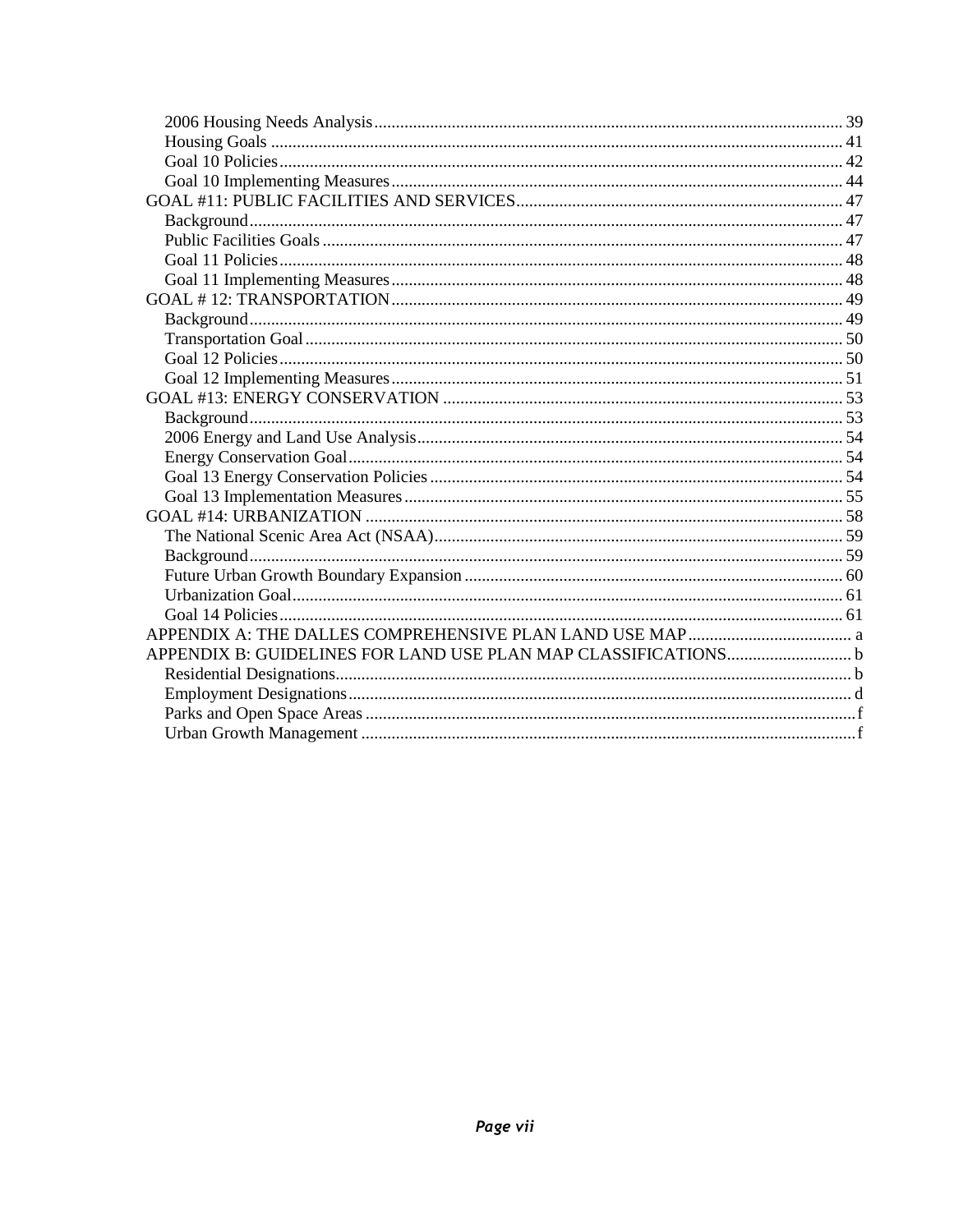# <span id="page-7-0"></span>**COMPREHENSIVE LAND USE PLAN ORGANIZATION**

The Dalles Comprehensive Land Use Plan (Comprehensive Plan or CLUP) is intended to serve the principal policy document for land use within acknowledged The Dalles Urban Growth Boundary (UGB). The Comprehensive Plan is organized based on corresponding Statewide Planning Goals.

Volume I of the CLUP includes background text, goals, policies and implementation measures.

- Goals state the general land use direction to which the City and County are committed.
- Policies are mandatory and must addressed when making major land use decisions, such as comprehensive plan map amendments or zone changes.
- Implementing measures offer specific steps to carry out plan policies

The Comprehensive Plan also includes a Comprehensive Land Use Plan Map, which is adopted as an appendix to the Plan. The CLUP Map is found in Appendix A. Guidelines for determining how to apply Comprehensive Plan Map designations and zoning districts to specific areas within the UGB are also included as Appendix B, and are considered part of the Comprehensive Plan.

Finally, the street classifications, policies and street and access standards found in The Dalles Transportation System Plan (TSP) are considered part of the Comprehensive Plan, whereas background tables and analysis are not. (See discussion below.)

### <span id="page-7-1"></span>*Supporting Documents*

The Comprehensive Plan is supported by a series of background documents and facilities plans.

#### **Background Documents – CLUP Volume II**

Background documents provide the factual and analytical basis for the goals, policies and implementing measures found in the Comprehensive Plan, but are not policy documents in themselves. The numbers and analysis found in background documents are expected to change over time.

For example, the Buildable Lands Inventory will be updated regularly as land develops within the existing UGB.

Extensive documentation of the location of UGB amendments proposed in 2007 is not included as a background document to the plan – pending resolution of outstanding National Scenic Area Act issues with the Columbia River Gorge Commission. However, documentation of unmet needs found in the Economic Opportunities Analysis (EOA) and Housing Needs Analysis (HNA) are included as background documents to assist the City in making land use decisions *within* the existing UGB until NSAA compliance issues are satisfactorily resolved.

#### **Facilities Master Plans – CLUP Volume III**

Master plans for sanitary sewer, parks, water, schools, storm drainage, airport, and transportation also support the goals, policies and implementing measures found in the Comprehensive Plan but are not policy documents in themselves. The projects, cost estimates, timing and funding sources found in public facilities plans are not intended to function as plan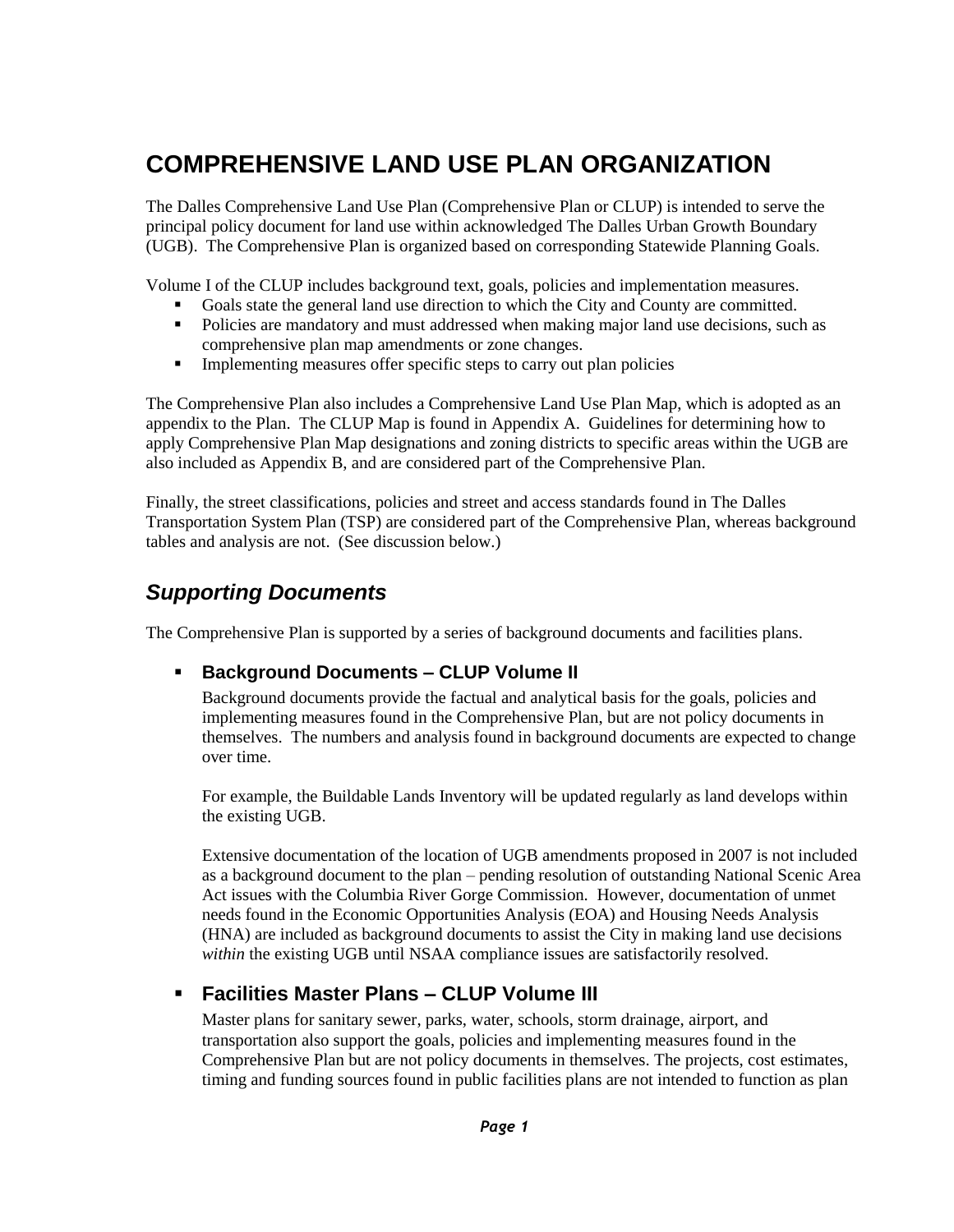policies, unless explicitly adopted as part of the Comprehensive Plan.

Public facilities master plans that have been "accepted" by the City Council are adopted by reference as part of the CLUP. Public facilities master plans along with their projections for growth and development are expected to change over time as new information and technology becomes available. Therefore, periodic updates to public facilities plans should be expected. In cases of conflict with the CLUP, numbers and projections in the CLUP prevail.

The 2006-07 effort to expand the City's UGB is designed was Phase I of a two phase planning process. However, Phase I (UGB expansion) has been delayed indefinitely as the City attempts to work collaboratively with Wasco County, affected state agencies, and the Gorge Commission to determine how the City will be able to meet state requirements to provide a 20-year buildable land supply while meeting NSAA requirements.

#### **The Land Use and Development Ordinance (LUDO)**

The Dalles Land Use and Development Ordinance Code contain zoning districts, development standards and land use decision-making procedures for implementing The Dalles Comprehensive Plan Use Plan. As noted above, the 2010-11 amendment package includes changes to the LUDO to implement the revised policies of the CLUP. The focus of these revised policies is to increase the intensity of land use and to protect identified natural features within the existing UGB.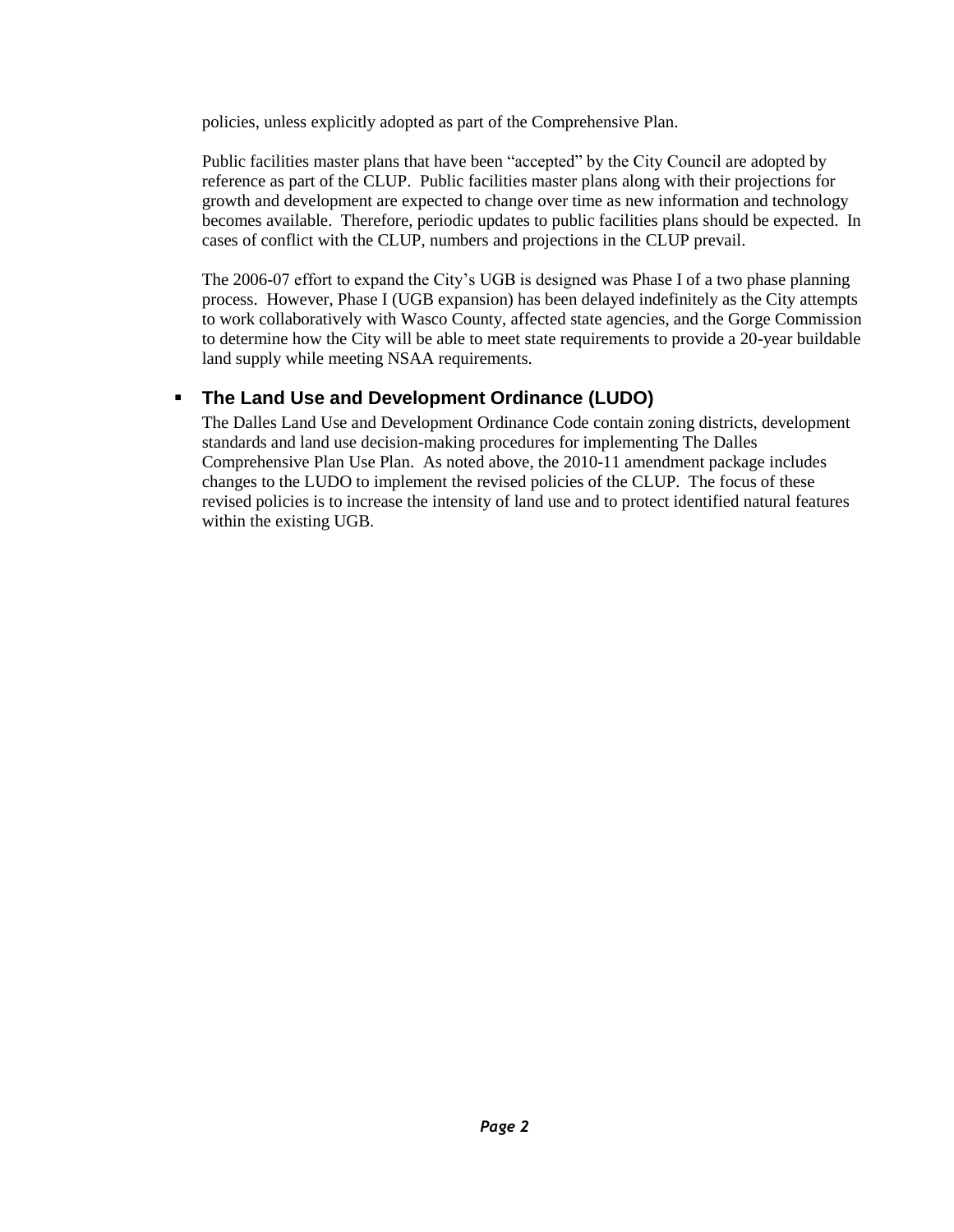### <span id="page-9-0"></span>*Volume I Appendices*

Appendix A: Comprehensive Land Use Plan (CLUP) Map

Appendix B: Guidelines for Land Use Map Classifications

### <span id="page-9-1"></span>*Volume II: Background Documents*

- A. *Pioneering The Dalles: A Vision for The Dalles in the Year 2020*
- B. Comprehensive Plan, Land Use Map (Ames & Associates, 2002)
- C. *Population Forecast for The Dalles* (ECONorthwest, 2006)
- D. *City of The Dalles Economic Opportunities Analysis* (ECONorthwest, 2011)
- E. *City of The Dalles Residential Land Needs Report* (Winterbrook Planning, 2006)
- F. *Buildable Lands Inventory Methods and Maps for The Dalles UGB and URA* (Winterbrook Planning and the City of The Dalles, 2006)
- G. *Goal 13 Energy and Land Use Analysis* (ECONorthwest, 2006)
- H. City of The Dalles Historical Resources Inventory, 1984-85
- I. *The Dalles Riverfront Master Plan*, October 1989
- J. Hazards Studies
	- a. *Geologic Hazards of Northern Wasco, Sherman and Hood River Counties, 1977;* Department of Geology and Mineral Industries
	- b. *Landslide Hazard Study;* Fujitani Hilts & Associates, 1991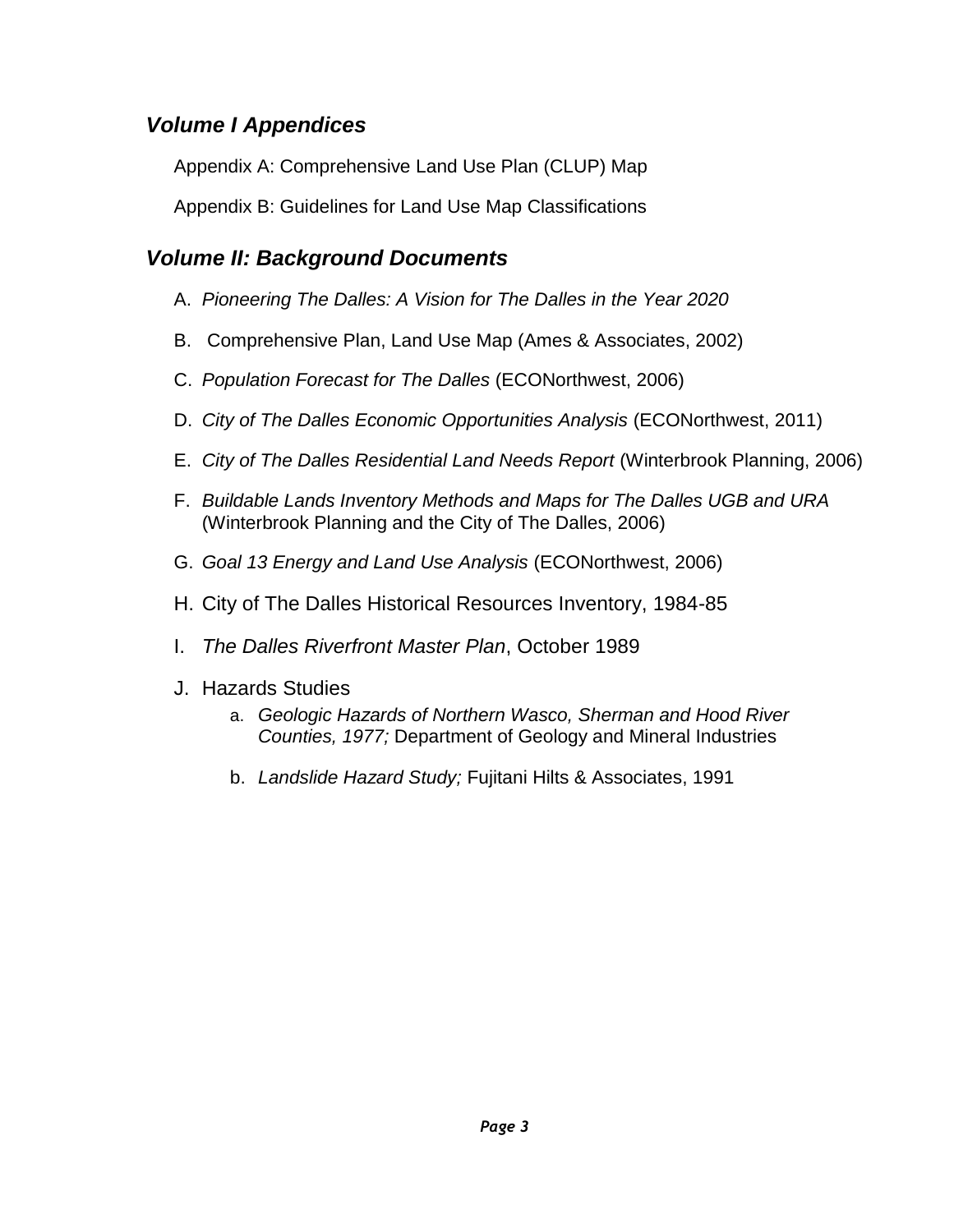#### <span id="page-10-0"></span>*Volume III: Facilities Master Plans*

- A. The Dalles Public Facilities Plan, 1991
- B. The Dalles Wastewater Master Plan (CH2M Hill, 2002 )
- C. The Dalles Water Master Plan (CH2M Hill, 2006 )
- D. The Dalles Storm Drainage Master Plan ( (2007)
- E. The Dalles Transportation System Plan (DEA, 2006)
- F. Master Plan Park and Recreation Plan (Northern Wasco Park and Recreation District)
- G. School Facilities Plan 2007)
- H. Strategic Business Plan, Port of The Dalles (TBAC, 2006)
- I. Sewer, Water and Transportation Study for the 2007 Urban Growth Boundary Expansion Area (City of The Dalles, 2007)
- J. The Dalles Urban Renewal Plan (2009)

### <span id="page-10-1"></span>*Intergovernmental Agreements*

Wasco County is a partner in the successful implementation of The Dalles Comprehensive Land Use Plan. Since Wasco County retains jurisdiction over unincorporated areas within The Dalles UGB until land is annexed to the City, the City Council and County Court have adopted an intergovernmental agreement that spells out roles and responsibilities for land within the Dalles UGB. The City may also enter intergovernmental agreements with other partners in land use planning, such as the Oregon Department of Transportation (ODOT). For example, the City has adopted an intergovernmental agreement with ODOT that spells out roles and responsibilities for monitoring land use decisions affecting the west interchange.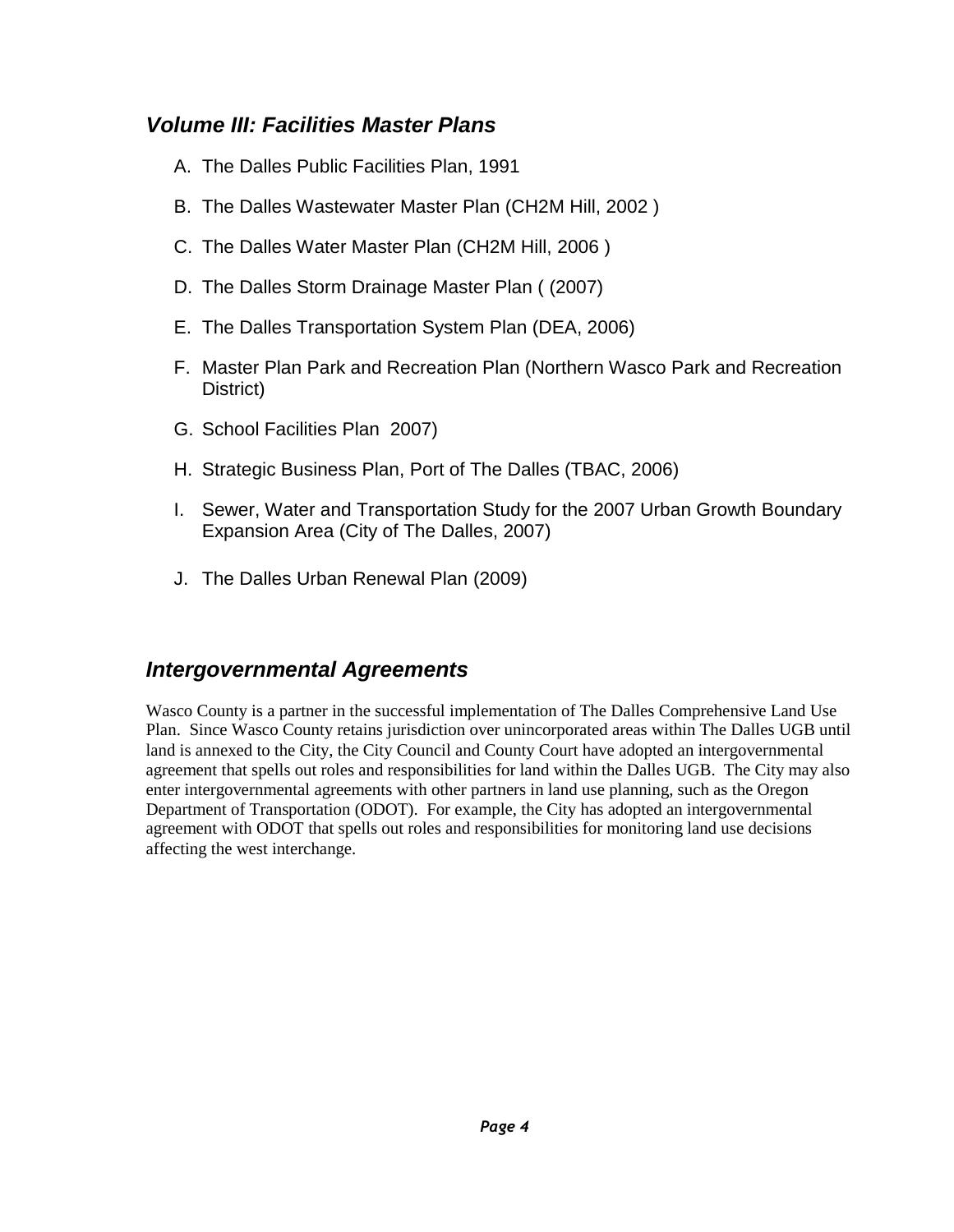## <span id="page-11-0"></span>Goal #1: Citizen Involvement

*To develop a citizen involvement program that insures the opportunity for citizens to be involved in all phases of the planning process.*

#### <span id="page-11-1"></span>*Background*

The 1982 The Dalles Comprehensive Plan was prepared, adopted and acknowledged by utilizing a broad-based citizen involvement program. That program is included in the 1982 Plan, and is incorporated into this Plan by reference. In 1993, the City adopted substantial amendments to the plan based on an extensive public and agency involvement program that resulted in a Community Vision Statement: *Pioneering The Dalles: A Vision for The Dalles in the Year 2020*. The community vision for 2020 is of a riverfront town with inter-connected green spaces, integrated neighborhoods, enhanced business and educational opportunities, and a high level of citizen input to decision making.

To help make the Vision a reality, the 1993 Plan initiated mixed community, commercial, and residential use areas as "neighborhood centers", adopted design standards to insure that higher density infill is compatible with existing neighborhoods, and encouraged a Parks Master Plan to be developed. There are many other examples of how the Vision statement was and continues to be applied throughout the various elements of The Dalles Comprehensive Land Use Plan. In 2010, the City began the process of revising this vision statement.

By 2006, it became clear that The Dalles Urban Growth Boundary (UGB) lacked sufficient land to accommodate long-term (20-year) residential, employment and supporting land use needs consistent with Statewide Planning Goal 14, Urbanization. To address these needs, the City obtained a technical assistance grant from the Department of Land Conservation and Development (DLCD) to assess the amount of land that should be added to the UGB, and where the UGB should be expanded. To facilitate long-range public facilities planning and to provide greater certainty to area property owners, the City also considered a 50-year Urban Reserve Area (URA). Under state law, land within the URA retains its rural designation, but becomes first priority for future UGB expansion as needs arise.

Throughout this process, the City was mindful of the need to coordinate its growth management planning efforts with the Columbia Gorge Commission, Wasco County and state agencies such as the Oregon Department of Transportation (ODOT) and the Land Conservation and Development Commission (LCDC). Statewide Planning Goal 9 (Economy) requires The Dalles to conduct an Economic Opportunities Analysis (EOA) to determine the types of sites that will be needed within the UGB to meet industrial and commercial employment needs. Goal 10 (Housing) requires The Dalles to determine the types and densities of housing that will be needed during the 20-year planning period. Goals 8 (Park and Recreational Needs) and 11 (Public Facilities) require The Dalles to provide enough land for parks, schools and other public and semi-public facilities. And Goal 14 (Urbanization) requires The Dalles to use land efficiently and minimize impacts to agricultural and forest resource land while maintaining a 20-year supply of buildable residential land and suitable employment land.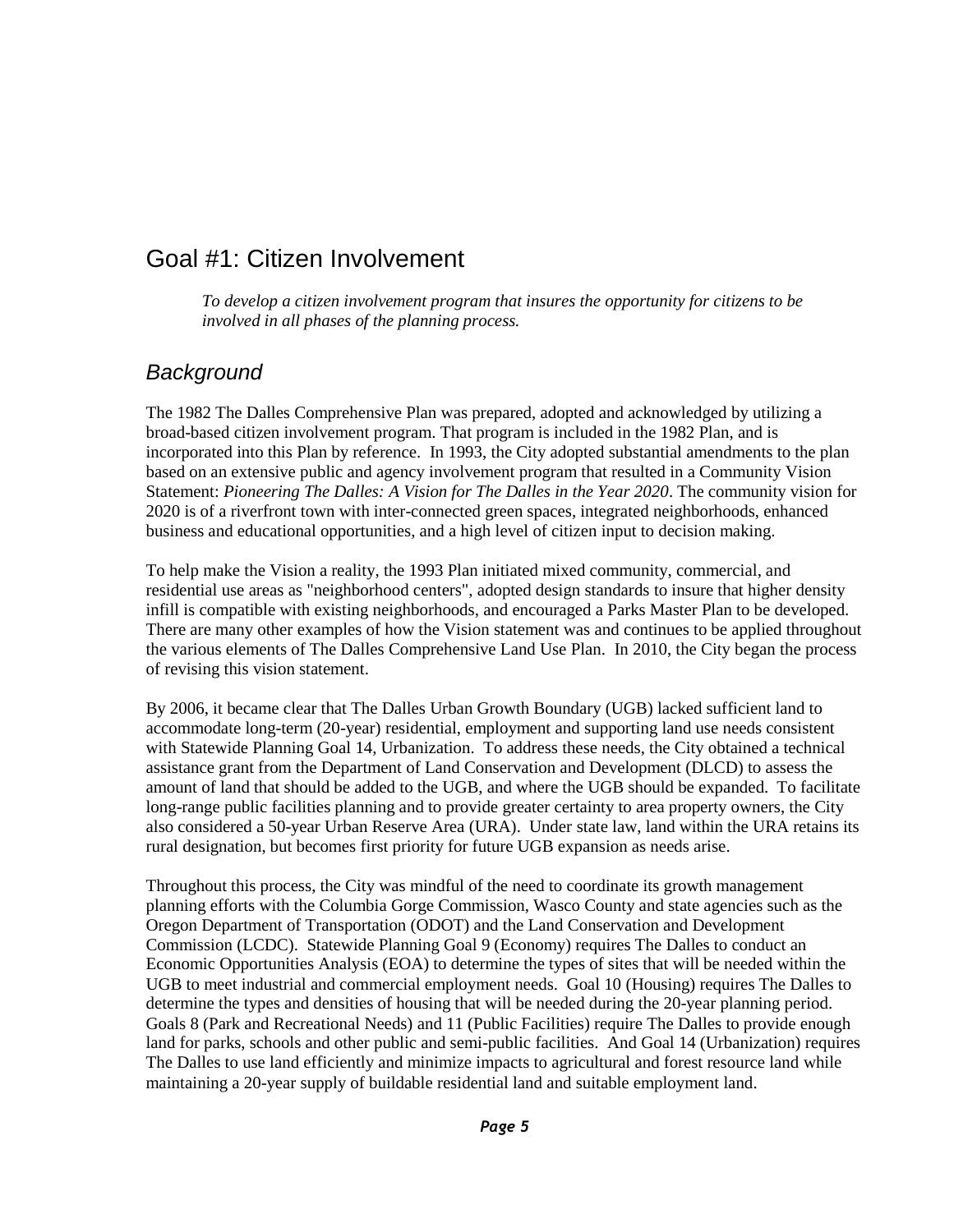Because The Dalles is within the Columbia River Gorge National Scenic Area, The Dalles UGB expansion must also comply with the National Scenic Area Act (NSAA). The City and County met several times with Gorge Commission staff and affected interest groups to consider the effect of the proposed amendments on NSAA provisions. The Gorge Commission held public hearings in 2008-09 to consider the definition of a "minor amendment" and appropriate procedures for reviewing UGB amendments on both sides of the Columbia River. However, the City was unable to reach agreement with the Gorge Commission regarding the process and criteria for exempting land within UGBs from its strenuous provisions. Therefore, the City's efforts to provide a 20-year supply of urban land to meet identified population and employment growth needs has been put on indefinite hold, pending completion of a series of studies designed to meet NSAA requirements.

The City worked closely with the Wasco County Planning and Development Department and Planning Commission in adopting population and employment projections, and in coordinating the land use review process on unincorporated land within the existing UGB in 2006-07.

The Planning Commission served as the Citizen Involvement Committee for this complex, multi-year process. The Planning Commission held several public workshops in 2006. Planning Commission workshops were publicized and supported by staff of the Community & Economic Development Department, Winterbrook Planning and ECONorthwest. Public open houses were also held in late 2006 and early 2007.

The Planning Commission and City Council held public hearings in 2007 to review the draft comprehensive plan amendment package.

In 2010, the City decided to move ahead with amendments to the CLUP and LUDO to ensure that employment and housing objectives will be met to the extent possible within the existing UGB. The Planning Commission and City Council held public hearings again in 2010 and 2011 to review the circumscribed set of amendments that focus on land management issues within the existing UGB.

#### <span id="page-12-0"></span>*Citizen Involvement Goal*

 *To develop a citizen involvement program that insures the opportunity for all citizens to become involved in all phases of the planning process.*

### <span id="page-12-1"></span>*Goal 1 Policies*

- 1. The Citizen Involvement Program shall provide for the involvement of the community's citizens in the planning of the Urban Area's development.
- 2. Availability of planning information to interested citizens shall be maintained.
- 3. The land-use planning process and policy framework shall include opportunity for citizen input as a part of the basis for all decisions and actions related to the use of land.

#### <span id="page-12-2"></span>*Goal 1 Implementing Measures*

A Citizen Involvement Program shall be maintained through the City's Planning Commission.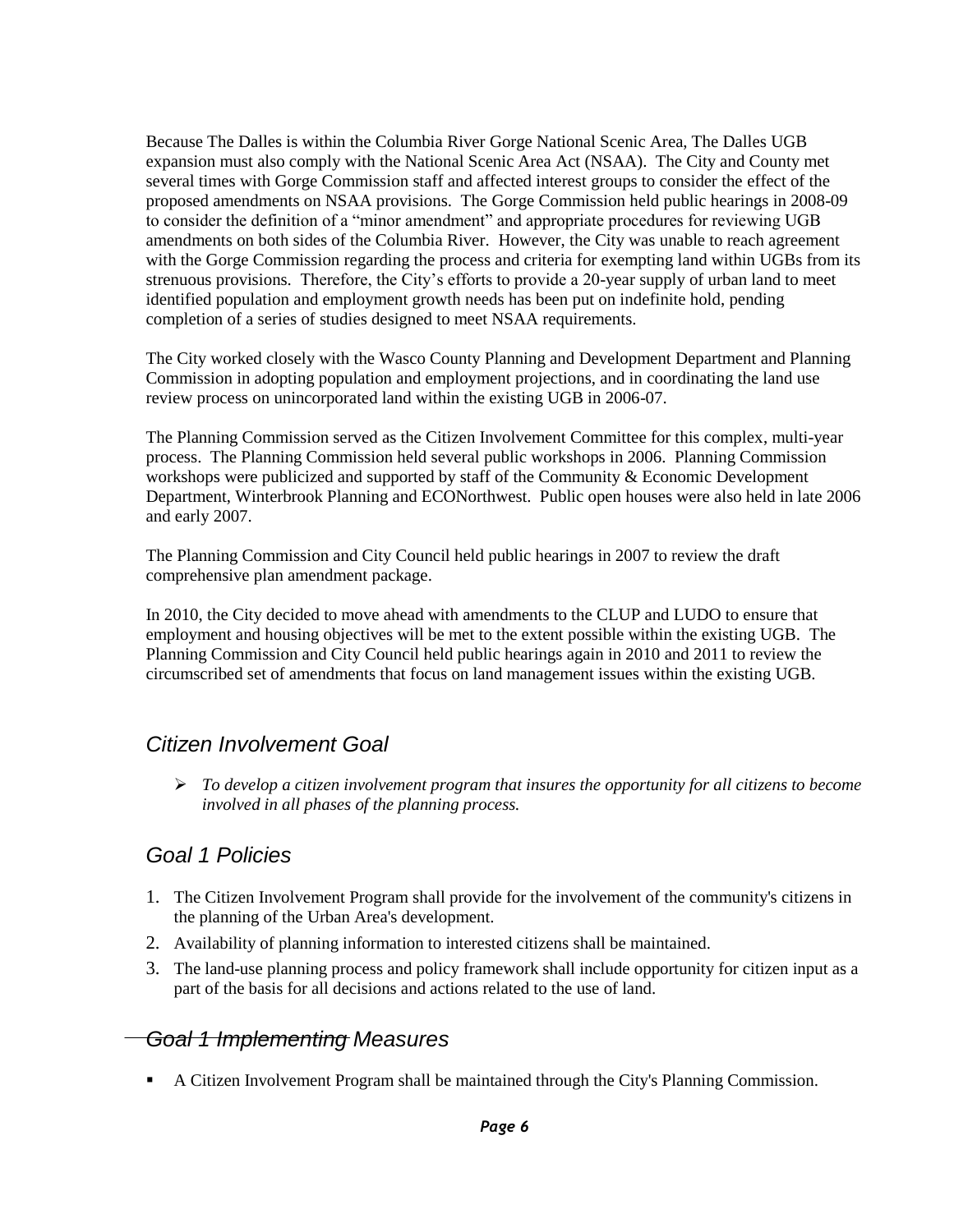- The Community & Economic Development Department shall make available plans and information related to land-use and development to all interested citizens.
- Financial support for the Citizen Involvement Program will be provided through the Community Development Department's budget and LCDC's maintenance grants, as funds are available.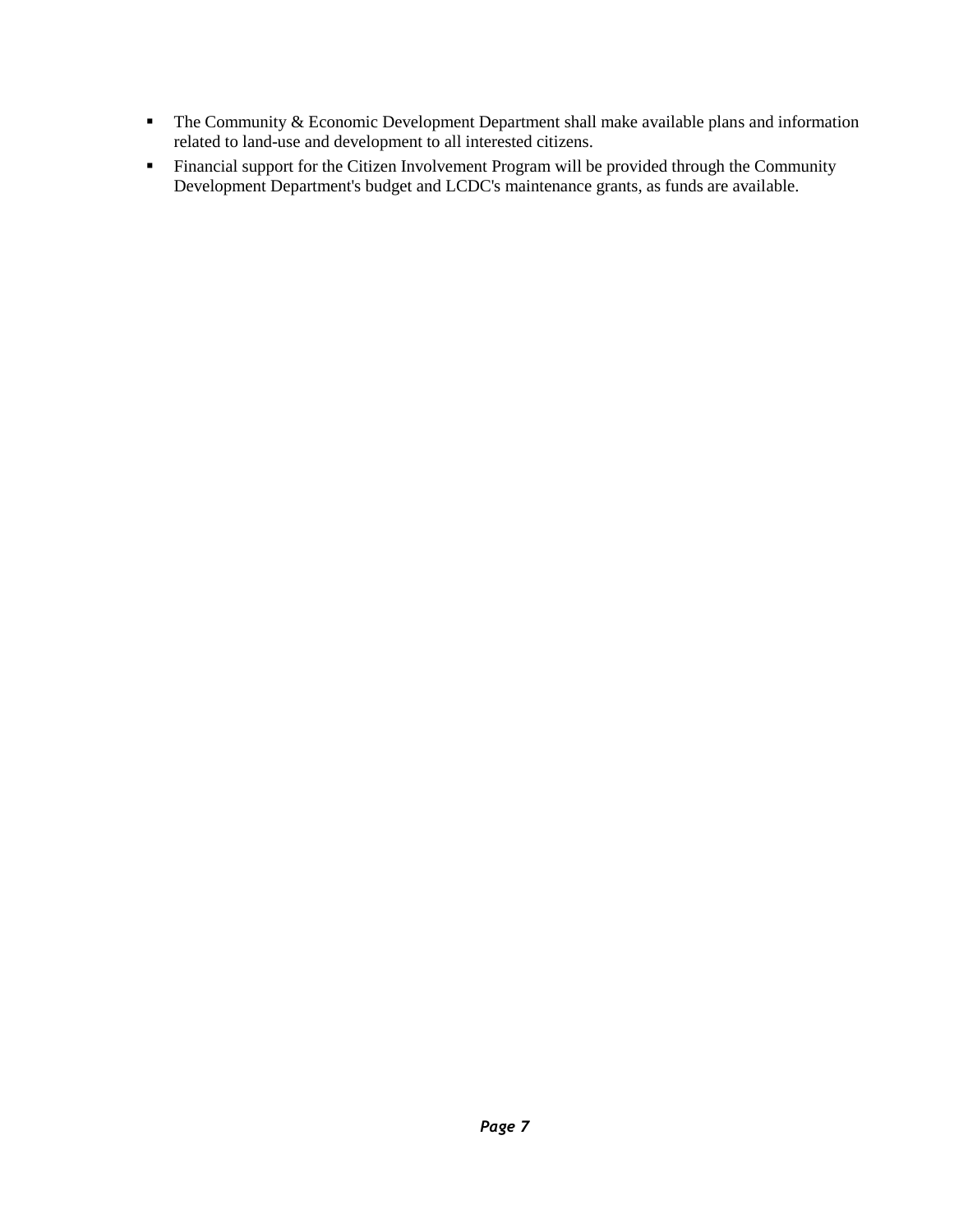## <span id="page-14-0"></span>GOAL #2: LAND USE PLANNING

*To establish a land use planning process and policy framework as a basis for all decisions and actions related to use of land and to assure an adequate factual base for such decisions and actions.*

### <span id="page-14-1"></span>*Background*

The Dalles Comprehensive Plan was adopted by the City in December of 1982, and, along with implementing ordinances and an urban growth boundary agreement, was acknowledged for compliance with Statewide Planning goals by the Land Conservation and Development Commission (LCDC) on August 25, 1983. Since acknowledgement, the City prepared a Final Local Review Order (April, 1993) that was adopted by the LCDC in January of 1994.

An extensive plan revision was undertaken in September of 1992, following a planning process adopted by the City. The revisions were recommended for adoption by the Planning Commission, adopted by the City Council, and acknowledged by LCDC. In order to minimize cost and delays in administering ordinances, approval procedures which allow the Community Development Director to make certain administrative decisions for minor development proposals will be identified and adopted.

### <span id="page-14-2"></span>*Population Projection*

In 2006-07, The Dalles made substantial revisions to the economic and residential elements of the Comprehensive Plan, based on revised population and employment projections. The Goal 14 rule requires that cities and counties formally adopt population projections as part of their comprehensive plans.

The *Population Forecast for The Dalles* (ECONorthwest, 2006) presents the population forecast for the City of The Dalles for the period 2006-2056. This forecast is included in Volume II of The Dalles CLUP. The forecast reaches a population of 22,545 by 2026, and of 31,926 by 2056. The assumed growth rate from 2006-2026 is 1.9% annually until 2026, 1.3% between 2027 and 2046, and 0.9% between 2047 and 2056. This rate is based on The Dalles' growth between 1980 and 2005 and the projection method is a deterministic method rather than a flat line projection.

The Dalles is currently the largest City in Wasco County, and will account for an increasingly large percentage of the county's population. The forecast results in The Dalles UGB accounting for more than 65% of the Office Economic Analysis' (OEA) forecast population for Wasco County in 2040. Many of the factors that will influence growth in The Dalles will also affect Wasco County. Thus it is reasonable to adjust the OEA figures to account for a higher rate of growth in The Dalles.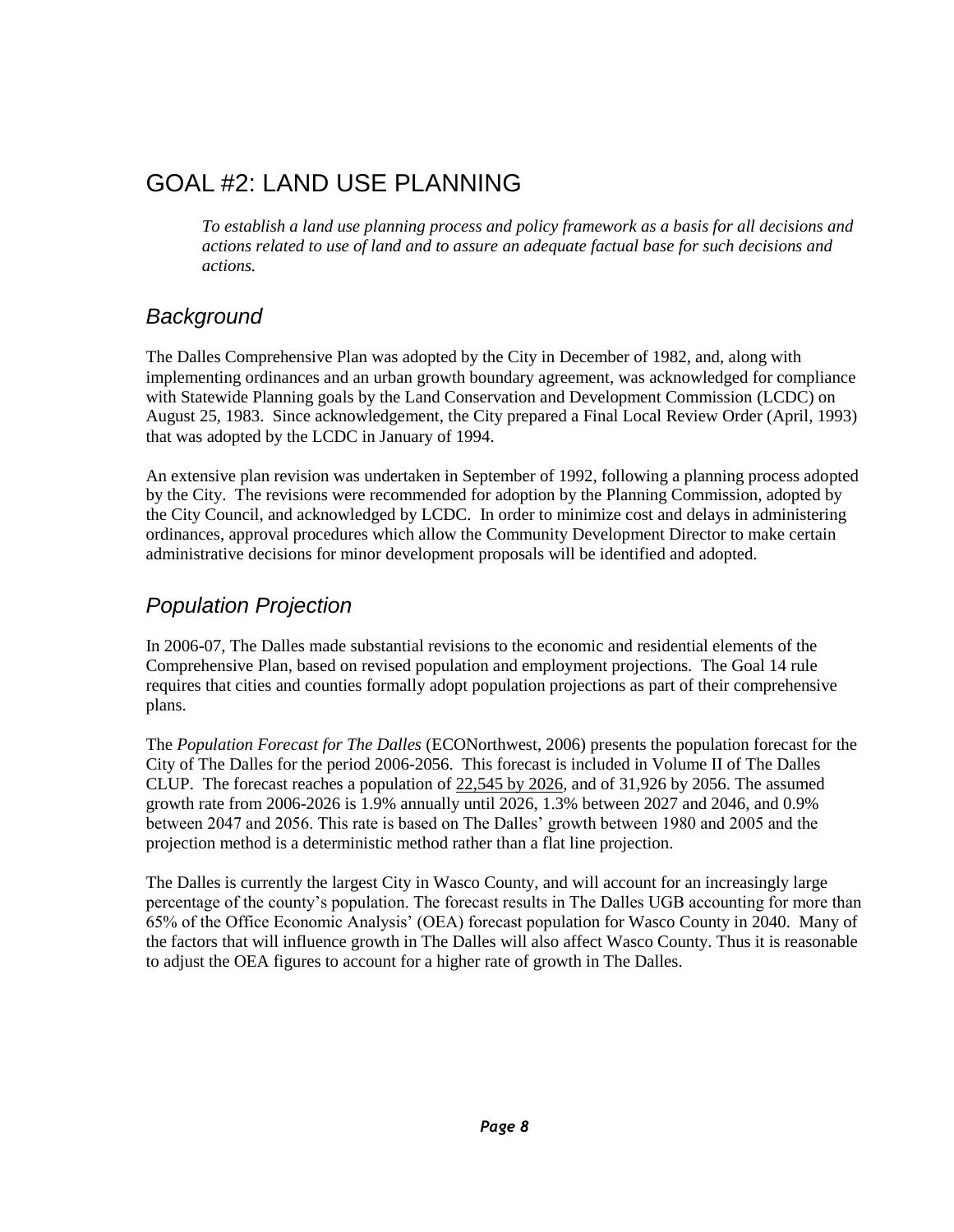| <b>Wasco County</b> |            |                 |                   |                                                          |
|---------------------|------------|-----------------|-------------------|----------------------------------------------------------|
| Year                | <b>OEA</b> | <b>Adjusted</b> | <b>The Dalles</b> | Dalles as % of<br><b>Wasco County</b><br><b>Adjusted</b> |
| 2005                | 23.420     | 23,420          | 15,184            | 65%                                                      |
| 2010                | 23,753     | 25,582          | 16.682            | 65%                                                      |
| 2015                | 24,297     | 27.944          | 18.329            | 66%                                                      |
| 2020                | 24.896     | 30.525          | 20.137            | 66%                                                      |
| 2025                | 25.670     | 33.346          | 22.124            | 66%                                                      |
| 2030                | 26,563     | 35,578          | 23,740            | 67%                                                      |
| 2035                | 27,522     | 37,737          | 25,324            | 67%                                                      |
| 2040                | 28,653     | 40,029          | 27,013            | 67%                                                      |

**Table 2-1. Comparison of OEA and Adjusted Wasco County Population Forecast, and Ratio of The Dalles' Population to Wasco County's Population, 2005-2040**

Source: Based on the Oregon Office of Economic Analysis forecasts for Wasco County and projections for The Dalles' population by ECONorthwest.

Table 2-1 compares the OEA and adjusted Wasco County Forecasts. The Adjusted Forecast assumes an average annual growth rate of about 1.3% through 2056. The Adjusted Wasco County Forecast assumes that the differential in population growth from the OEA forecast will be accommodated within the City of The Dalles UGB. The City Council and County Court have mutually adopted the population projections shown on Table 2-1 (Table 9 in the ECONorthwest Memorandum).

Some of the reasons supporting this higher population projection include:

- the increasing attractiveness of The Dalles to retirees and young adults;
- $\blacksquare$  increased recent in-migration especially among Hispanic / Latino residents;
- recent growth in agriculture, forestry and fishing, as well as more tourism-related occupations such as services and arts, entertainment, and recreation; and
- multi-modal transportation infrastructure which reinforce The Dalles' historical role as a regional economic center with highway, river, and/or rail connections to Portland, Boise, Bend and Salt Lake City.

#### Comprehensive Plan Revision

This plan will be reviewed and revised as necessary and/or according to the schedule for periodic review established by LCDC. Any review will include a citizen involvement program.

The Dalles City Council or City Planning Commission may initiate legislative changes to this Plan. Legislative changes involve the adoption of law or policy applicable citywide or to a broad geographical area. Examples of legislative changes are changes to Comprehensive Plan goals and policies, and changes to land use designations involving numerous parcels which may have widespread impacts beyond the immediate vicinity of these parcels.

A property owner may initiate quasi-judicial changes to this Plan. Quasi-judicial changes involve the application of existing law or policy to a small area or a specific factual situation. An example of a quasi-judicial change is a proposed change of land use designation for one or more parcels which does not have a significant effect beyond the immediate area of the subject parcels. If there is a question as to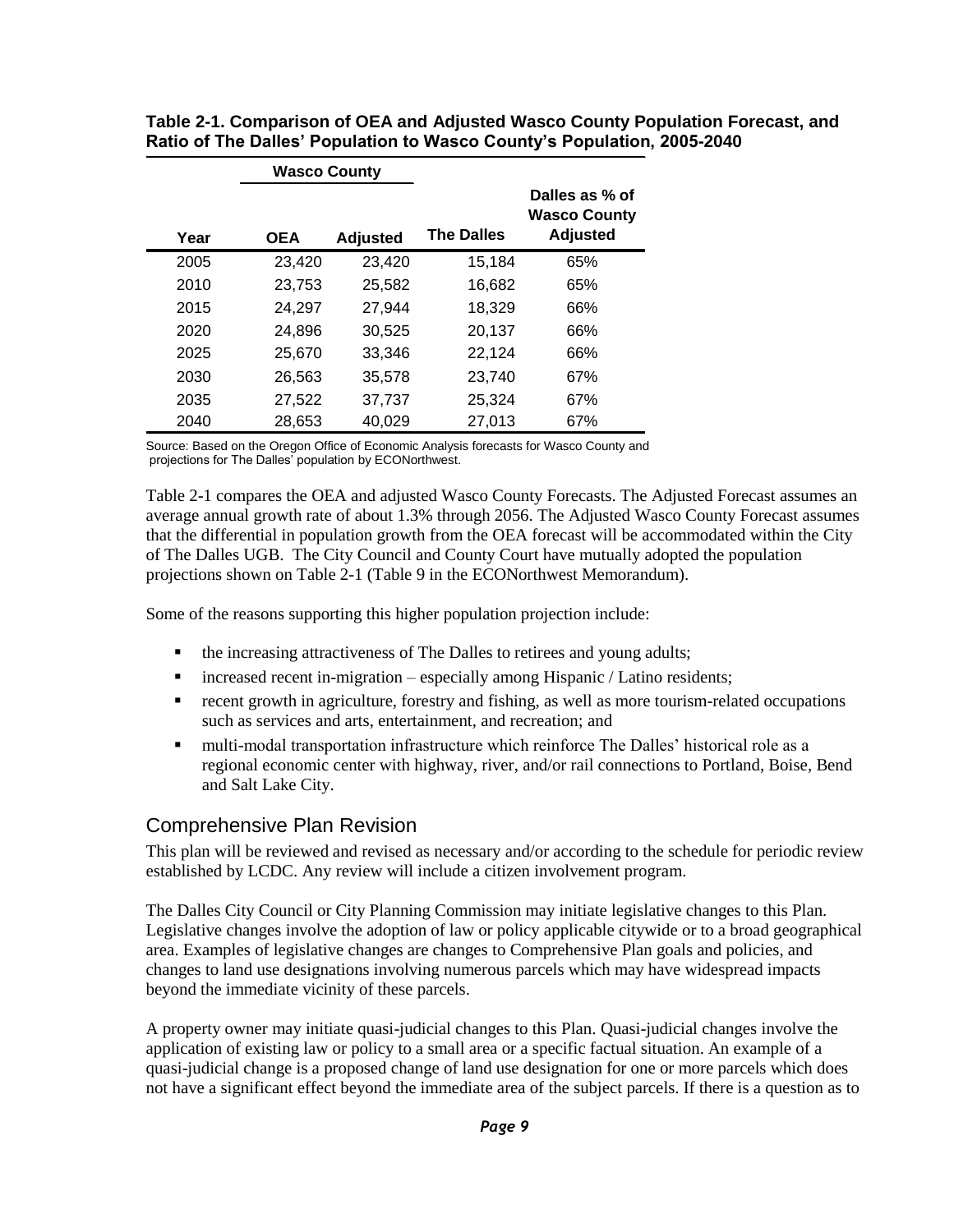whether a specific request for a land use review is legislative or quasi-judicial, the decision will be made by the City Attorney. The decision will be based on current law and legal precedent. Requests for decisions on this issue must be in writing and must be filed with the Community Development Director, who will forward the request to the City Attorney. All public notification of proposed legislative and quasi-judicial changes to this Plan will comply with State law.

#### Community Vision Statement

From 1992 to 1995, the first community vision statement and action plan was created to facilitate actions toward a unified ideal of The Dalles in 2020. This vision statement and action plan was updated in 2002. The vision action plan is expected to guide policy making through the Comprehensive Plan and other policy-based documents. The vision statement, Pioneering The Dalles: A Vision for The Dalles in the Year 2020, (Darren Wyss and Steven Ames) is a background document included in Volume II. Changes to the Plan should be consistent with the Vision Statement and Action Plan.

#### Urban Growth Management

The Dalles Urban Growth Boundary (UGB) contains land under both City and County jurisdiction. To ensure consistency, the City and County coordinate efforts to manage all lands within both of these boundaries. The policy document used for this purpose is the "Urban Growth Area Joint Management Agreement," 1983, as revised 1992.

### <span id="page-16-0"></span>*Planning Process Goals*

- $\triangleright$  To comply with the Statewide Planning Goals and assure that changes to this Plan comply with these goals.
- $\triangleright$  To comply with the National Scenic Area Act and assure that changes to this Plan comply with applicable Gorge Commission standards.
- $\triangleright$  To participate with other jurisdictions and special districts to assure appropriate land use and related issues are coordinated.
- $\triangleright$  To assure that to the extent possible, land use reviews minimize cost and delay in administration.
- $\triangleright$  To implement the community vision through the comprehensive planning process.

### <span id="page-16-1"></span>*Goal 2 Policies*

- 1. Assure that policies in this Plan are implemented.
- 2. Establish Plan review and revision procedures which include provisions for participation by citizens and affected governments and special districts.
- 3. Assure an adequate factual base for decisions and actions.
- 4. Formally review the Comprehensive Plan, and revise as necessary, according to the schedule for periodic review established by LCDC, or as determined by the City.
- 5. Evaluate proposed Comprehensive Plan amendments according to the following criteria:
	- a. Compliance with the statewide land use goals and related administrative rules is demonstrated.
	- b. Conformance with the Comprehensive Plan goals, policies and implementation measures is demonstrated.
	- c. The change will not adversely affect the health, safety and welfare of the community.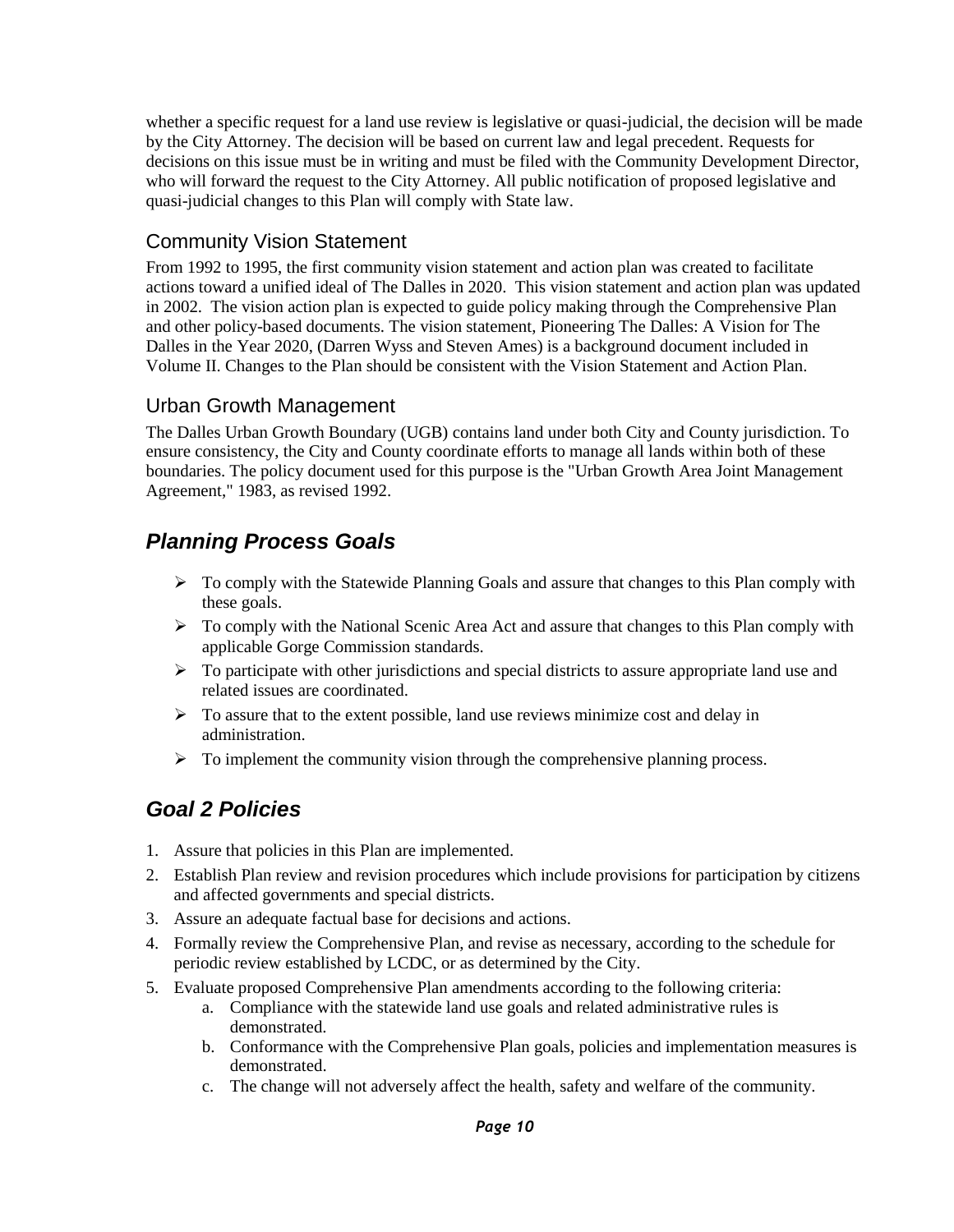- d. Adequate public facilities, services and transportation networks are in place, or are planned to be provided with the proposed change.
- e. Plan changes should be consistent with the current vision statement and action plan.
- 6. Implement this Plan through appropriate ordinances and action. Implementing measures shall be developed to allow administrative review and approval authority.
- 7. The Community Development Director shall have authority to elevate any administrative review request to the Planning Commission for review and decision.
- <span id="page-17-0"></span>8. Implementing ordinances shall be consistent with this plan.

### *Goal 2 Implementing Measures*

- The implementing ordinances shall allow administrative review and approval authority for various development proposals.
- The Community Development Department shall develop and maintain user-friendly application forms for all land use requests.
- Findings shall be made to show that any Comprehensive Plan changes are consistent with the criteria listed in Policy #5 above.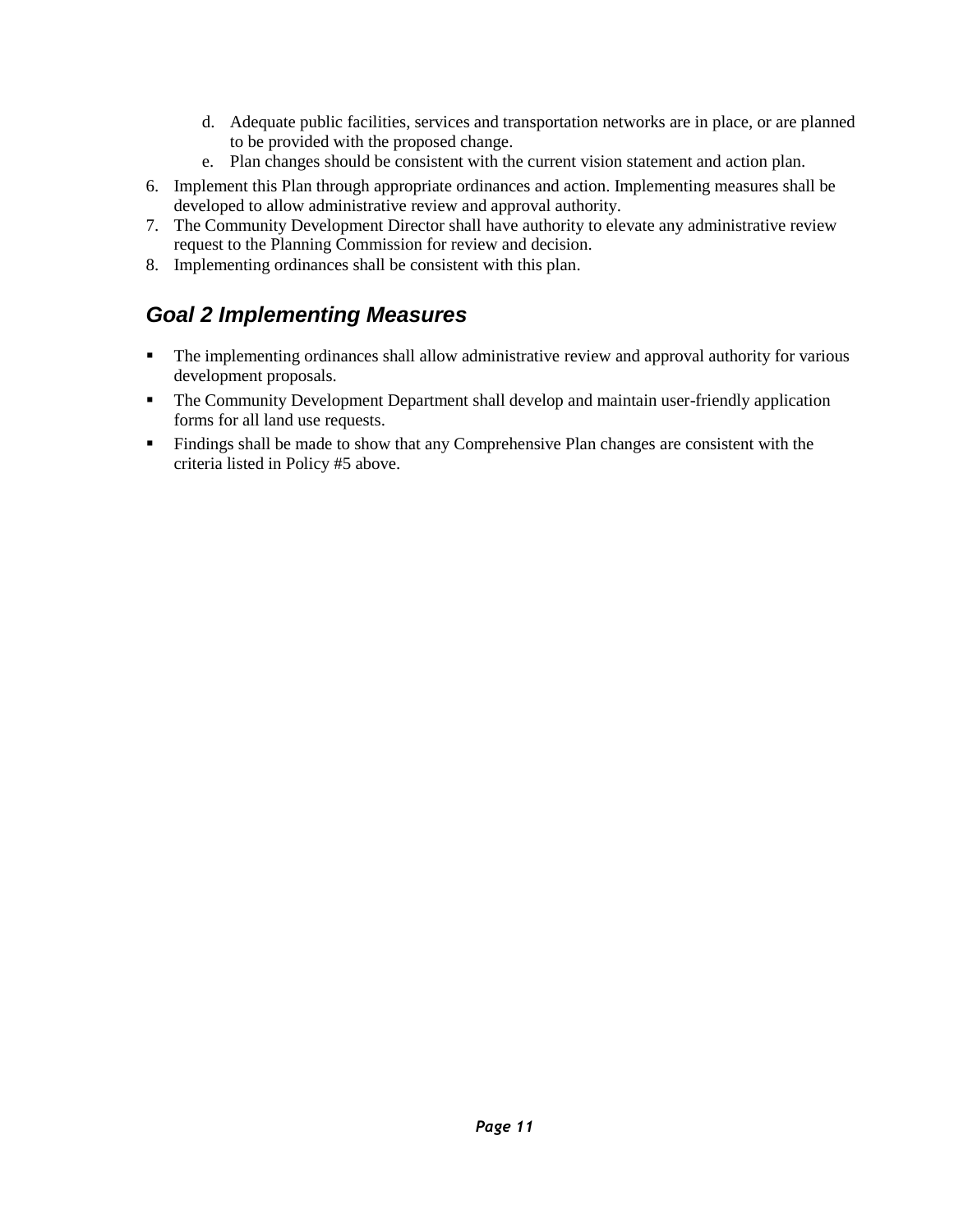# <span id="page-18-0"></span>GOALS #3 and #4: AGRICULTURAL AND FOREST LANDS

### <span id="page-18-1"></span>*Background*

Goal 3 is not applicable within The Dalles Urban Growth Boundary (UGB) because there are no lands designated for farm use within the UGB.

Goal 4 is not applicable to the City of The Dalles because there are no lands designated for forest use considered for inclusion within The Dalles UGB.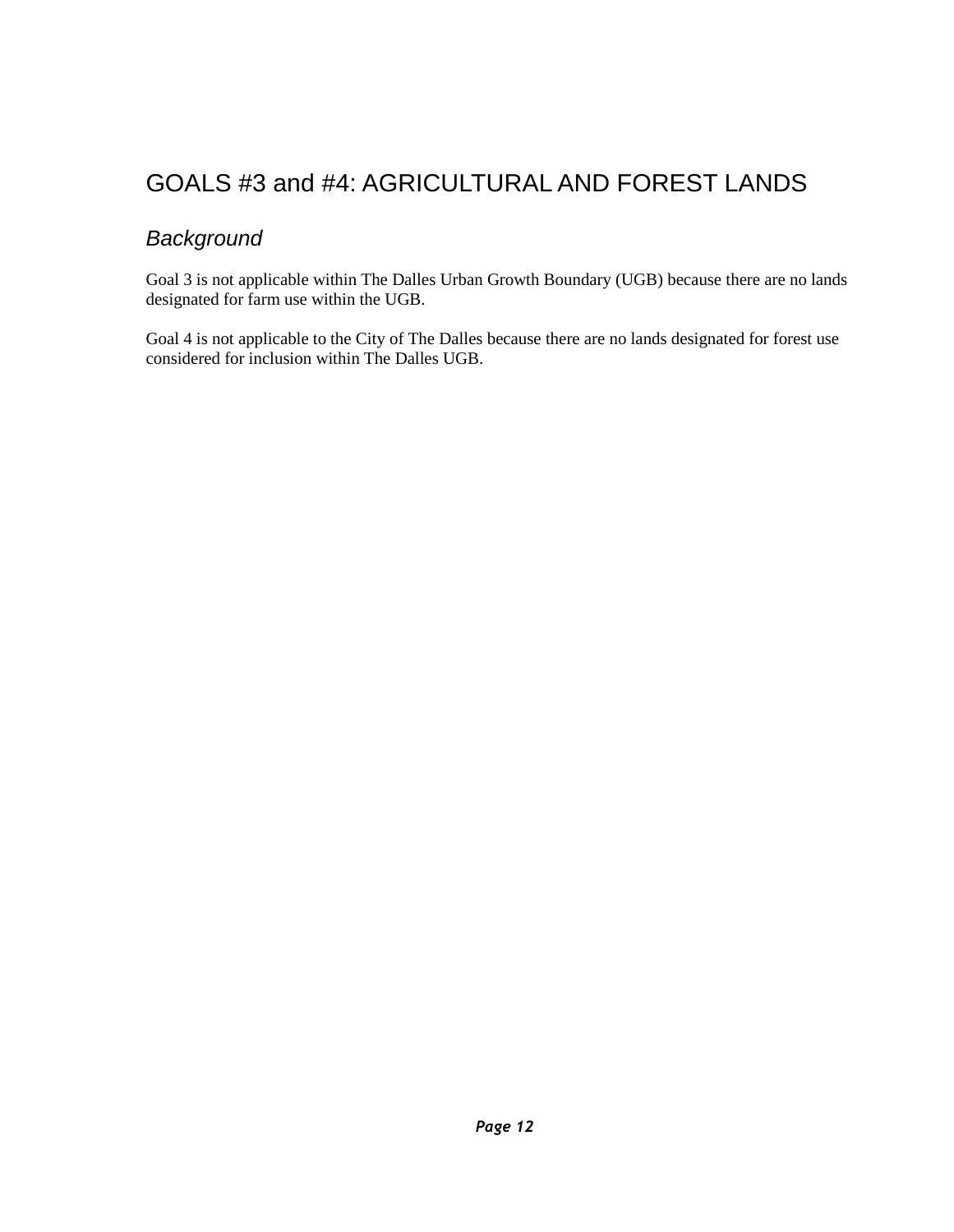# <span id="page-19-0"></span>GOAL #5: OPEN SPACES, SCENIC AND HISTORIC AREAS, AND NATURAL RESOURCES

*To conserve open space and protect natural and scenic resources.*

Statewide Planning Goal 5 directs the City to develop a program that will: 1) insure open space, 2) protect scenic and historic areas and natural resources for future generations, and 3) promote healthy and visually attractive environments in harmony with the natural landscape character. Open space areas are the lungs of the city and are available for the general public to use, study, investigate, play in or mediate upon during their leisure time. Open spaces can offer an escape from crime, pollution, crowding, noise, a sedentary work life, and other problems associated with urban living. Providing nearby open space for leisure time activity also addresses conservation of resources and softens the effects of social and economic distress by allowing individuals to use such areas without incurring expense or travel time, gas, etc.

#### <span id="page-19-1"></span>*Background*

In 1982, The Dalles Comprehensive Plan included a description of the open space, scenic, historic and natural resources inventories in The Dalles. These inventories include visual and open space resources, historic resources, vegetative resources, wildlife and fishery resources, mineral and aggregate resources, and energy resources. These inventories are incorporated as part of this Plan by reference. Since 1982, the historic resources inventory has been updated and is incorporated as part of Volume II of this Plan by reference. In addition, The Dalles Riverfront Master Plan was prepared in 1989, and includes detailed resource inventories along the Columbia River. The resource assessment chapter of The Dalles Riverfront Plan is incorporated as part of Volume II of this Plan by reference.

In 2011, the City and County adopted provisions to protect fish-bearing streams and their associated riparian corridors within the amended UGB. The Goal 5 administrative rule (OAR Chapter 660, Division 23) includes provisions for protecting water resources and their riparian areas. The City has prepared a Stream Corridor Inventory; conducted an economic, social, environmental and energy (ESEE) consequences analysis; and adopted a program to protect riparian corridors consistent with the Goal 5 rule.

#### **Definitions**

For purposes of this Plan, the following definitions will be used:

- **•** Open Space: Land with public or private ownership that is reserved exclusively for open space uses, including park land, land reserved as open space within planned developments, and land held by non-profit corporations and protected by conservation easements.
- Scenic Areas: Area that is valued for its inherent scenic or aesthetic quality, or serves as a key viewing area of the City of The Dalles. Scenic areas typically include ridgelines, indigenous land forms, and water resource areas.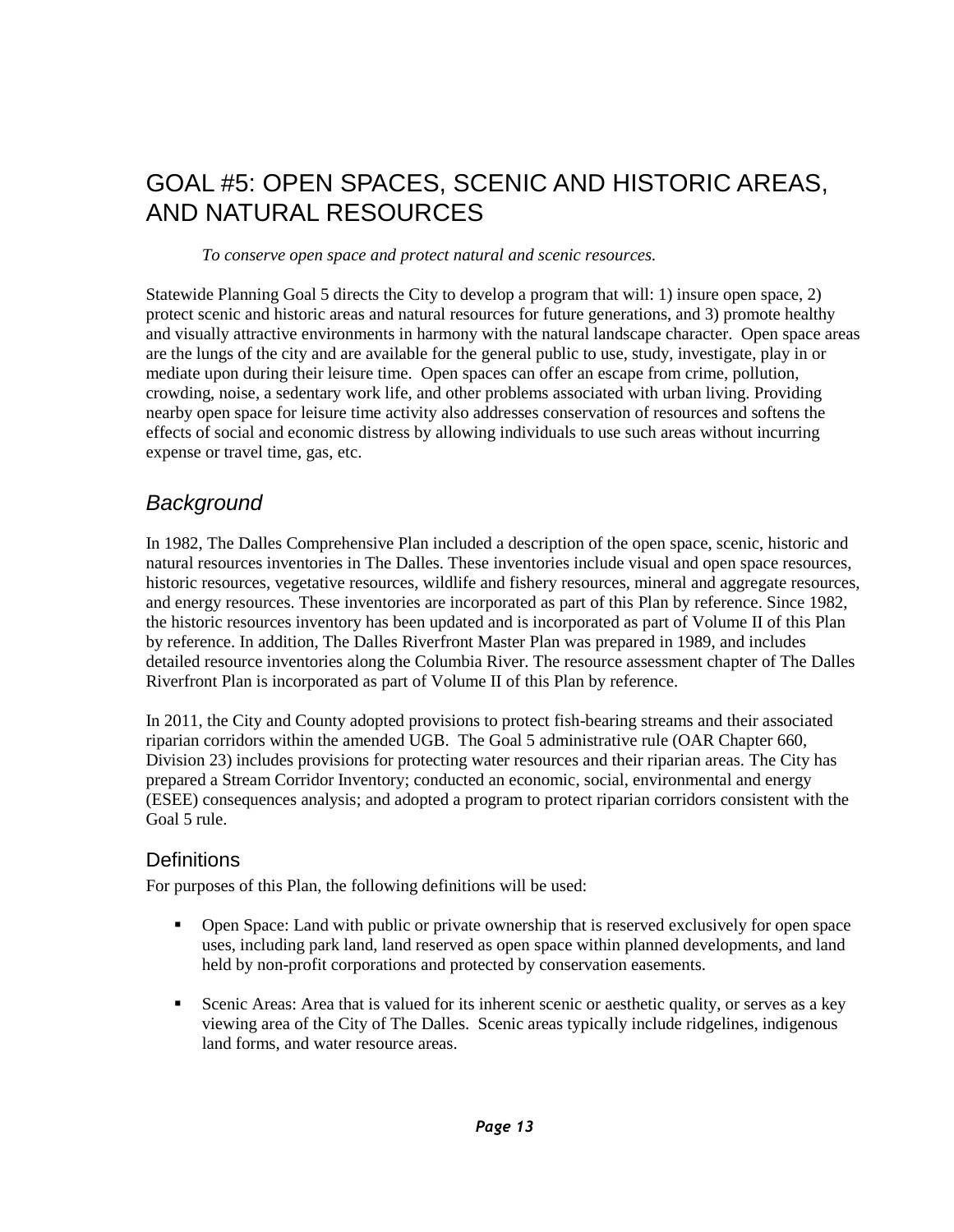- Historic and Cultural: Lands, sites structures and objects that have local, regional, statewide or national historical significance, including designated cultural and paleontological features. Historically significant resource sites are designated by the Historical Landmarks Commission
- Traditional cultural properties: Locations, buildings, structures and objects that are associated with cultural beliefs, customs or practices of a living community that are rooted in that community's history and are important in maintaining the continuing cultural identity of the community. Traditional cultural properties include, but are not limited to, a location associated with the traditional beliefs of a Native American group about its origins or its cultural history; a location where a community has traditionally carried out artistic or other cultural practices important in maintaining its historical identity; and a location where Native American religious practitioners have historically gone, and go toady, to perform ceremonial activities.
- Water Resources: Water resources include wetlands as identified by the National Wetlands Inventory (NWI), and fish-bearing streams and associated riparian areas, as identified by the Oregon Department of Fish and Wildlife. Water resource wetlands and streams appear on The Dalles Buildable Lands Inventory and are protected from development by City, County or State (Department of State Lands) regulations.

### <span id="page-20-0"></span>*Urban Natural and Cultural Resources Goals*

- $\triangleright$  To conserve and protect the open space, natural, and scenic resources of the area.
- $\triangleright$  To operate the City's established open space and parks in a coordinated fashion with the Northern Wasco County Park and Recreation District, recognizing that the City does not have a department for the management of recreational facilities or programs at this time.
- $\triangleright$  To recognize, protect and enhance the historical and cultural importance of the community, and to promote increased public awareness and participation in historic preservation.
- $\triangleright$  To recognize, protect and enhance water resource areas within The Dalles Urban Growth Boundary.

### <span id="page-20-1"></span>*Goal 5 Policies*

- 1. Link and integrate the protection and enhancement of Open Space into Goal 8, Recreation.
- 2. Develop and maintain a current map and inventory of historic landmarks as approved by the Historical Landmarks Commission.
- 3. Require that legislative and quasi-judicial actions affecting areas of significant environmental concern meet all applicable local, state and federal regulations.
- 4. Encourage the use of vegetative coverings for property to control soil erosion, reduce airborne dust, and improve the aesthetic quality of the urban environment; also providing habitat for nongame wildlife habitat such as birds and squirrels.
- 5. Maintain updated landscaping standards.
- 6. Protect and enhance Mill Creek, Chenoweth Creek, Fifteen Mile Creek and Three Mile Creek for their natural and recreational values.
- 7. Protect wetlands that appear on the National Wetlands Inventory (NWI), by referring proposals to fill within such sites to the Department of State Lands (DSL) in accordance with ORS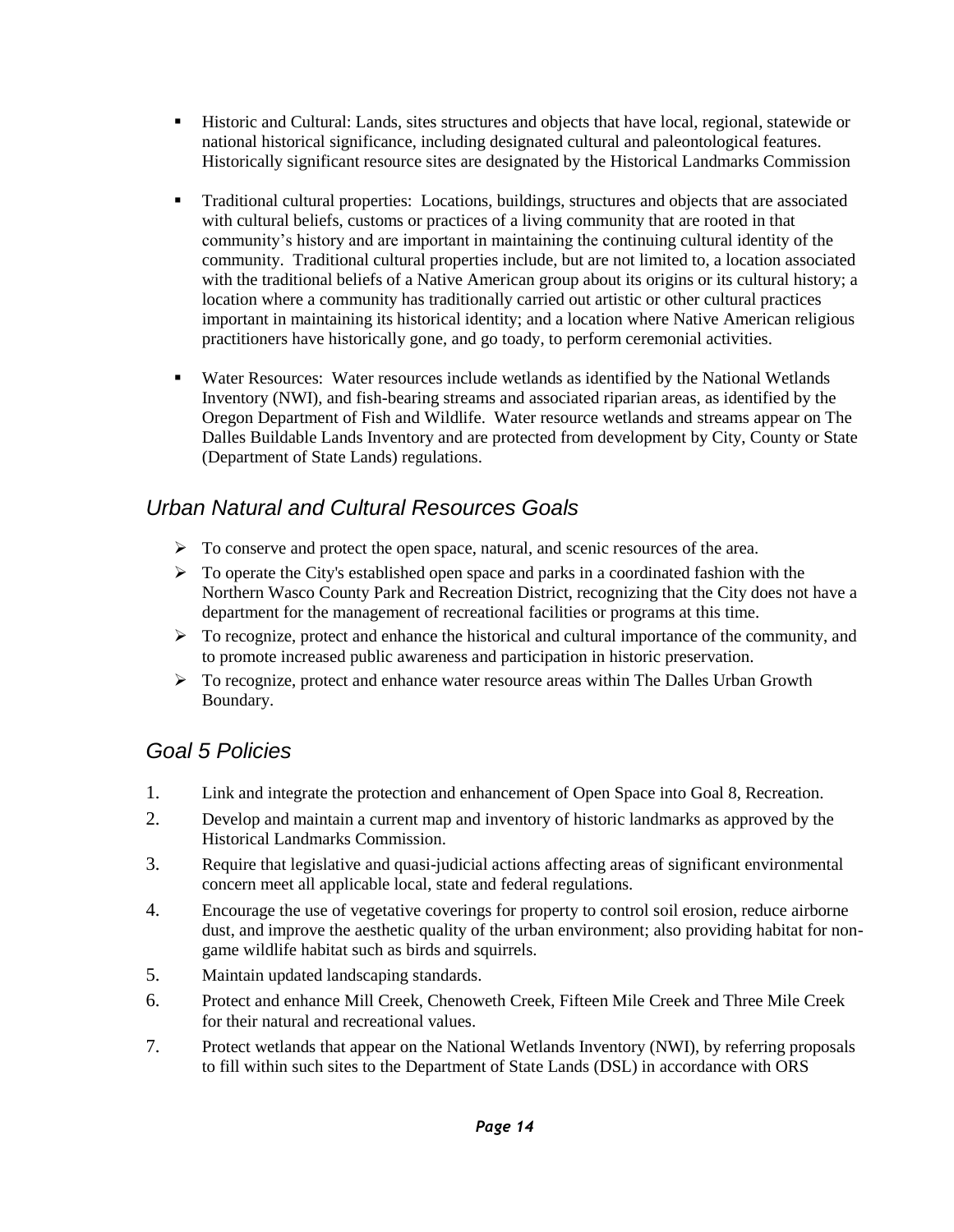227.350. The City shall coordinate with DSL in requiring a site-specific wetlands analysis (delineation) prior to construction.

- 8. Seek grant funding to prepare a Local Wetland Inventory (LWI).
	- a. The LWI will be prepared using the standards and procedures of OAR 141-086-0110 through 141-086-0240.
	- b. The inventory of locally significant wetlands will be adopted as part of the comprehensive plan as required by ORS 197.279.
	- c. In 2011, the City adopted a program to protect fish bearing streams pursuant to OAR 660- 023-090, until such time as the City can adopt permanent wetland regulations pursuant to the Goal 5 Rule.
- 9. Encourage enhancement of the Columbia River and its tributaries, consistent with The Dalles Riverfront Master Plan. See Goal 8, Recreation.
- 10. Promote the development of a linear park system and nature trail along Mill and Chenoweth Creeks and a multipurpose trail along the Columbia River consistent with Goals 8 and 12 and The Dalles Riverfront Master Plan.
- 11. Enforce the weed abatement ordinances to ensure maintenance of all private and public property to avoid the spread of noxious weeds.
- 12. Identify and protect feasible renewable energy resources (see Goal #13; Energy).
- 13. Encourage urban area building owners to improve the appearance of the rear of their buildings and develop alleys as attractive avenues to access shops.
- 14. Identify and protect key viewing areas of the city such as Sorosis Park, and other panoramic vistas from visual blocking.
- 15. To comply with the Columbia Gorge National Scenic Area Act, the City shall identify and map scenic, natural and cultural resources for alternative UGB expansion areas to address NSAA requirements.
- 16. Owners of historical buildings and sites that have been identified by the historical landmarks Commission or the State Inventory of Historic Properties shall be encouraged to maintain the historical integrity of their properties. Exterior alterations to designated local Historic Landmarks shall require review by the Historical Landmarks Commission.
	- a. Encourage the restoration and sympathetic renovation of historic properties throughout the city, and preserve the historic integrity of the community.
	- b. Document, protect, and preserve significant archaeological sites within the city.
	- c. Encourage the adoption of additional local and National Register Historic Districts.
- 17. Encourage stream enhancement programs through coordination between civic, school, and natural resource agencies.

### <span id="page-21-0"></span>*Goal 5 Implementing Measures*

- A program of methods and incentives shall be prepared to preserve open spaces. For example, this program could include Planned Unit Developments (PUDs) and the "transfer of development rights".
- **Establish adequate building setbacks from the Columbia River to assure construction of a multi**purpose trail within a scenic open space corridor.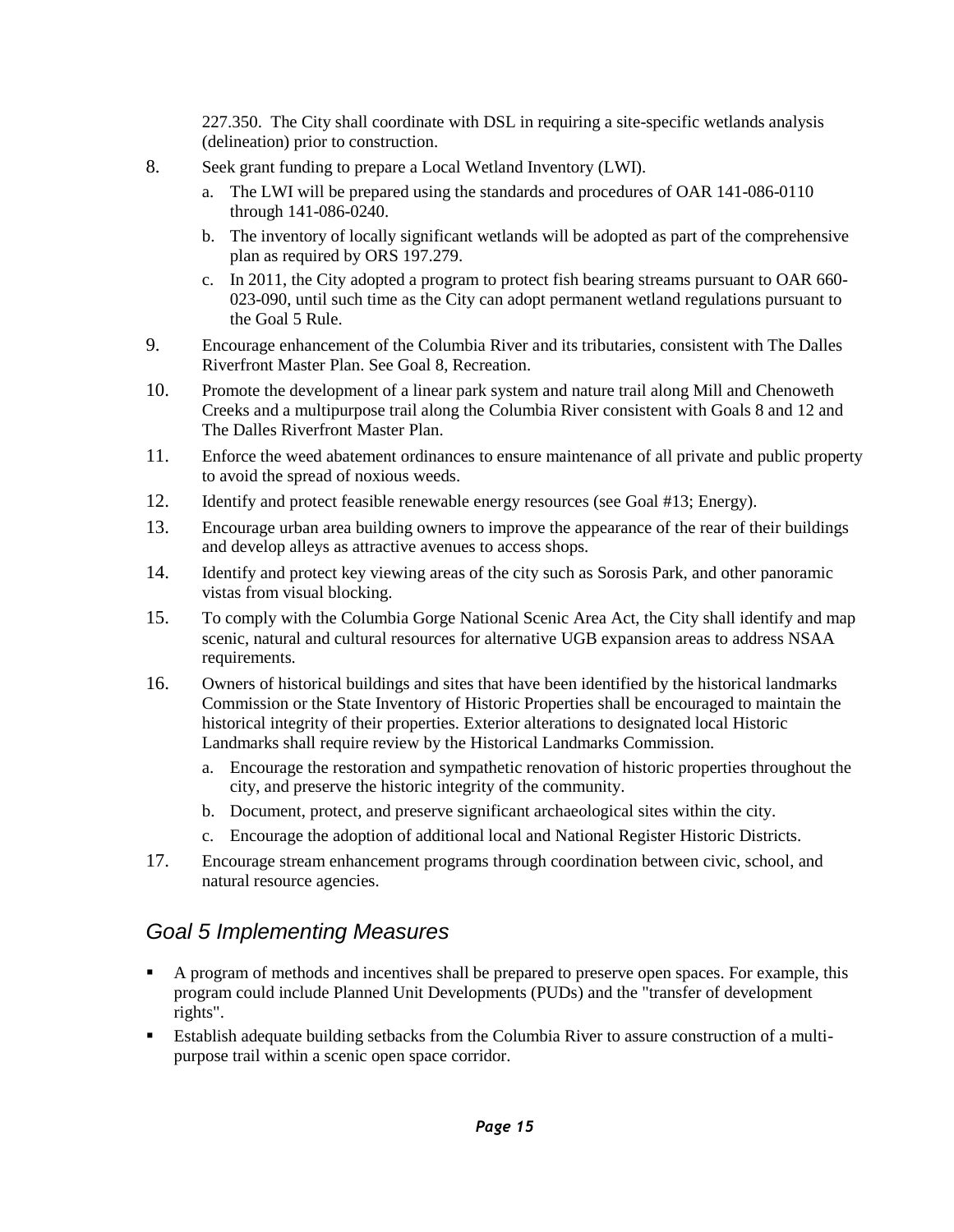- The building setback shall apply to all development except for river-dependent, river-related, or trail-enhancing uses and structures.
- River-dependent uses are those which can be carried out only on, in, or adjacent to, a river because they require access to the river for waterborne transportation or recreation. River-dependent also includes development which by its nature can be built only on, in, or over a river.
- River-related uses are those which are not directly dependent upon access to a water body but which provide goods or services that are directly associated with river-dependent land or waterway use or development, and which, if not located adjacent to water, would result in a public loss of quality in the goods or services offered.
- Trail-enhancing uses may be granted a variance to the established setback, but to no less than 20 feet. Such variance will only be considered where it is demonstrated that the use is complimentary to the trail and where significant improvements such as benches, landscaping, trail construction or interpretive signing is provided. It must also be shown that the variance will not hinder trail construction or safety.
- The river front building setback shall be established based on trail construction, safety, and aesthetic requirements. Property lines along the usable top of the river bank shall be denoted by the developer to ensure a usable setback area for establishment of the trail corridor. Where a property line is shown to be beyond the usable portion of land and falls along the steep bank, additional setback area may be required.
- Prepare development and landscape standards for areas of significant environmental concern.
- The City shall maintain an inventory and map related to these sites which delineate their boundaries and other data pertinent to the values of the identified areas.
- Review development proposals to minimize impacts on the "value factors" described in #9 below. Procedures shall be designed to mitigate any lost values to the greatest extent possible.
- Keep the local historic inventory current.
- Adopt design standards for use by the Planning Commission and the Historical Landmark Commission to insure that appropriate infill takes place in historic districts.
- **Promote incentives, such as appropriate building code exemptions, to encourage historic** preservation efforts throughout the community.
- Demonstrate the City's willingness to support the historical integrity of the community by applying for historical grants to study, maintain and enhance the community's history.
- **Maintain the Certified Local Government Program as granted to the City by the State Historic** Preservation Office and National Parks Service in 1992.
- Designate and map additional areas of significant environmental concern, areas having special public value (value factors) in terms of one or more of the following:
	- o economic value, e.g. a tourist attraction, agricultural business, job retention
	- o recreation value, e.g. rivers, lakes, trails, wetlands, play fields
	- o historic value, e.g. monuments, buildings, sites or landmarks
	- o public safety, e.g. municipal water supply storage or watersheds, flood water storage areas, vegetation necessary to stabilize river and creek banks and slopes;
	- o scenic value, e.g. areas valued for their aesthetic appearance, and progression of building height to prevent visual obstruction (stepped building heights);
	- o natural area value, e.g. areas valued for their fragile character or as for specific natural features; archeological value, e.g. areas valued for their historical, scientific and cultural value.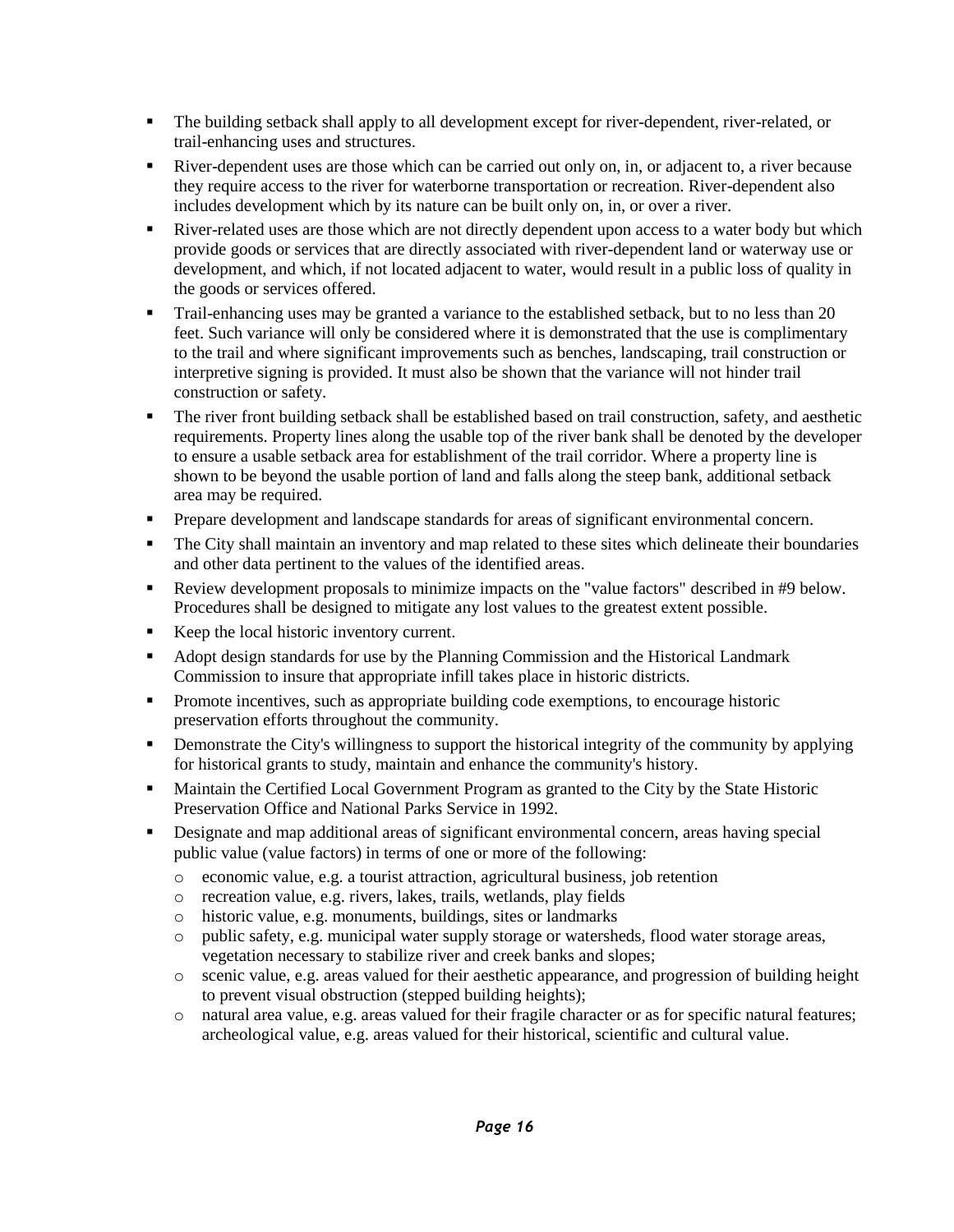- Develop a viewshed inventory and appropriate standards (i.e. building height limits) to ensure that significant scenic vistas are maintained for future generations. Promote the preservation of scenic vistas significant to residents of The Dalles.
- The City shall maintain, and update when necessary, landscape standards directed toward industrial, commercial and residential developments with provisions assuring that consideration is given to conservation aspects of proposed landscaping, including the alternatives of "wet" and "dry" landscaping.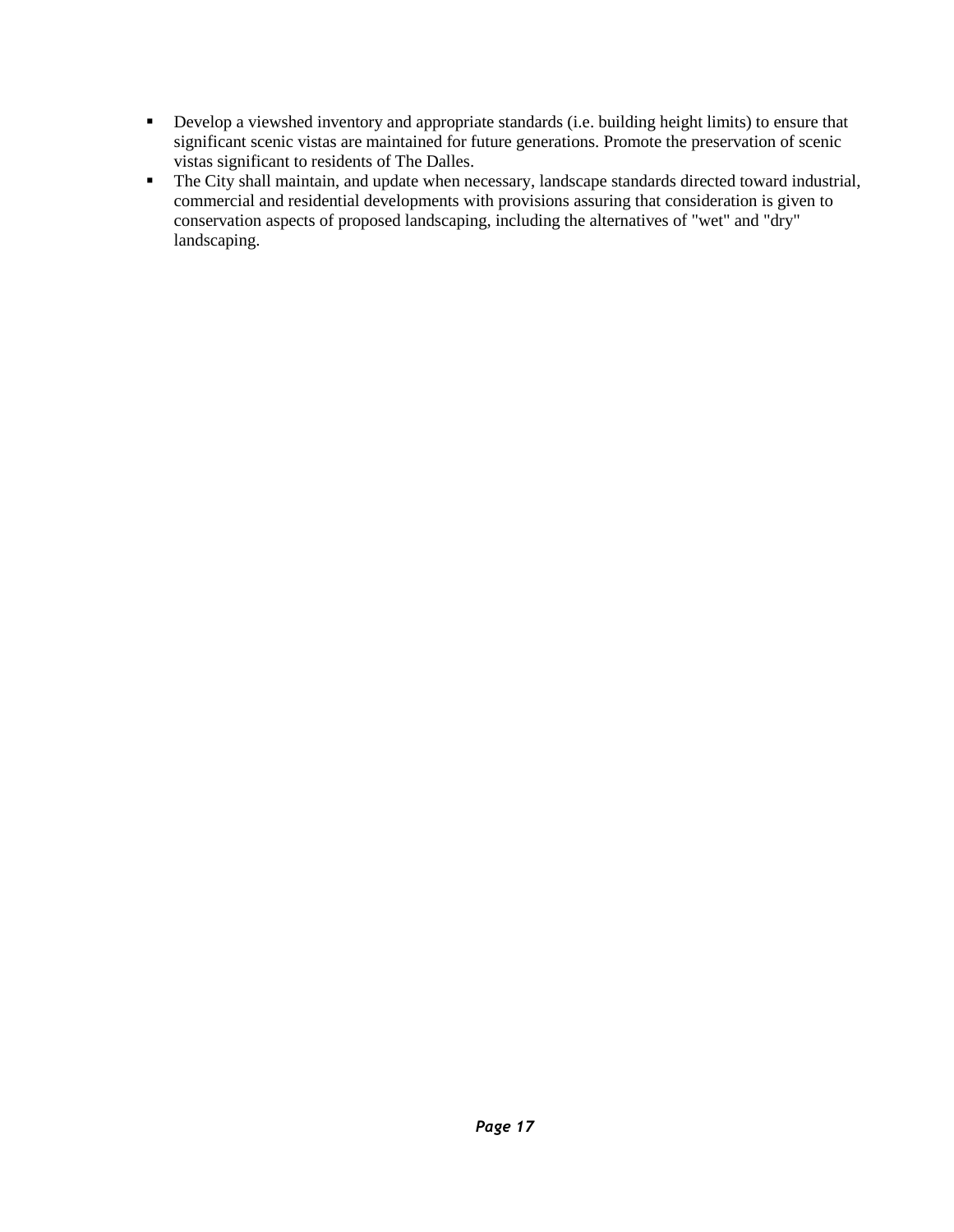# <span id="page-24-0"></span>GOAL #6: AIR, WATER AND LAND RESOURCES QUALITY

*To maintain and improve the quality of the air, water, and land resources of the state.*

#### <span id="page-24-1"></span>*Background*

The Dalles 1982 (revised 1993) Comprehensive Plan contained a discussion of atmospheric resources, water resources, and earth resources for The Dalles urban area. These data and findings are incorporated into this Plan by reference.

In recent years, citizens have come to recognize the value of clean air, clean water and a quiet environment. Natural resources are not limitless, and the quality of human life is dependent on the quality of the natural environment. Awareness and concern for the natural ecology has led to legislation and government involvement in balancing the human and natural environments.

Air pollution impacts the health of humans, wildlife populations, the vegetative environment, the natural ecosystem, and local climates. It reduces visibility, aesthetic quality, and even the amount of usable solar radiation that reaches the ground. Diseases like bronchitis, emphysema, asthma, tuberculosis, lung cancer, pneumonia, and others are related to air pollution. It can also accelerate deterioration of many man-made and natural materials.

Government, business and private citizens are all responsible for maintaining a livable environment and for improving air and water quality and noise levels where pollution and deterioration exist. Federal, state and local laws and agencies have worked in the public interest to halt environmental deterioration. Continued vigilance is necessary to ensure that natural systems and resources are not threatened or unduly burdened by urban and rural development, and to maintain and balance a high quality human and natural environment.

It is desirable to blend the human environment and the natural setting together in a way that reduces adverse effects. Our objectives should be: to minimize pollution and maintain established environmental quality standards; to resolve grievances whenever air, water and noise problems occur; and to ensure a healthful human environment in balance with a high quality natural environment. These achievements can occur to a great extent through the conscientious efforts of local business and industry, private citizens, and through government regulation, where necessary.

### <span id="page-24-2"></span>*Air, Water and Land Resources Goal*

 $\triangleright$  The City of The Dalles, recognizing that the health, safety, welfare, and quality of life of its citizens may be adversely affected by air, water and noise pollution, supports efforts to improve air and water quality and to reduce noise levels.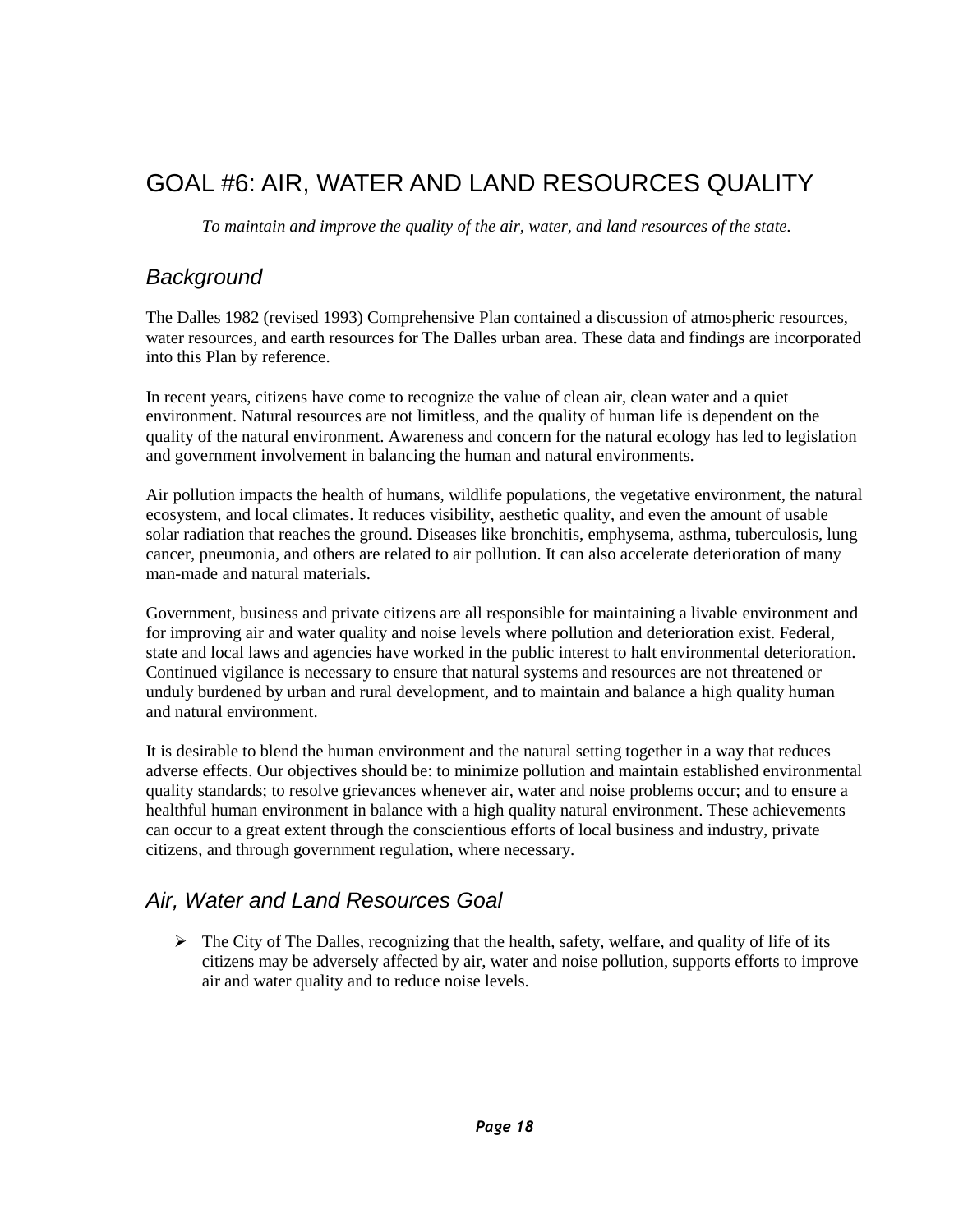### <span id="page-25-0"></span>*Goal 6 Policies*

- 1. Support and participate in the implementation of state and regional plans and programs to reduce pollution levels.
- 2. Support air quality monitoring in the City to ensure healthful air quality levels are maintained.
- 3. Continue to maintain healthful ground and surface water resources, to prevent contamination of drinking water.
- 4. Discourage the development of noise-sensitive uses in areas of high noise impact.
- 5. Ensure that all State and Federal regulations for air, water and noise quality are met.

### <span id="page-25-1"></span>*Goal 6 Implementing Measures*

- Cooperate in the development and implementation of regional efforts to maintain and improve air water and noise quality.
- Prior to approval of a legislative or quasi-judicial action, the City shall notify all appropriate agencies as per State Statute and Rule to solicit comment on the proposal with respect to air and water quality, and noise levels.
- Adopt policies to encourage public sewer extensions into areas served by private septic systems.
- Limit noxious and fugitive air emissions that create a public nuisance and have a negative effect on livability in the community.
- Evaluate noise problems throughout the urban area, and if appropriate, adopt a noise impact overlay zone.
- Establish and implement a mechanism to receive and report complaints regarding the quality of air, water and noise pollution.
- Monitor air quality, and if appropriate, adopt threshold air emission standards.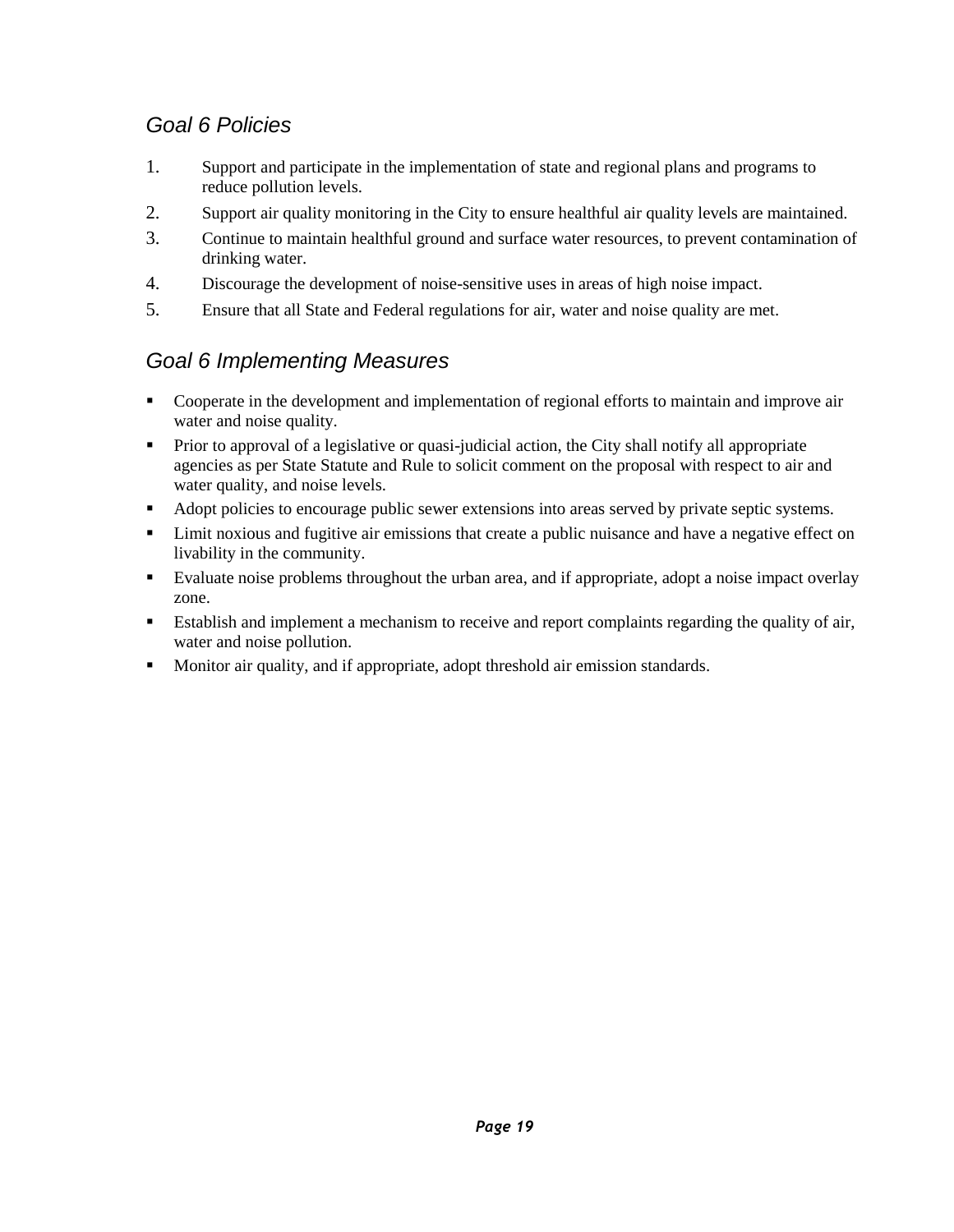# <span id="page-26-0"></span>GOAL #7: NATURAL HAZARDS

*To protect life and property from natural disasters and hazards.*

### <span id="page-26-1"></span>*Background*

Developments subject to damage, or that could result in loss of life, shall not be planned nor located in known areas of natural disasters and hazards without appropriate safeguards. Plans shall be based on an inventory of known areas of natural disaster and hazards.

The Dalles 1982 Comprehensive Plan (revised in 1993) contained a discussion of flooding and mass earth movement hazards found within the planning area. These data and findings are included in this Plan by reference. Secondly, the *Landslide Hazard Study* (Fujitani Hilts & Associates, 1991) was prepared for The Dalles and the sections of this report entitled Geologic Evaluation and Analysis and Conclusions are incorporated into this Plan (Volume I) by reference. Thirdly, the *Geologic Hazards of Parts of Northern Hood River, Wasco, and Sherman Counties, Oregon.* (Department of Geology and Mineral Industries hazards study 1977) was prepared and are incorporated into this plan (Volume II) by reference. . Lastly, the City has recently received a new geohazard study, dated February, 2011, by Mark Yinger, Registered Geologist, and is incorporated into the plan by reference.

The City of The Dalles, along with many other urban centers, has experienced natural disasters. These hazards include floods, fires and landslides that have resulted in loss of life and property. The City of The Dalles intends to minimize effects of these hazards to the fullest extent possible.

#### <span id="page-26-2"></span>*Natural Hazards Goal*

 $\triangleright$  To protect life and property from natural disasters and hazards.

### <span id="page-26-3"></span>*Goal 7 Policies*

- 1. Land designated on the official flood plain maps shall be subject to the regulations of the Flood Damage Prevention sections of the City's implementing ordinances. The City will work with flood management agencies to determine more specifically the areas susceptible to flash flooding and apply the flood damage prevention provisions to areas not already regulated.
- 2. The City shall continue to meet participation requirements for national flood insurance and make flood hazard areas eligible for the program.
- 3. Land designated as geologically hazardous (Zone Al) shall be subject to developmental limitations as recommended by Fujitani Hilts and Associates in the *Landslide Hazard Study*.
- 4. The City shall continue work to minimize the threat of disastrous brush and grass fires.
- 5. The City shall coordinate with the County to maintain a Natural Hazard Mitigation Plan. Where possible*,* the City of The Dalles will implement the Natural Hazard Mitigation Plan's recommended actions through existing plans and policies.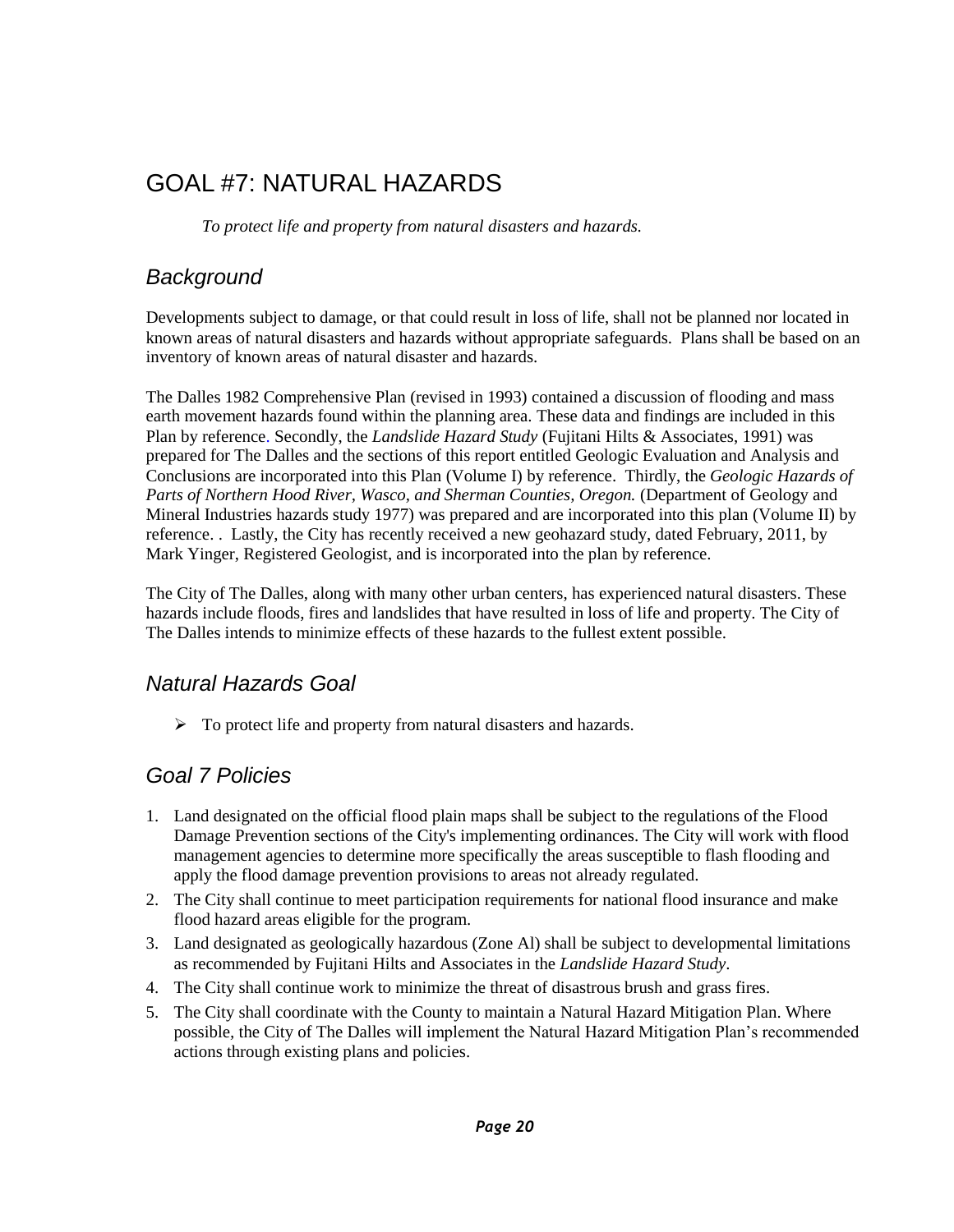### <span id="page-27-0"></span>*Goal 7 Implementation Measures*

- $\bullet$ Low density and open space uses that are least subject to loss of life or property damage shall be preferred in flood plain areas, specifically in the flood way fringe.
- The flood way portion shall be given special attention to avoid development that is likely to cause  $\bullet$ an impediment to the flow of the flood waters.
- A flood damage prevention section shall be maintained as part of the City's implementing  $\bullet$ ordinances to regulate the use of land within flood plains and to enforce measures to reduce flood dangers in other areas.
- The implementing ordinances shall include provisions to require a statement of disclosure by  $\bullet$ applicants concerning flooding or landslide potential on the property in question. Street layout and storm sewer designs in newly developing areas shall be placed with consideration for landslides, flooding and surface water run-off potential.
- Development in areas designated as zone Al in the 1991 Landslide Hazard study, or on land with 25  $\bullet$ percent or greater slope, shall meet the following conditions:
	- o Prior to the issuance of any permits for development or construction, the Developer submit for the City's review, a site-specific geologic impact statement that has been prepared by a Qualified Geotechnical or Geological Consultant.
	- $\circ$  Prior to the issuance of any permits for construction, the Developer shall submit to the City a statement prepared by a Qualified Geotechnical or Geological Consultant certifying that the development plans and specifications comply with the limitations imposed by the geologic impact statement, and that the proposed construction will not adversely affect the site and adjacent properties.
	- o Within 30 days after completion of the project, the Developer shall submit to the City a statement prepared by a Qualified Geotechnical Consultant certifying that the construction was completed in accordance with the plans and specifications as they relate to the mitigation of geologic impacts to the site and adjacent properties.
- The City shall work with local emergency services authorities to prepare landscaping guidelines for  $\bullet$ future developments in order to minimize the threat of potential disasters.
- Land shown on the Buildable Lands Inventory with slopes of 25% or greater shall be considered  $\bullet$ unbuildable for purposes of calculating residential density. Limited development may be permitted consistent with the recommendations of a professional geologist.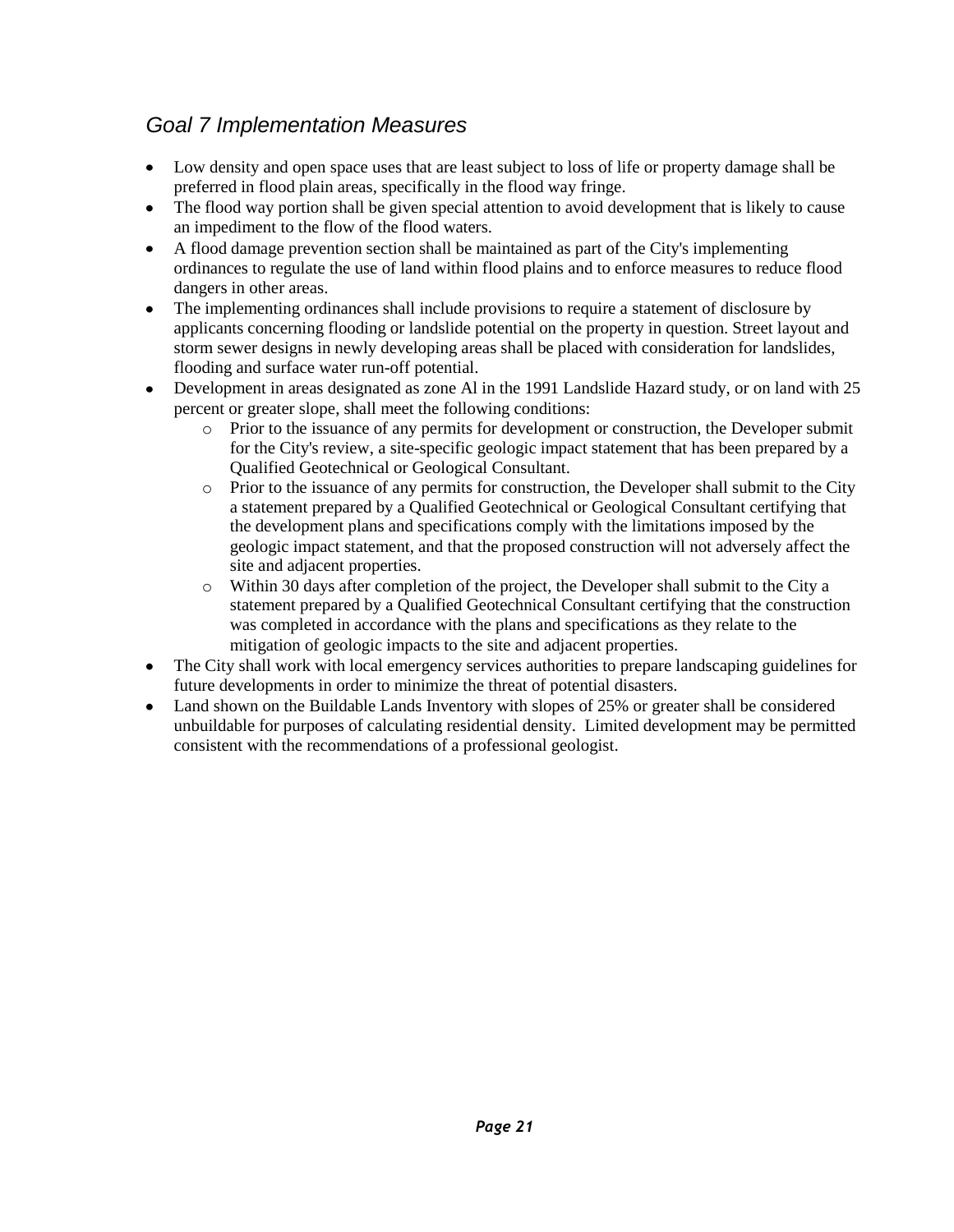# <span id="page-28-0"></span>GOAL #8: RECREATIONAL NEEDS

*To satisfy the recreational needs of the citizens of the state and visitors.*

### <span id="page-28-1"></span>*Background*

#### Existing Facilities and Opportunities

There is an abundance of recreational facilities within a 30 minute drive of The Dalles. The 1982 plan noted that over 500,000 acres of park lands were included in Hood River, Sherman and Wasco County, the vast majority of which are large single purpose recreational areas with no recreation-oriented development except trails. While these areas meet some recreational needs, The Dalles also needs neighborhood and community parks designed to serve the day-to-day recreational needs of its residents.

The Dalles currently has about 123 acres of park or open space land within The Dalles Urban Growth Boundary. The parks include: Sorosis, Kramer Field and Riverfront (Community Parks); and City, Howe, Thompson and Firehouse (Neighborhood Parks).

Given a 2006 population of 15,472, The Dalles is currently about 32 acres short of meeting a 10- acresper-1,000 population standard.

#### Park and Recreation Needs

The Dalles 1982 Comprehensive Plan contained a discussion of parks and open space, state parks classifications and the need for a regional park system. The data and findings from the 1982 plan are incorporated by reference in this Plan. In 1989, The Dalles Riverfront Plan was published. This plan calls for a number of recreational improvements along the Columbia River and its tributaries including:

- A riverfront trail running from The Dalles Dam to Squally Point spit,
- Small waterfront facilities for viewing, fishing, boating, natural and cultural resource interpretation and other passive activities,
- A new park at Squally Point for boardsailing and other recreation activities,
- An expansion of Seufert Park, including overnight facilities,
- Multipurpose greenway trails along Mill and Chenoweth Creeks, and
- Additional connecting trails for access and special use.
- This Plan incorporates the recreational policies and implementation measures of The Dalles Riverfront Plan.

As density increases, the City should address parks and open space needs based on the standard of ten acres per 1,000 population. Helping the City to meet this ratio is the component of the City's recreation system known as The Riverfront Trail, a spine trail along the Columbia River and a network of feeder trails and bicycle paths, under construction.

Recreation planning and implementation will require the lead agencies identified in The Dalles Riverfront Plan to work with the City and provide direction as to their needs and how those needs can be met. The Northern Wasco County Park & Recreation District has a Board to help promote and coordinate trail and park development. The duties of this Board include developing short-term and long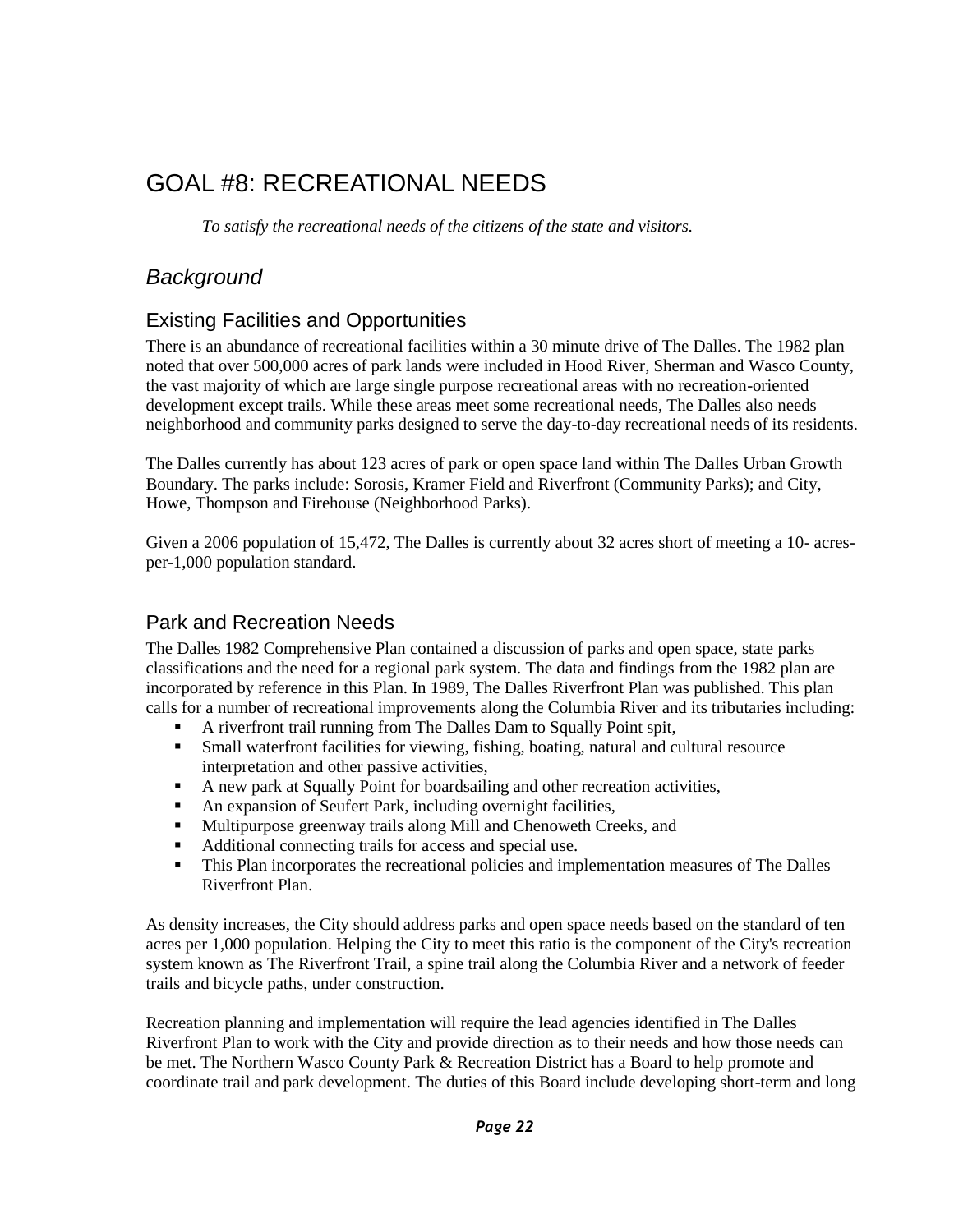range objectives, strategies, work programs and projects designed to meet the recreation needs of City residents.

While implementation of an open space and recreation system is primarily a public responsibility, the community has increasingly limited financial resources and, therefore, cannot guarantee such a system.

While most open space and recreation systems involve specific sites, an ideal system is connected by pedestrian and bicycle routes. It is, therefore, important to examine each development proposal for the purpose of determining whether a connection through the site should be provided. In addition, public agencies construct roads and sewer and water systems and often purchase or acquire easements. During this process, it is important to determine if there is a multiple use potential.

It is also important to recognize that inclusion of open spaces and landscaped areas in industrial, commercial and multiple family developments is an essential part of the system by providing visual variety and interest to the landscape. These areas can also be used by people as places to rest and relax, and are as important as large recreation areas.

The 2006 Residential Land Needs Analysis applies the 10-acre-per-1000 population ratio to project future park land needs in The Dalles, as well as site requirements for active parks. This standard includes sites for active park and recreational facilities, recognizing that passive park uses – such as recreational and scenic trails – can occur on within protected stream corridors and on steeper slopes. Parks that include athletic facilities require relatively flat sites, which are in short supply within the existing UGB.

**Table 8-1 shows Year 2026 park land needs**. As the population increases, the park deficit grows – from the current need for 32 more acres of parkland to 102 acres by 2026.

| Table 8-1: 2026 Park Acreage Need |        |     |     |                                                          |  |  |  |  |
|-----------------------------------|--------|-----|-----|----------------------------------------------------------|--|--|--|--|
| Year                              |        |     |     | Population Need (Acres) Supply (Acres) Surplus (Deficit) |  |  |  |  |
| 2006                              | 15.472 | 155 | 123 | (32)                                                     |  |  |  |  |
| 2026                              | 22.545 | 225 | 123 | (102)                                                    |  |  |  |  |

#### **Table 8-1: 2026 Park Acreage Need**

#### <span id="page-29-0"></span>*Park and Recreation Goals*

- $\triangleright$  To develop, acquire, and maintain a balance of recreation opportunities and open spaces in order to improve the livability within the urban growth boundary.
- $\triangleright$  To provide for recreation needs through joint-use of school and other public facilities, private facilities and other means, and by requiring park dedication or contribution as part of the development process.

### <span id="page-29-1"></span>*Goal 8 Policies*

The purpose of these policies is to provide a review process to assure that development proposals will not preclude an interconnected recreation trail system. It is also intended to encourage open space and recreational system in large developments where people can sit and enjoy the surroundings.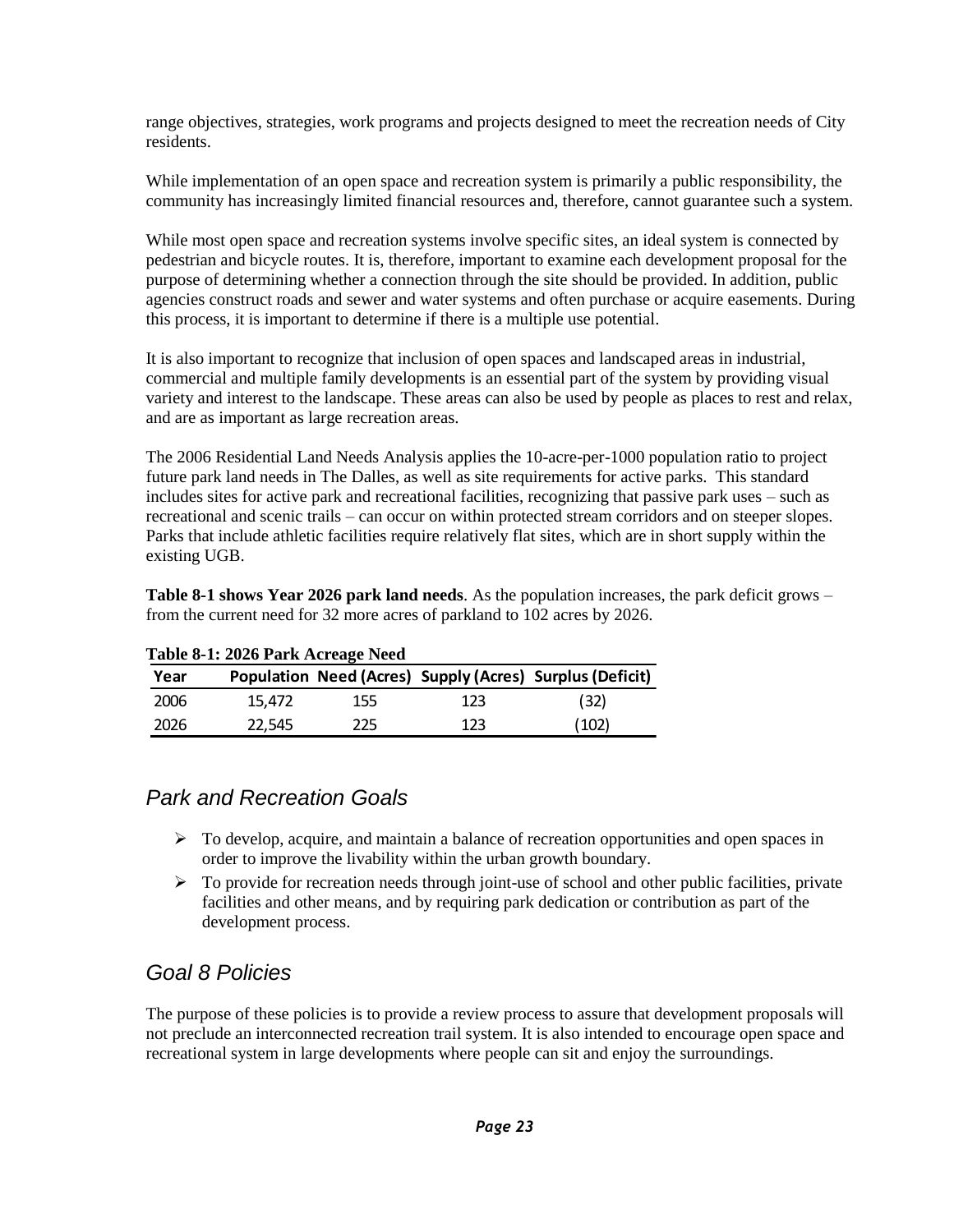The following goals, policies, and implementing measures are based upon recognition of recreational needs, opportunities and open spaces as a high priority in maintaining desirable quality of life on balance with population growth.

- 1. Work with residents, community groups and the Northern Wasco County Park & Recreation District Board to identify and provide for park and recreation needs, to maintain and develop neighborhood and community parks, and to identify uses for underdeveloped park lands.
- 2. Incorporate the recreation policies for the Columbia River area found in The Dalles Riverfront Master Plan:
	- a. Riverfront recreation should be resource-based and should not degrade riverfront resources.
	- b. Transportation and recreation planning should be coordinated among local recreation and transportation agencies to develop bikeways and trails.
	- c. Promote coordination and consistency with other policies and programs to assure availability of grants for The Dalles Riverfront Trail.
- 3. Construction of additional connecting trails, walks and bike routes should be encouraged on both public and private lands and developments through both independent and partnership arrangements.
- 4. Public and semi-public capital improvements and routine construction, improvement and maintenance of sidewalks, streets and utility corridors should incorporate recreational trails, bikeways and walkways in the area's bikeway and trail systems wherever feasible and appropriate.
- 5. Subdivision and site plan regulations and review should encourage incorporation of public recreational trails, bikeways and other recreational facilities in the area's bikeway and trail systems.
- 6. Riverfront Trail development should be considered part of and coordinated with other major public and private riverfront projects.
- 7. Riverfront and greenway trail management structures and policy should be developed and implemented by a lead agency with an advisory council composed of interested parties, or to a coordinating group composed of involved public agencies, land owners and other interested parties.
- 8. Encourage implementation and maintenance of that portion of The Dalles Riverfront Trail which is in public ownership.
- 9. Preserve the scenic and recreational qualities of the Columbia River, Mill Creek, Chenoweth Creek and Fifteen Mile Creek recreation corridors by retaining natural stream bank vegetation, reducing hazards, improving accessibility and creating parks.
- 10. The Northern Wasco County Parks and Recreation District's Parks Master Plan shall be adopted as a background document in Volume II of The Dalles Comprehensive Plan, to serve as the City's long range recreation plan for The Dalles Urban Area. A parks and open space standard of ten acres per 1,000 population should be adopted as part of the Parks Master Plan.
- 11. The Parks Master Plan shall strive to provide neighborhood parks within a 5 minute walk or 1,500 feet of all residential areas. The plan shall also consider funding mechanisms for acquisition, development and maintenance of park and recreation facilities.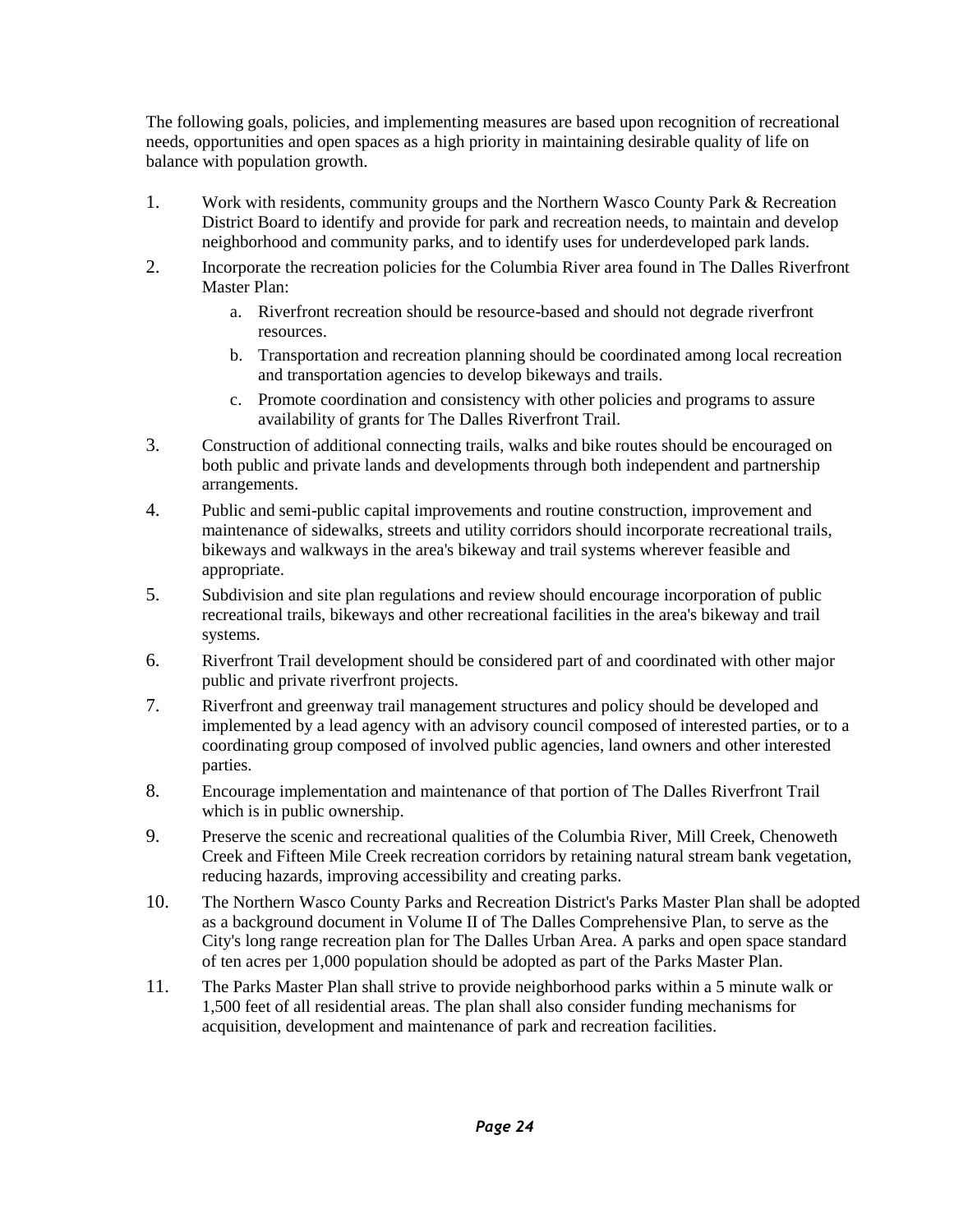- 12. The Parks Master Plan should encourage a connected park and open space system in order to provide for small private open space areas. The plan should identify needed improvements in order to assure that:
	- a. Pedestrian and bicycle path connections to parks, open space areas and community facilities will be dedicated where appropriate and where designated in the bicycle corridor capital improvements program and map.
	- b. Landscaped areas with benches will be provided in commercial, industrial and multiple family developments, where applicable.
	- c. Areas for bicycle parking facilities will be required in development proposals, where appropriate.
- 13. Expenditures of the Park and Recreation District's System Development Charge fund shall be consistent with the parks plan for the Urban Area.
- 14. Civic, church and non-profit groups shall be encouraged in their efforts to develop and improve public park facilities in conjunction with the Northern Wasco County Parks and Recreation District.
- 15. Development plans for existing and future recreation facilities shall include designs for use by handicapped persons in accordance with the Americans with Disabilities Act standards (ADA).
- 16. Update the Bicycle Master Plan and develop a pedestrian plan for The Dalles UGB. These plans should be developed and implemented to provide for recreation and alternative transportation among community activity centers, work places, neighborhoods and the waterfront.
- 17. The City will consider park land losses only when converted park land is replaced in equal to or better size and/or quality, and will maintain a "no net loss" parks policy.
- 18. The City will support the renovation of the Civic Auditorium so this facility can be reestablished as a performing arts and recreational center.

### <span id="page-31-0"></span>*Goal 8 Implementing Measures*

- An inventory of all existing recreational opportunities and open spaces together with future needs for the Urban Area to the year 2026 shall be developed.
- As funds become available, trail development along Mill Creek from Thompson Park at E. 2nd to the Senior Center property at West 9th and Cherry Heights Road shall be provided to meet recreational and alternative transportation needs. Both locations shall be included in any development of the linear park system.
- Establish minimum development setbacks (with exceptions) for recreational alternative transportation corridors with river and creek access along the Columbia River and its tributaries. Allow for screening or safety fencing from industrial activity and provide adequate room for public access.
- Allow for flexibility in locating the Riverfront Trail, provided that construction, aesthetic, and safety objectives are met. While riverside routing is preferred, the City recognizes that some land uses may require the trail to be routed or re-routed from the river's edge to circumvent certain existing or planned developments.
- River front property shall be **reserved** for river related needs, including the Riverfront Trail and its amenities. However, if the riverfront property has no industrial or commercial use, and resource lands are not present, housing should be permitted.
- Encourage dedication of right-of-ways/easements necessary for trail development by those developing property along The Dalles riverfront.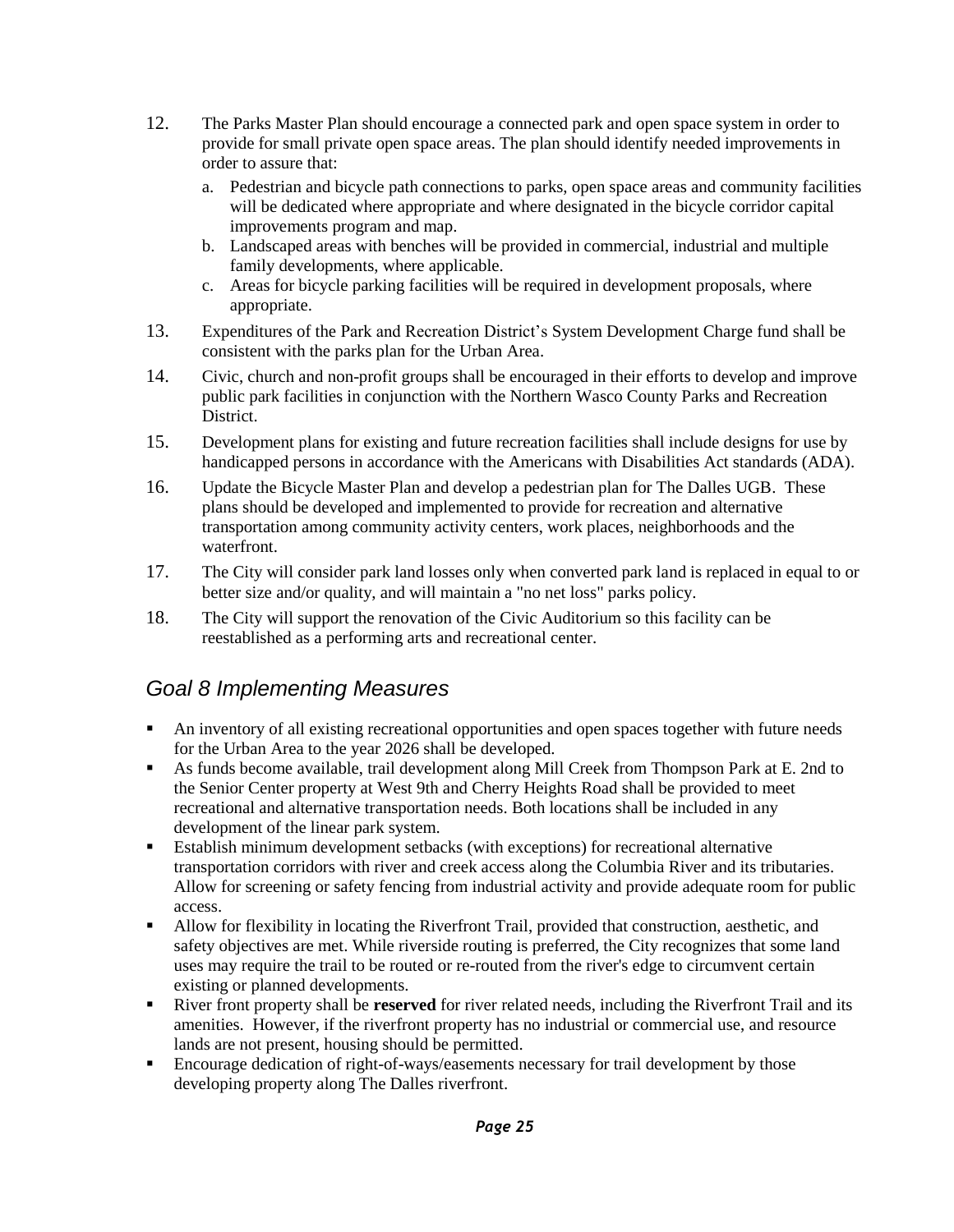- Coordinate with the City's transportation plan to add emphasis on development of bike routes as connections to the Riverfront Trail and to ensure alternative transportation or multi-purpose use of trail systems wherever possible.
- Coordinate and assist other lead agencies such as the Port and County in route alignment and development of the trails and facilities within their jurisdiction.
- Coordinate with the Northern Wasco County Park & Recreations District board in acquiring easements and/or rights of way for recreational purposes.
- Adopt trail and bike route standards for segments of The Dalles Riverfront Master Plan as specified in the plan.
- River use and railroad safety signs, brochures and maps should be available to river users at all riverfront facilities; additional measures can include user education outreach programs and selective enforcement in conflict areas.
- Riverfront signage should inform trail users about services and attractions throughout the community and about trail destinations elsewhere within and outside the Columbia Gorge.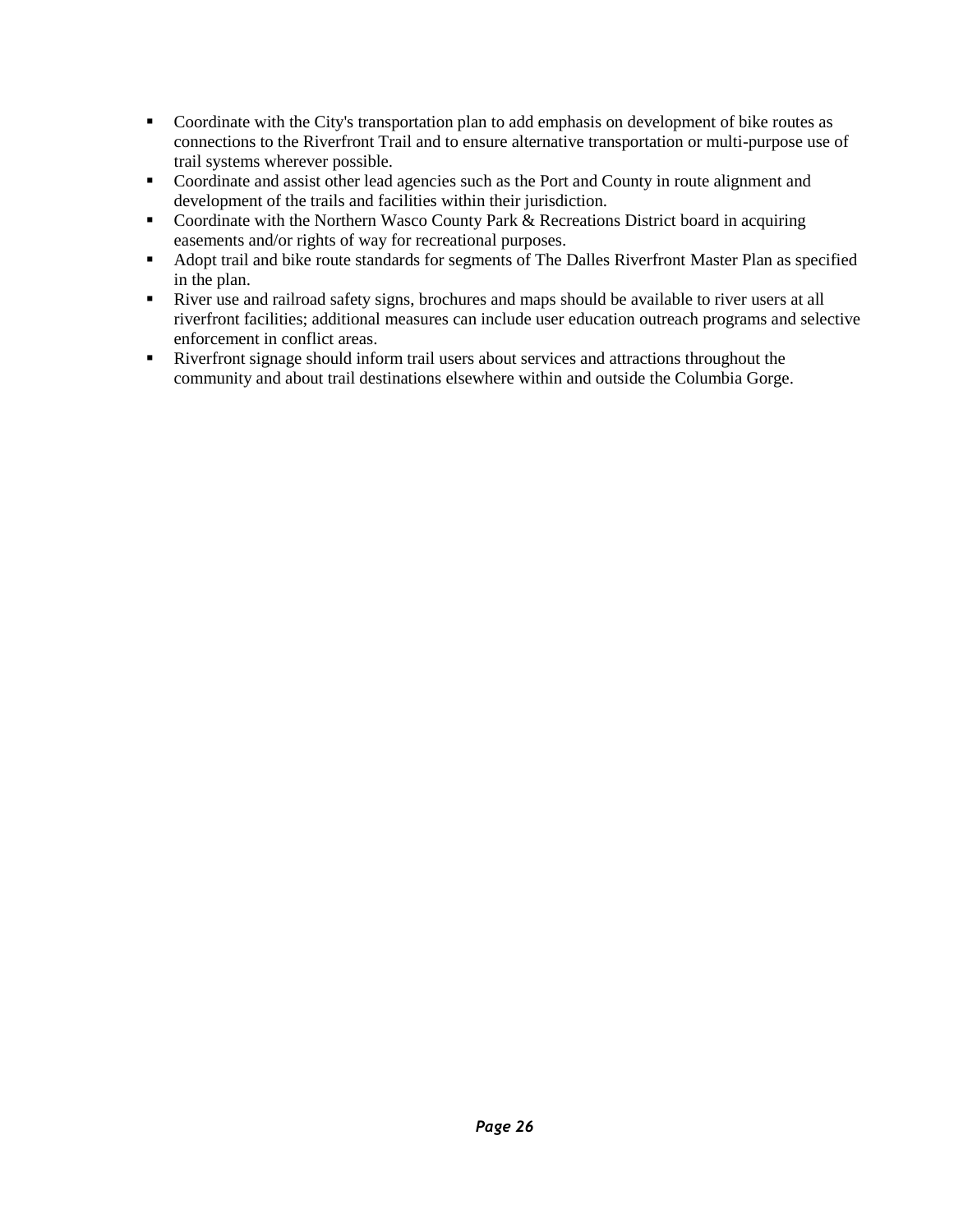# <span id="page-33-0"></span>GOAL #9 ECONOMIC DEVELOPMENT

*To provide adequate opportunities throughout the state for a variety of economic activities vital to the health, welfare, and prosperity of Oregon's citizens.*

### <span id="page-33-1"></span>*Background*

As part of the 2006-07 Comprehensive Plan update, the City of The Dalles coordinated closely with the Port District to prepare an Economic Opportunities Analysis (EOA) consistent with OAR Chapter 660, Division 9 – the Goal 9 Rule. The EOA was updated in 2011 to reflect changes in circumstances and local policy.

#### Recent Economic History

The Dalles is Wasco County's primary municipality; and is the major employment center of the County. The community has a broad spectrum of diversified employment opportunities underpinned by a base of small industrial/manufacturing companies.

Major employers in The Dalles include Google, the Mid-Columbia Medical Center, The State of Oregon, Fred Meyer, Bi-Mart, K-Mart, Oregon Cherry Growers, Union Pacific Railroad, and several branches of the U.S. Government. Recent events which are expected to influence economic conditions and employment in The Dalles include changes in the economic base and new supporting public facilities.

- $\bullet$ The \$66,096,000 annual (2006) production and processing of fruit and grain remains a staple for Wasco County, and agribusiness is expected to remain a strong economic influence on The Dalles. Value-added development allows for expansion and retention of these agricultural industries.
- In 1988 a location one mile west of The Dalles was selected as the site for the Columbia Gorge  $\bullet$ National Scenic Area Interpretive Center ("Gorge Discovery Center"). Opened in 1997, the facility includes the Wasco County Museum and attracts tens of thousands of visitors each year and offers many educational programs and special exhibits.
- In 1993 a \$7.8 million general obligation bond passed, allowing the Columbia Gorge Community  $\bullet$ College to purchase the former Judson Baptist College site to establish its first campus. Since then the campus has continued to improve and student numbers have continued to increase. In 2006, an \$18,000,000 bond was passed which will be used to up-grade existing buildings and build new ones as the college continues to expand. Program development can provide vocational training to aid business and industrial advancement through work force education and apprenticeships.
- An aging population, together with in-migration of retirees, will provide opportunities and  $\bullet$ challenges as more people retire to and in The Dalles. As one of five medical facilities in the nation to adopt the "Planetree" concept (providing for patient involvement in treatment), Mid-Columbia Medical Center acts as a magnet for quality medical services and specialties. A recent addition to the Medical Center is the Cancer Treatment Center, a state of the art facility. Another recent addition to MCMC includes a Mind/Body Center, which focuses on non-traditional treatments and lifestyle programs.
- $\bullet$ In 1990 The Dalles adopted an urban renewal plan to provide new infrastructure, upgrade conditions, and attract new investment to the downtown commercial area. About \$8,000,000 has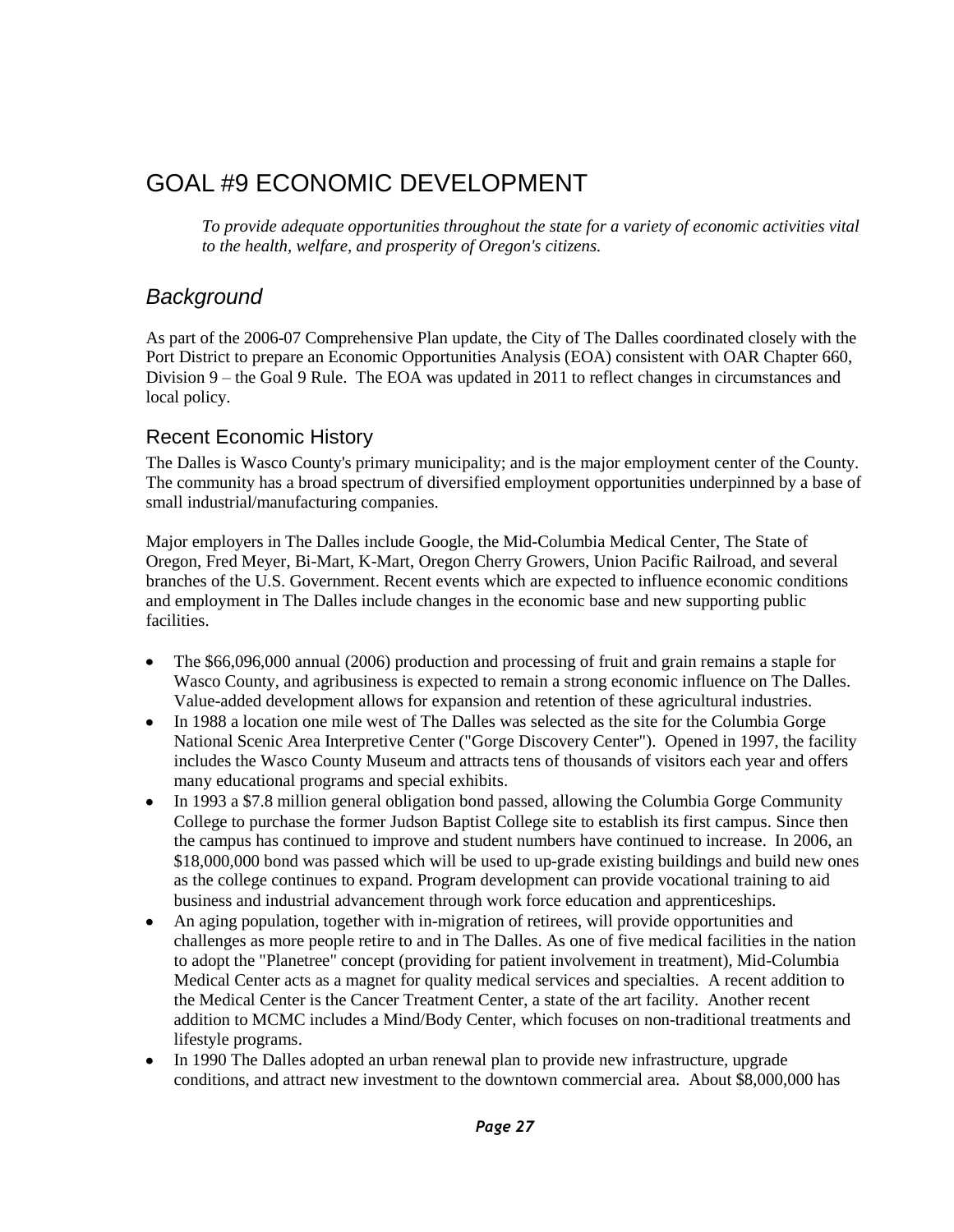been invested in the downtown area including streetscape work, historic building restoration and riverfront access.

The upsurge of windsurfing in the Mid-Columbia since the 1980's brought a modest windfall to the  $\bullet$ Wasco County economy, adding an additional recreation opportunity to the existing sports of fishing, hunting, rafting and hiking. A west side interchange from I-84 was built to service the Discovery Center and the Port Industrial Center. The Dalles is well served by existing rail, river, and air transport.

In 1993, and updated in 2002, The Dalles created a community vision statement and action plan to help define its preferred future and initiate action to achieve a more attractive and efficient city. The Dalles is *uniquely situated* with access via two interstate highways, the river, rail, and air. New developments, such as airport expansion, will improve upon the geographic advantages of the area.

In 2005, the City and Klickitat County, Washington, joined together to improve the airport with the long-term goal of making the airport financially self-sufficient. A new Regional Airport Board was established and given additional responsibilities and powers to further the goal. This new management structure will serve the airport, the local economy, and the flying public well for many years to come. With over 500 acres of developable land, the airport represents a huge economic development opportunity. Planned on the airport property is a world-class golf course with related resort activities to be developed on adjacent property.

Significant commercial development activities occurred between 1982-2006, primarily along West 6th Street including, two major Fred Meyer expansions, a 24,000 square foot Home Depot store, a new Safeway store, Walgreens, Columbia River Bank branch, Chevrolet dealership, medical facility, Staples, K-Mart, Bi-Mart, Wal-Mart and several other smaller commercial developments. A motel, market, and service station were constructed near the Highway 197/I-84 intersection. During the same ten-year period, the Port's industrial land base has been completely developed. Development included a major Google technology center, two major manufacturing facilities, and several existing business expansions. Northwest Aluminum Specialties, Interior Motor Freight, United Parcel Service and expansion of existing facilities for Precision Lumber, Cargill Grain, and several more smaller industries have developed on non-Port industrial lands. All of the industrial developments have occurred within or adjacent to the Port's Industrial Center.

Google's recent decision to locate in The Dalles provides the basis for a high technology cluster industries. The closing of Northwest Aluminum resulted in the loss of jobs, but also created new industrial and commercial employment sites with river, rail and highway access.

#### Economic forecast

Based on these changing conditions, the following findings describe probable future shifts in employment, and new economic opportunity areas. The Dalles will diversify its economy, recognizing the necessity for family-wage jobs which create wealth while acknowledging the opportunities for secondary service jobs within a balanced framework. Based on its five-county regional trade area, The Dalles is situated as the hub of a 75,169-person market (2000 Census: Hood River, Wasco, and Sherman Counties in Oregon; Klickitat and Skamania Counties in Washington). As the largest city within this area, The Dalles is the retail trade center for the Mid-Columbia Region.

The Dalles will maintain its long-time position as a regional retail trade center. Adequate commercial spaces, both undeveloped and redevelopable, should support anticipated growth. Tourism growth presents an opportunity to diversify the local economy. Facilities including the Gorge Discovery Center,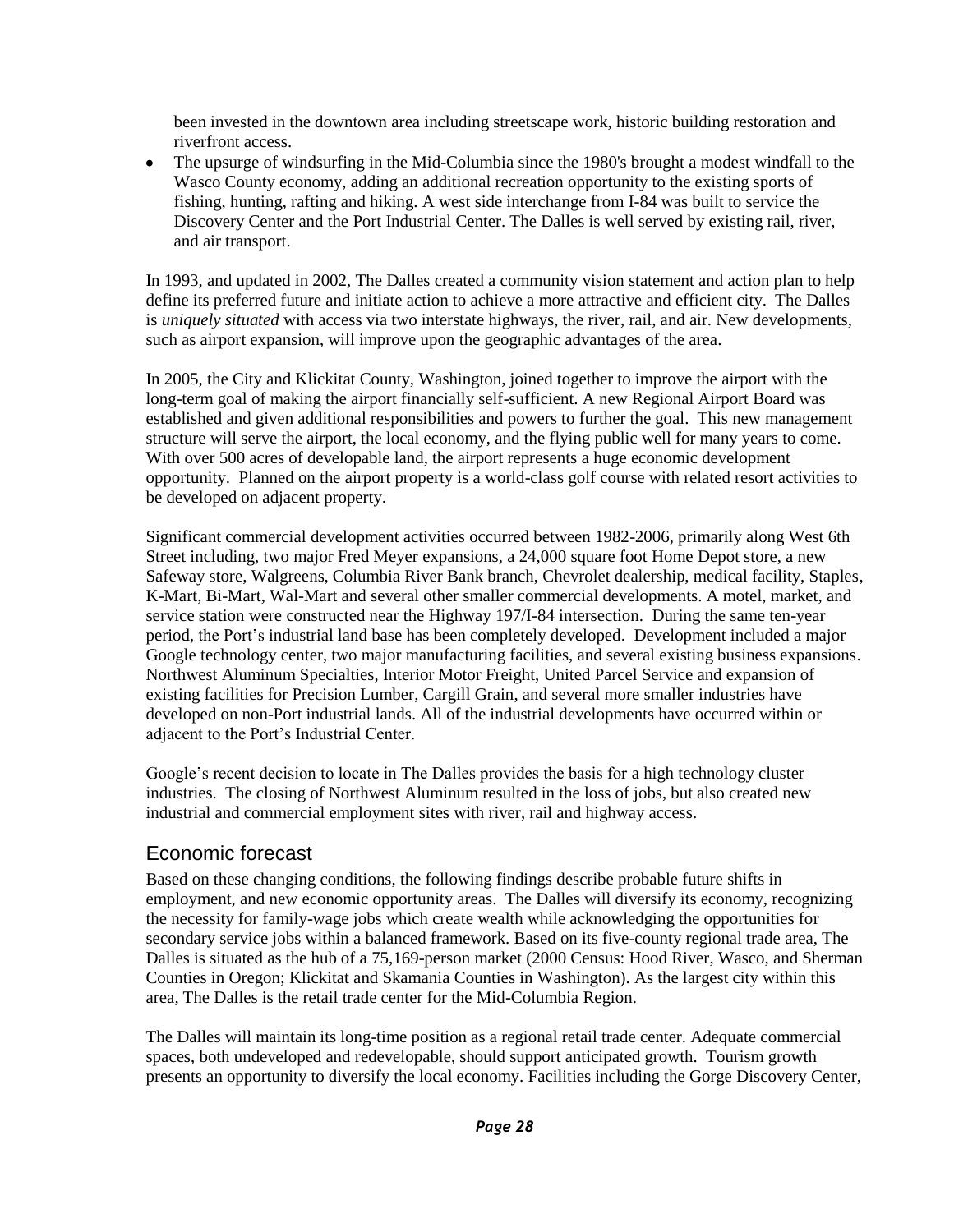Wasco County Museum, Riverfront Park and Trail, a wide variety of historic resources and properties, and abundant recreational opportunities provide the basis for this growth area. In addition, community attitudes drawn from the vision statement indicate a desire to improve the livability and attractiveness of The Dalles. The action plan will help carry out the vision.

The economy of an aging population will provide opportunities in services and housing, further supporting The Dalles and the Mid-Columbia Medical Center as the hub of medical services in the Mid-Columbia Region. The creation of a campus and additional buildings for the Columbia Gorge Community College will allow for growth and development of the community's education capabilities, focusing on work force training tailored to business and manufacturing needs that support a balanced economy.

Agribusiness will continue to remain as a strong influence on the local economy, with the potential of creating additional processing and packaging facilities to support new manufacturing jobs.

### Industrial and Commercial Land Use Needs

In order to capitalize on long-range economic and employment shifts, The Dalles will need to add to its existing supply of land for commercial uses within the UGB. Similar conversions of Port industrial lands along the riverfront can produce a mixed use area to accommodate a slightly different market, including freeway commercial and recreational users. Smaller gains are provided through the use of Neighborhood Centers to allow residential and neighborhood commercial uses to develop near focal intersections in town. Finally, The Dalles has voiced a desire to accommodate reasonable home business opportunities that can provide an affordable start-up location for emerging businesses.

The Northwest Aluminum site provides an excellent commercial and industrial redevelopment opportunity, and will be able to meet The Dalles' need for large employment sites over the next 20 years. Since this employment lands inventory was completed, potential wetlands have been discovered that may have the effect of reducing the supply of suitable commercial and industrial land within The Dalles UGB. The City is committed to completing a local wetlands inventory (LWI) over the next several years to determine more accurately the supply of suitable employment land with The Dalles UGB. If the supply of suitable employment land falls below the 20-year need as identified in The Dalles EOA, the City will take steps to ensure an adequate supply of suitable employment land, including possible UGB amendments.

### <span id="page-35-0"></span>*Economic Opportunities Analysis (2006)*

In 2006, the City of The Dalles contracted with Winterbrook Planning and ECONorthwest, a land use economics consulting firm, to prepare an updated Economic Opportunities Analysis (EOA) consistent with the requirements of statewide planning Goal 9 and the Goal 9 administrative rule (OAR 660-009 as revised in December 2005). The 2011EOA is included as a Background Document in Volume II of The Dalles CLUP.

The EOA includes a 20-year forecast of employment for The Dalles. It provides technical information that will help articulate the City's economic development policy and determine whether the City has an adequate inventory of industrial sites within its urban growth boundary (UGB) to accommodate employment growth over the 20-year planning period. The 2011 EOA reports industries that have shown recent growth and business activity in Oregon – and which may locate or expand in The Dalles.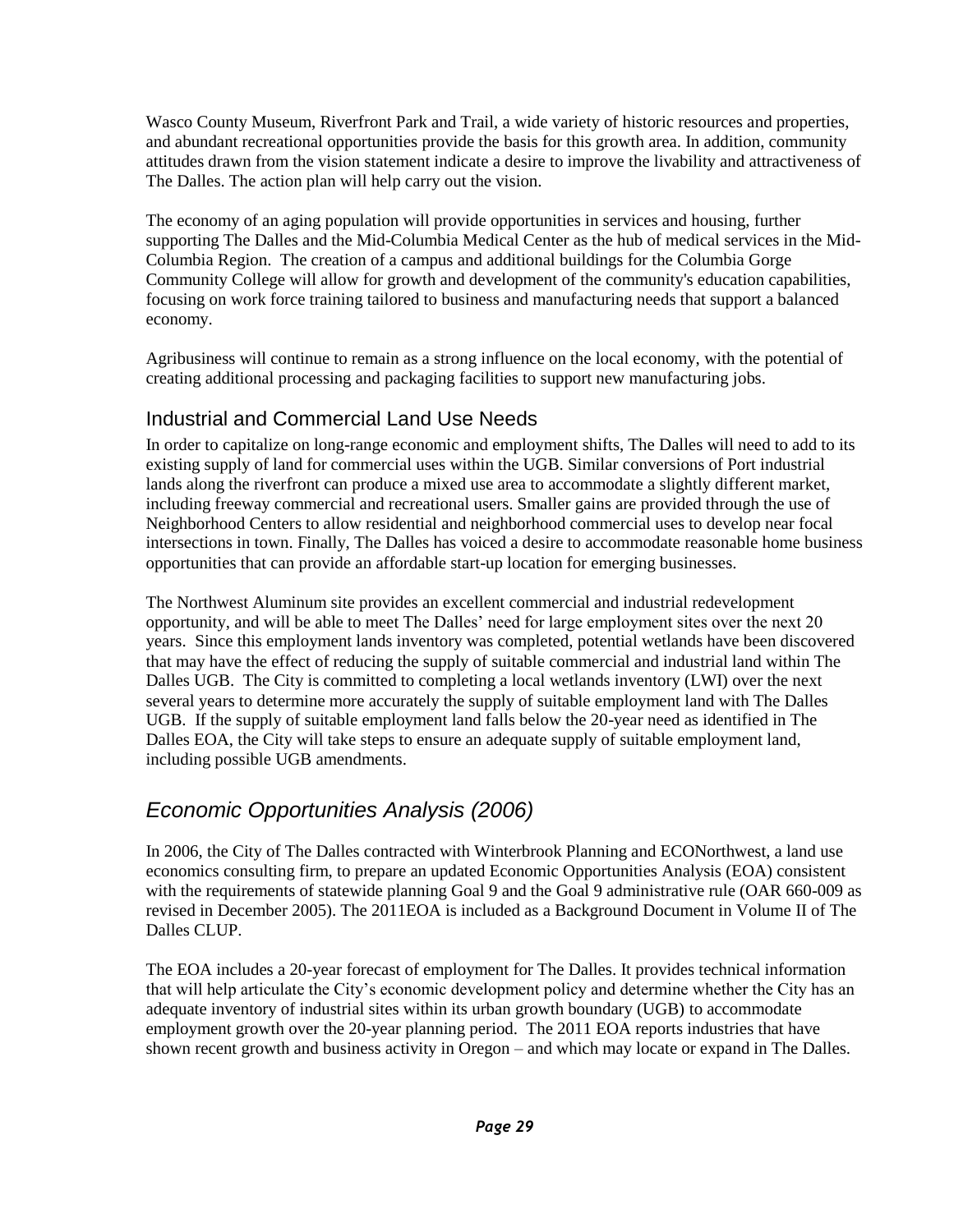The EOA also identifies locational characteristics that will help determine the types of businesses most likely to locate in The Dalles during the 20-year planning period:

- The presence and expected growth of the Columbia Gorge Regional Airport could help The  $\bullet$ Dalles attract businesses engaged in the manufacture and service of aircraft, avionics, and related equipment.
- The Dalles' semi-rural setting, access to I-84 and other modes of transportation, and workforce availability make The Dalles attractive to businesses in manufacturing. Examples include hightech electronics, food processing, industrial equipment, recreational equipment, and other specialty manufacturing.
- Access to transportation, including the access to I-84, the railroad, barges, and the airport, makes The Dalles attractive to businesses in the warehousing and transportation sector. Large warehouse facilities that serve large areas appear to favor more central settings, such as the Willamette Valley. The Dalles is more likely to attract more modest facilities that serve a smaller geographic region or that specialize in fewer goods.
- $\bullet$ The Dalles' attractive semi-rural setting and quality of life could make it a location for professional, scientific and technical services, which are attracted to areas with high quality of life. Examples include software design, engineering, and research.
- $\bullet$ The Dalles' setting within the Columbia River Gorge, access to a variety of outdoor recreation, and the growing presence of viniculture make The Dalles attractive to tourists. Industries that serve tourists, such as food services and accommodations, are likely to grow if tourism increases.
- The comparatively low cost and high availability of electricity, water, and high speed internet  $\bullet$ connection (via the Q-life fiber optic loop) could make The Dalles attractive to businesses engaged in specialty manufacturing or technology related businesses
- $\bullet$ The Dalles is the largest city in the Gorge, and it will continue to serve as a regional center for retail, services, and government.
- As a regional center for retail shopping, The Dalles will experience demand for development of  $\bullet$ big-box and mid-sized retail stores, primarily for Grocery, General Merchandise, and Home Improvement stores. The Dalles will continue to be the location for regional institutions such as the Mid-Columbia Medical Center, the Columbia Gorge Community College, Wasco County Courthouse, and other government offices.

#### **The 2011 EOA identified potential growth industries for The Dalles as follows.**

- Retail and Services. The State's forecast for nonfarm employment forecast for 2004 to 2014 projects  $\bullet$ that more than half of employment growth in Region 9, which includes Wasco County, will be in Retail and Services. As a regional center for retail and services, The Dalles may attract the following industries:
	- o The Dalles may be attractive to big-box and mid-sized retail The Dalles may have growth in small and specialty retail shops and offices for business, professional, and health care services as population increases.
	- o The Dalles' setting within the Columbia River Gorge, access to a variety of outdoor recreation, and the growing presence of viniculture make The Dalles attractive to tourists. Industries that serve tourists, such as food services and accommodations, are likely to grow if tourism increases.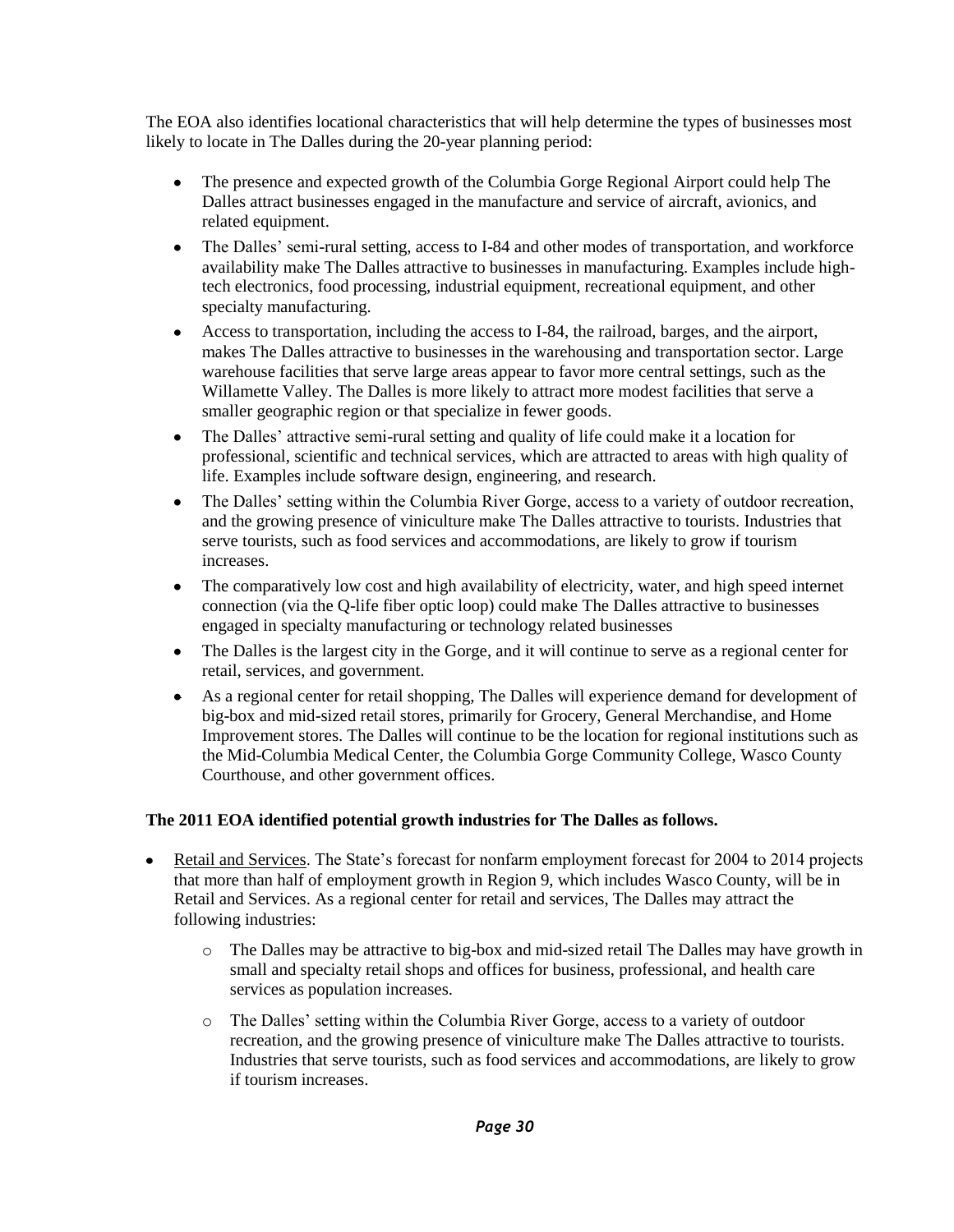- o The Dalles' may be attractive for firms engaged in professional, scientific and technical services, such as software design, engineering, and research.
- Government. The State's forecast for nonfarm employment forecast for 2004 to 2014 projects that  $\bullet$ growth in government will account for about one-third of employment growth in Region 9, including Wasco County. The Dalles may see employment growth in government for the following reasons:
	- o The Dalles will continue to be the location for regional institutions such as the Columbia Gorge Community College, Wasco County Courthouse, and other government offices.
	- o The Dalles will have growth in local government as population increases. Assuming that families with young children locate in The Dalles, growth in local government is likely to be dominated by education.
- Industrial. The State's forecast for non-farm employment forecast for 2004 to 2014 projects that  $\bullet$  . growth in industrial sectors will account for the smallest portion of employment growth in Region 9, which includes Wasco County. The Dalles has comparative advantages, such as location and access to transportation, that may contribute to the growth in employment in the following industries:
	- o The Dalles should be attractive for firms engaged in a range of specialty manufacturing, including aircraft, high-tech electronics, food processing, industrial equipment, and recreational equipment.
	- o The Dalles should also be attractive for firms engaged in warehousing and distribution. The Dalles is more likely to attract more modest facilities that serve a smaller geographic region or that specialize in fewer goods.
	- o The Dalles may be attractive to industries that need large amounts of electricity from stable sources.

Table 9-1 shows a summary of vacant and partially redevelopable commercial and Industrial lands within The Dalles' UGB. The table shows that The Dalles has a total of about 109 acres of vacant land, including 79 acres of vacant industrial land and about 30 acres of vacant commercial land.

Table 9-1 shows that The Dalles has an estimated 350 gross acres of potentially redevelopable land, including:

- 129 acres of redevelopable commercial land;
- 221 acres of redevelopable industrial land (almost entirely on the Northwest Aluminum site); and
- 19 acres of land designated for mixed commercial and residential use, which could be redeveloped for commercial uses.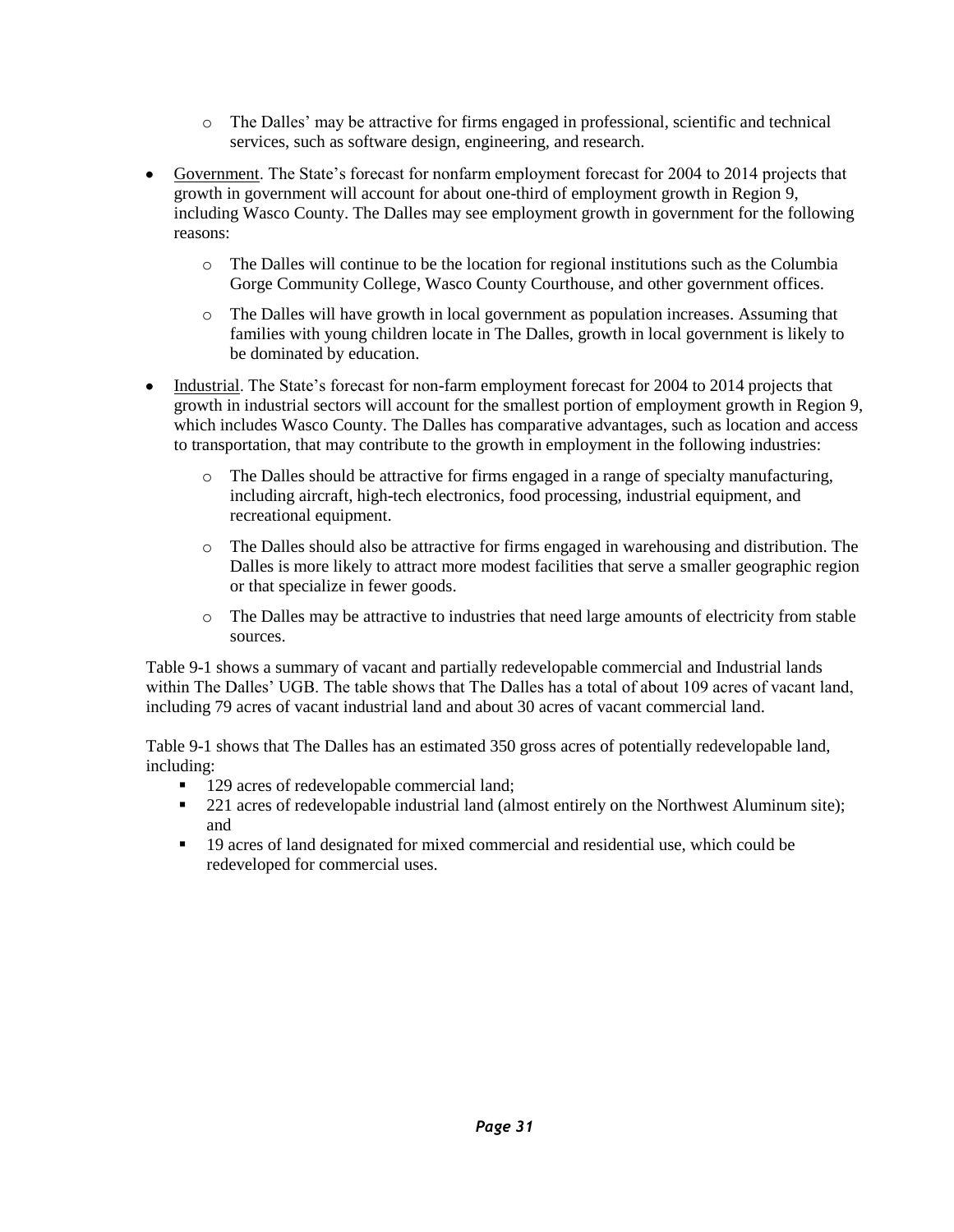#### **Table 9-1. Summary of Buildable Commercial and Industrial Land in The Dalles UGB, 2006**

| <b>Commercial and Industrial</b> |        |
|----------------------------------|--------|
| Vacant                           | 89.04  |
| <b>Commercial Vacant</b>         | 28.87  |
| Industrial Vacant                | 60.17  |
| <b>Potentially Redevelpable</b>  | 341.5  |
| Commercial Redevelopable         | 75.88  |
| Industrial Redevelopable         | 265.62 |
| Mixed Use                        | 18.81  |
| Total                            | 449.35 |

Source: The City of The Dalles, 2006

Since this employment lands inventory was completed, potential wetlands have been discovered that may have the effect of reducing the supply of suitable commercial and industrial land within The Dalles UGB. The City is committed to completing a local wetlands inventory (LWI) over the next several years to determine more accurately the supply of suitable employment land with The Dalles UGB. If the supply of suitable employment land falls below the 20-year need as identified in The Dalles EOA, the City will take steps to ensure an adequate supply of suitable employment land, including possible UGB amendments.

**Table 9-2 shows demand for employment land in The Dalles UGB by land use type for the 2006- 2026 period. The results show that The Dalles will need 278 gross acres of land for employment within its UGB for the 2006-2026 period.** 

| Land Use Type              | Growth | <b>No Land</b><br>Demand | Emp Growth Emp Growth<br>with Land | Emp per<br>Demand Net Acre |     | <b>Land Demand</b>           |
|----------------------------|--------|--------------------------|------------------------------------|----------------------------|-----|------------------------------|
| 2006-2026                  |        |                          |                                    |                            |     | <b>Net Acres Gross Acres</b> |
| <b>Retail and Services</b> | 2,196  | 220                      | 1,976                              | 18                         | 110 | 129                          |
| Industrial                 | 950    | 95                       | 855                                | 10                         | 86  | 101                          |
| Government                 | 541    | 54                       | 487                                | 12                         | 41  | 48                           |
| <b>Total</b>               | 3,687  | 369                      | 3,318                              |                            | 236 | 278                          |

#### Table 9-2. Estimated Demand for Employment Land in The Dalles, 2006–2026

Source: ECONorthwest, Winterbrook.

Table 9-3 estimates distribution of future employers by size and site needs. The analysis does not distinguish between industrial and other employment types; it is likely that many larger employers (>50 employees) will generally want industrial sites.

The Dalles will need four sites of 6 to 35 acres in size during the 2006-2026 period. While the city will also need a lot of smaller sites, this need can be met by smaller firms that co-locate in office buildings or on retail sites, or locate in industrial parks. Thus, a few of the larger sites in the inventory will be divided to meet identified needs for smaller sites.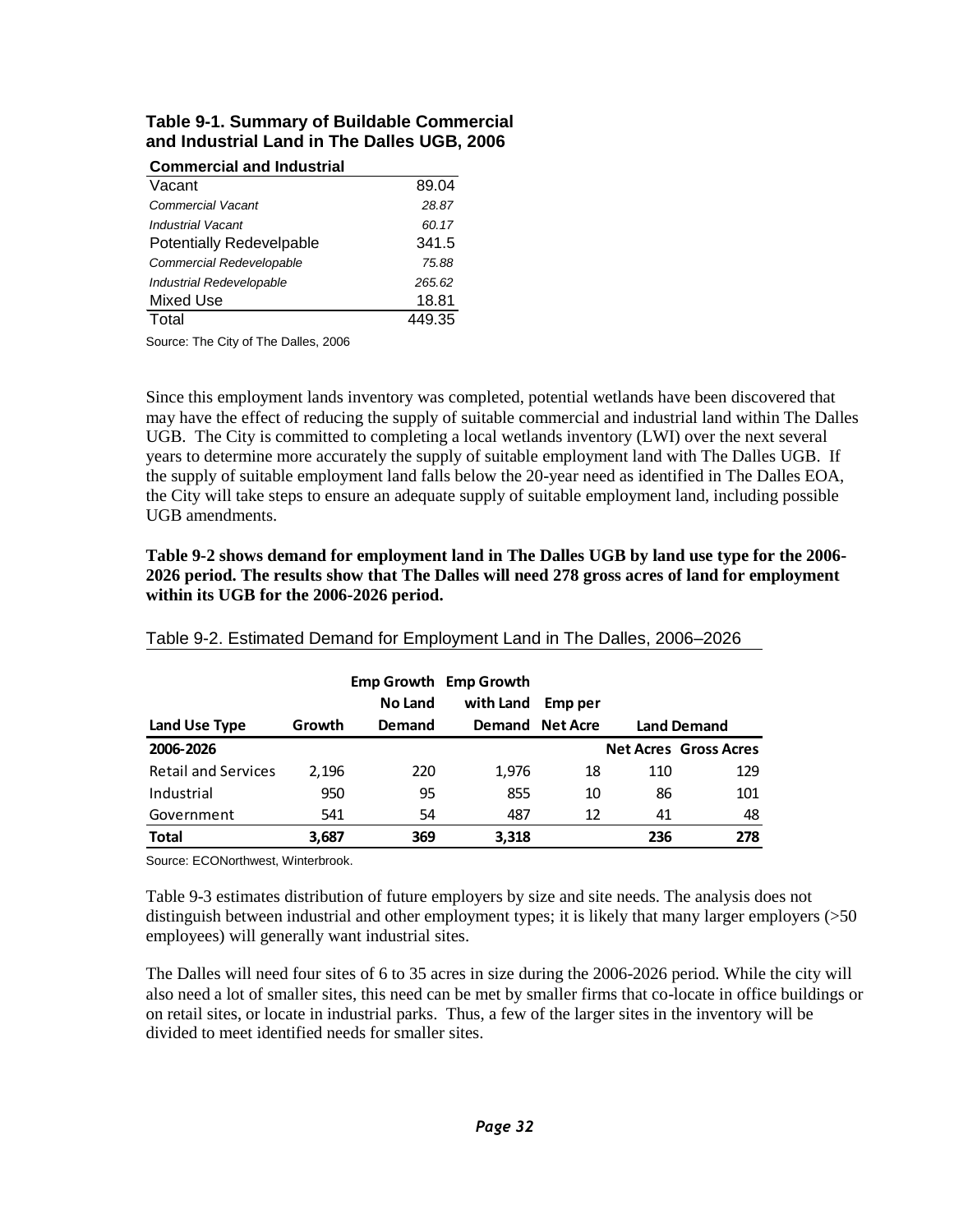| Number of         | Est # of |                      | <b>Sites</b>  | <b>Site Size</b> | <b>Avg Site</b> |               | <b>Net Acres</b> Gross Acres |
|-------------------|----------|----------------------|---------------|------------------|-----------------|---------------|------------------------------|
| <b>Employees</b>  |          | <b>Firms New Emp</b> | <b>Needed</b> | Range            | Acres (net)     | <b>Needed</b> | <b>Needed</b>                |
| 0 <sub>to</sub> 9 | 155      | 697                  | 104           | $<$ 1 ac         | 0.5             | 47            | 55                           |
| 10 to 24          | 49       | 829                  | 33            | $0.5$ to 2.5     | $1.5\,$         | 49            | 57                           |
| 25 to 49          | 17       | 630                  | 12            | $1$ to 5         | 3.1             | 38            | 44                           |
| 50 to 99          | 5        | 365                  | 4             | 3 to 10          | 6.3             | 25            | 30                           |
| 100 or more       | 4        | 796                  | 4             | 6 to 35          | 20.3            | 81            | 95                           |
| <b>Total</b>      | 229      | 3317                 | 157           |                  |                 | 240           | 282                          |

**Table 9-3. Estimated Distribution of Future Employers by Size and Site Needs, The Dalles, 2006-2026** 

Source: estimates by ECONorthwest

In 2006, The Dalles had about 449 acres of vacant and redevelopable land designated for industrial and other employment uses. Of these, about 89 acres were vacant—60 acres designated for industrial uses and 29 acres designated for commercial uses. The demand analysis above concluded that The Dalles needs 282 acres for the 2006-2026 period.

Table 9-4 compares identified site needs with available sites through 2026 period. The results suggest that The Dalles has a surplus of acreage available for industrial and other uses. For the 2006-2026 period, the City will need a considerable number of smaller sites, and will need to use some of its larger sites to meet the small site deficit. Finally, the City has an identified need for a regional commercial center with access to I-84, a neighborhood commercial node to serve planned residential growth, and a business park to meet employment needs through 2026. The regional commercial center need was met through the Wal-Mart rezoning in 2007-08.

| <b>Site Size</b> | Average          | <b>Sites</b>  | <b>Net Acres</b> | Supply:      |       |               | Supply: Net Needed Sites Needed Acres |
|------------------|------------------|---------------|------------------|--------------|-------|---------------|---------------------------------------|
| Range            | <b>Site Size</b> | <b>Needed</b> | <b>Needed</b>    | <b>Sites</b> | Acres | Surplus (def) | Surplus (def)                         |
| < 10             |                  | 153           | 159              | 18           | 74    | (135)         | (84)                                  |
| >10              | 20               | 4             | 81               | 10           | 210   | 6             | 129                                   |
| Non-site         |                  |               |                  |              | 49    |               | 49                                    |
| Total            |                  | 157           | 240              | 28           | 334   |               | 94                                    |

**Table 9-4. Comparison of site needs and site supply, The Dalles UGB, 2006-2026** 

#### **The 2006 EOA has several implications for the City of The Dalles. Following are the key implications:**

- The City has an overall surplus of employment land. Considering regional development trends and state and city policies concerning economic development, the City should maintain an adequate number of large sites within its existing industrial land base to accommodate future employment growth.
- Topographic constraints in areas adjacent to the UGB limit the number of large industrial sites  $\bullet$ that the City could possibly expand into. The City is committed to a long-term redevelopment strategy for existing industrial areas. The Dallesport Industrial Park is not a viable long-term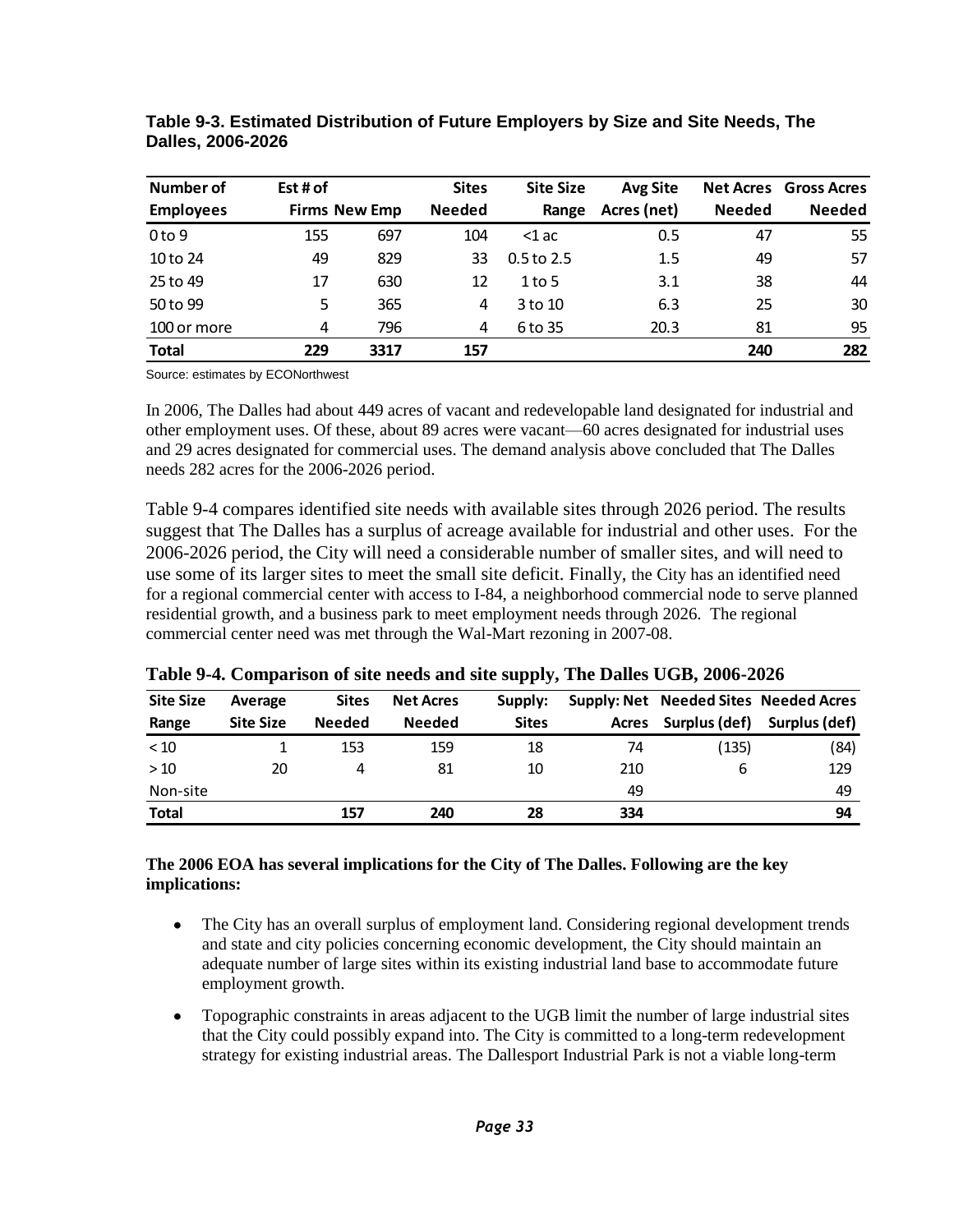industrial strategy for The Dalles because it is in another state and distant from housing and services.

- The City should amend its zoning regulations to restrict commercial uses in relatively scarce  $\bullet$ industrial areas.
- The City will also establish a new business park designation that could accommodate office uses as well as certain light manufacturing uses and a master planned setting.
- The City will continue to emphasize the historic downtown area as the government, specialized  $\bullet$ retail, office and tourist center.

### **Findings and Conclusions**

This plan recognizes that local policy also has an effect on the type and distribution of employment. In summary, the primary findings and conclusions are:

- The Dalles is well positioned to benefit from an increase in service, retail and tourism activity through the Columbia Gorge Discovery Center, The Dalles Riverfront Park and Trail, Google clusters, area sporting activities, and historic points of interest.
- New commercial development and retail leakage from Washington state will help strengthen The Dalles as the retailing center of the Mid-Columbia Region. The Columbia Gorge Community College and the Mid-Columbia Medical Center make The Dalles the health care and educational center for the region, and are important work force training centers.
- Within The Dalles UGB, approximately 450 commercial and industrial acres are suitable for employment purposes, including potentially redevelopable land at the Northwest Aluminum site and elsewhere. Incentives such as job creation credits, the enterprise zone, and others should continue to be emphasized for industrial land development, and the creation and retention of family wage jobs. Since this employment lands inventory was completed, potential wetlands have been discovered that may have the effect of reducing the supply of suitable commercial and industrial land within The Dalles UGB. The City is committed to completing a local wetlands inventory (LWI) over the next several years to determine more accurately the supply of suitable employment land with The Dalles UGB. If the supply of suitable employment land falls below the 20-year need as identified in The Dalles EOA, the City will take steps to ensure an adequate supply of suitable employment land, including possible UGB amendments.
- The Dalles holds a substantial asset in its serviced industrial property within the existing UGB. This asset should be held for its long-term value to the economy.

## *Economic Development Goals*

- $\triangleright$  Provide family wage employment opportunities for The Dalles citizens.
- $\triangleright$  Diversify the economic base of the community.
- Increase the tax base needed to provide an adequate level of community services for The Dalles citizens.
- $\triangleright$  Encourage the growth of existing employers and attract new employers to The Dalles that complement the existing business community.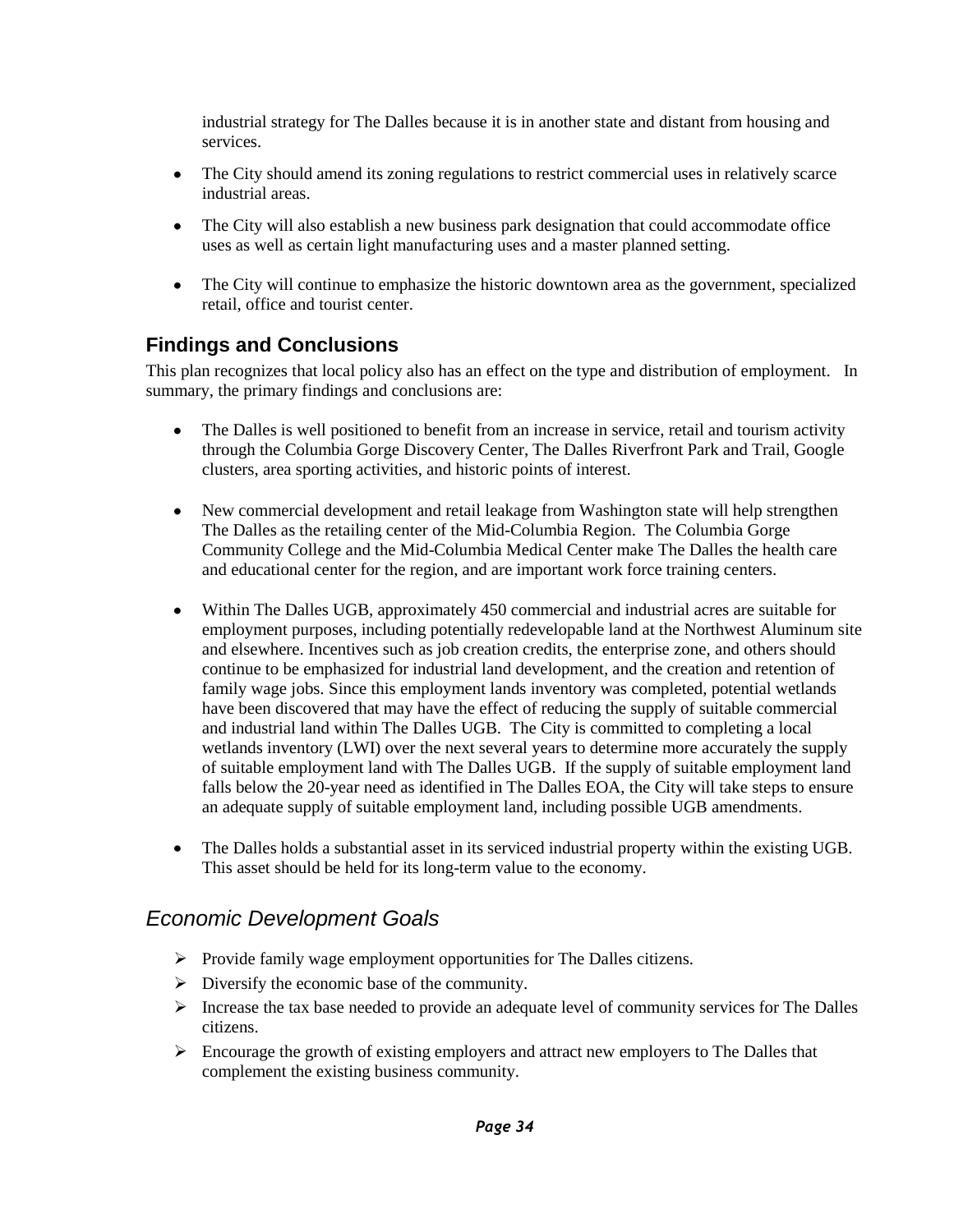- $\triangleright$  Implement the objectives and activities of the Columbia Gateway/Downtown Urban Renewal Plan, enhancing opportunities for the improvement and redevelopment of business, civic, cultural, and residential uses in the area.
- Utilize Port District lands for job creation, and development of the tax base in The Dalles.
- $\triangleright$  Provide for tourism-related employment as an important part of the effort to diversify The Dalles' economy.
- $\triangleright$  Provide employment opportunities, environments, and choices which are a vital part of a high quality of life in The Dalles.
- $\triangleright$  Support the maintenance and enhancement of The Dalles Commercial Historic District.
- $\triangleright$  Encourage redevelopment and adaptive reuse of commercial space downtown as an alternative to commercial sprawl.
- $\triangleright$  Support The Columbia Gorge Regional Airport located in Dallesport, Washington, in its growth and contribution to the local economy.

## *Goal 9 Policies*

- 1. Encourage the siting and growth of employers which pay family wages as identified in The Dalles Economic Opportunities Analysis (EOA).
- 2. To the extent possible, designate within the existing UGB suitable land with site size and locational characteristics required by targeted employment as set forth in the 2010 Economic Opportunities Analysis (EOA).
- 3. Identify industrial sites that are immediately available and serviceable for industrial development consistent with the Goal 9 rule. Request Oregon Economic and Community Development Department (OECDD) certification for "shovel ready" industrial sites pursuant to Executive Order 03-02.
- 4. Coordinate with property owners to retain large commercial and industrial sites identified in the EOA for their intended commercial and industrial uses through zoning and master planning.
- 5. Actively support redevelopment efforts for under-utilized commercial and industrial sites within The Dalles UGB, recognizing that the Northwest Aluminum site provides the large industrial sites required by targeted employers during the 20-year planning period.
- 6. Protect large Northwest Aluminum redevelopment sites for their intended industrial uses as identified in the EOA as set forth in Table 9-4.
- 7. Commercial and service uses in the City's industrial zones should be limited to small-scale retail and service uses that cater primarily to local area employees and customers.
- 8. Plan for and make prudent public investments to meet the future demands of industrial, commercial, and residential growth in The Dalles.
- 9. Encourage investment in The Dalles Central Business District, and support project activities in the Columbia Gateway/Downtown Urban Renewal Plan.
- 10. Encourage tourism-related services as an element in the diversification of the community's economy.
- 11. Encourage the development of the Mid-Columbia Medical Center and other health services as an important resource to the economic base of The Dalles, and as an important element in extending the perimeter of The Dalles' trade area.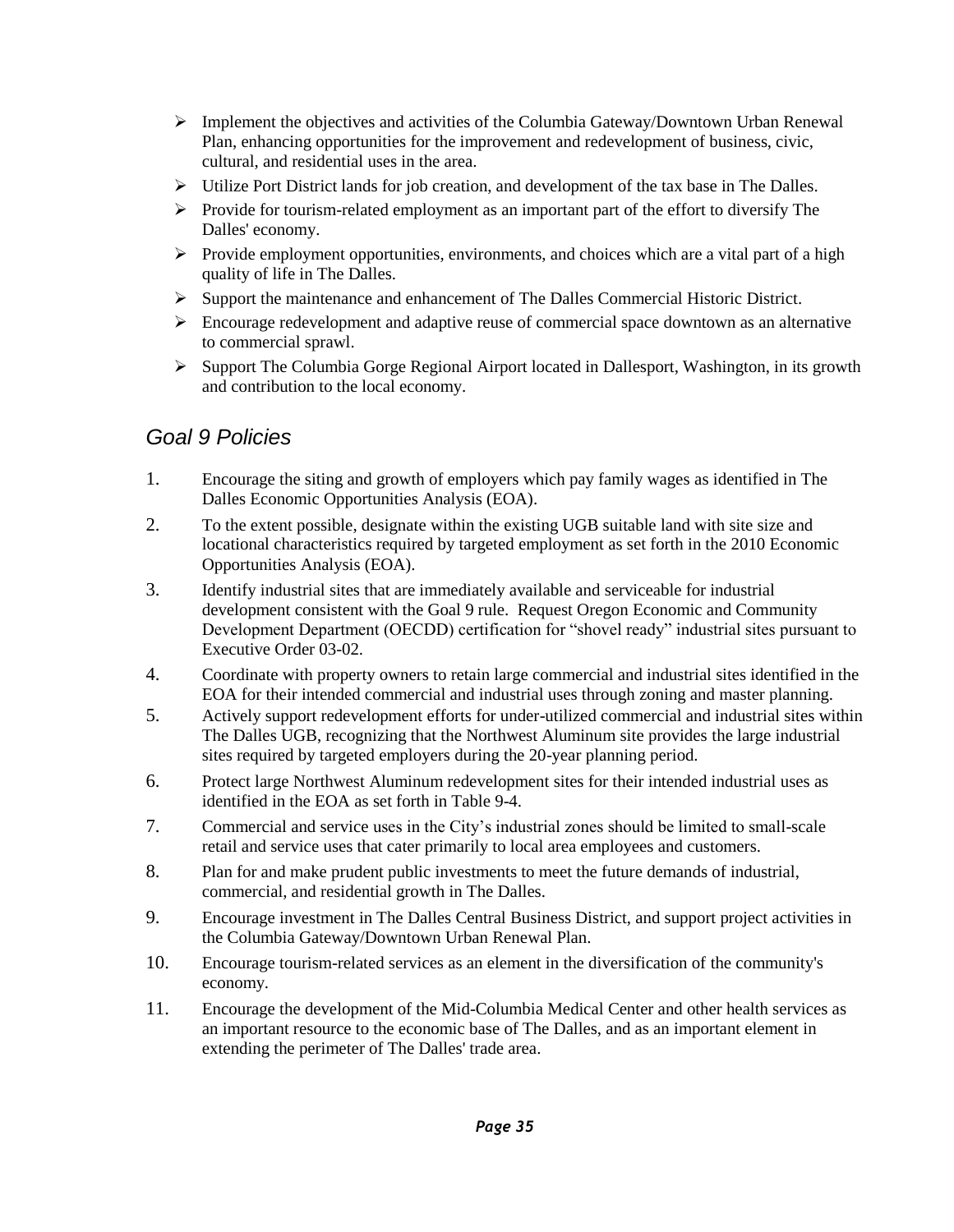- 12. Maintain The Dalles position as a primary agribusiness trade center by encouraging the growth of those businesses providing agricultural supplies and services, and those processing and marketing agricultural products.
- 13. Support the forest products industry as an element of the economy.
- 14. Encourage the start-up and growth of small to medium sized businesses providing family wage jobs. Develop reasonable standards to allow home business start-ups.
- 15. Encourage siting of new industries in The Dalles, and encourage existing industries to maintain high environmental standards.
- 16. Reserve industrial zones for industrial uses and uses compatible with industry.
- 17. Review and revise administrative policies and procedures to streamline the planning process, and reduce delays in obtaining development approvals.
- 18. Coordinate economic planning and development with industrial development at Dallesport.
- 19. Encourage educational, cultural, social and employment opportunities to enhance the quality of life in The Dalles for all age and income groups.
- 20. Plan appealing streetscapes that encourage personal interaction, accommodate public gatherings, and enhance the experience of shoppers and workers.
- 21. Encourage cooperation between public and private sectors to support economic growth.
- 22. Make prudent investments in The Columbia Gorge Regional Airport as needed to accommodate airport development.

## *Goal 9 Implementation Measures*

- 1. Central Business District/Downtown Area (Designated Central Business Commercial on the Land Use Plan Map):
	- o Undertake activities which will create or strengthen linkages among the Downtown, the Columbia Riverfront, and the East and West Gateway areas.
	- o Work with local business to redevelop the Sunshine Flour Mill property and East Gateway streetscape project.
	- o Improve the visual appearance of streets in the Downtown Area by encouraging amenities such as street trees and street furniture when public and private development and redevelopment is undertaken.
	- o Provide an adequate amount of properly located off-street parking.
	- o Conserve historically significant places and properties, and aid in the rehabilitation of buildings and properties, particularly in the Downtown Historic District.
	- o Consider and minimize the aesthetic impact of utility locations when new development or redevelopment occurs.
	- o Construct or improve water, sewer, and storm drain systems as needed.
- 2. West 6th Gateway Area (Designated General Commercial on the Land Use Plan Map):
	- Provide for highway commercial developments in areas along the West 6th corridor where this is the predominant land use.
	- o Improve the visual appearance by encouraging amenities such as street trees and street furniture when public and private development and redevelopment is undertaken.
	- o Construct or improve water, sewer and storm drain systems as needed.
	- o Ensure that future improvements and land use changes in the area provide adequate sound, light and visual buffers to adjacent residential areas.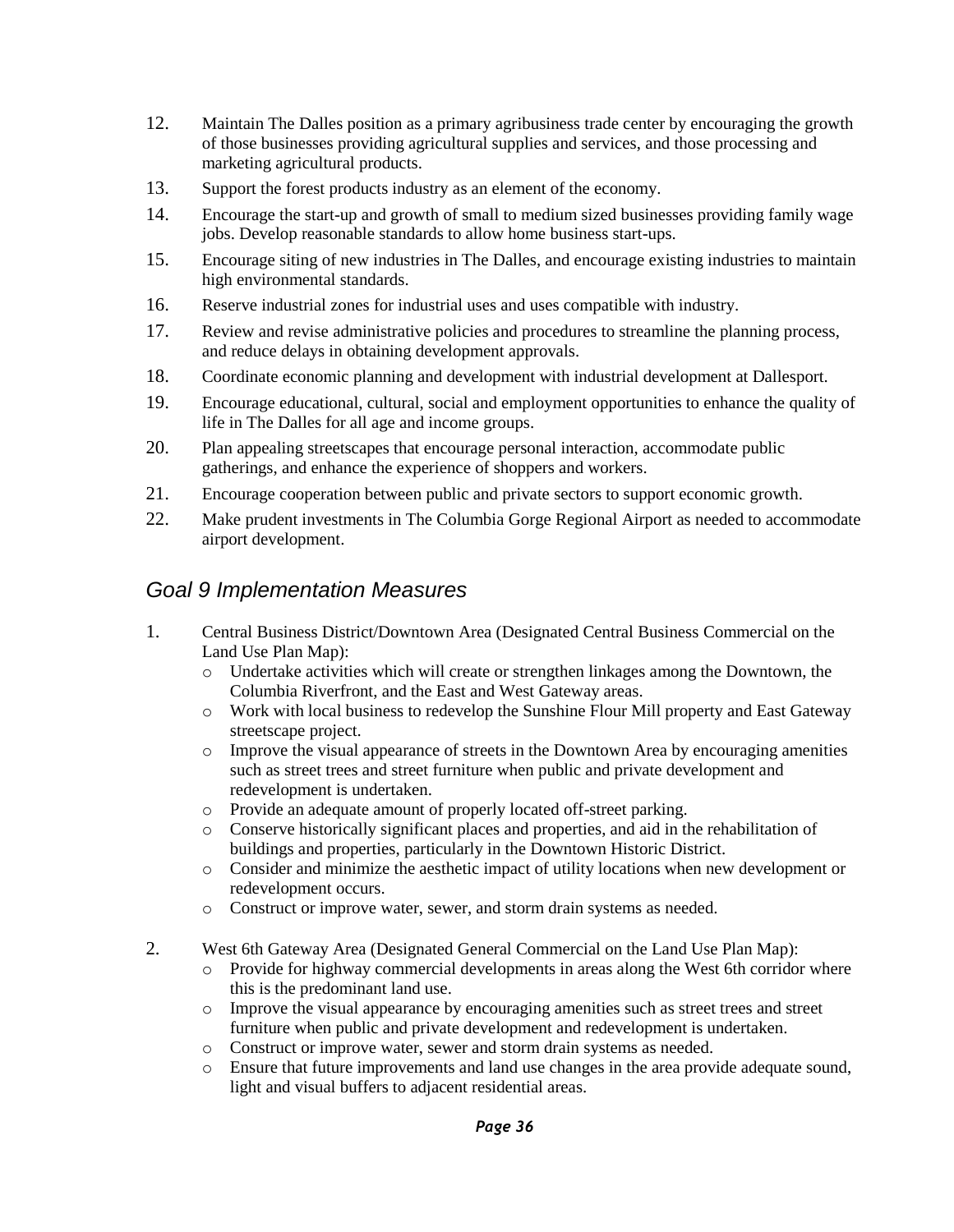- o Reserve areas along East and West Second Street for commercial/industrial mixed zoning.
- o Reserve land in the northern portion of the Northwest Aluminum site for needed commercial development.
- 3. The Dalles Industrial Area (Industrial areas shall be identified on the Land Use Plan Map for industrial uses):
	- o Provide for industrial development located with good access to I-84, arterial streets and rail facilities.
	- o Encourage master planned redevelopment of the Northwest Aluminum site that retains larger parcel sizes identified in the EOA for targeted industries.
	- o Locate industrial areas generally north of the I-84/Union Pacific Railroad corridor.
	- o Construct or improve water, sewer, streets, and storm drain systems as needed.
- 4. Service/Recreation Areas (Designated Recreational Commercial on the Land Use Plan Map):
	- o Provide for mixed-use business and service commercial areas in locations with good access to I-84, Columbia River access, and proximity to recreation and/or visitor attractions.
	- o Allowed uses include retail, service and office uses related to nearby industrial areas, and commercial uses serving the traveling public such as "hotels, restaurants, conference centers and recreation facilities. Allow light industrial uses which are compatible with commercial and recreational uses.
	- o Ensure site planning which protects and enhances the significant environmental areas located along the Columbia River and related streams and creeks.
	- o Prepare zoning and development standards for the service/recreation areas.
	- o Construct or improve water, sewer, street, and storm drain systems as needed.
- 5. Planned Developments (located in Commercial Areas)
	- o Planned development shall be located within areas designated Residential and Commercial on the Comprehensive Plan map. Such developments are intended to allow greater flexibility and creativity in construction, lay-out, and use.
	- o Planned developments for commercial uses shall be a minimum of 10 acres; development for residential uses shall be a minimum of 1 acre.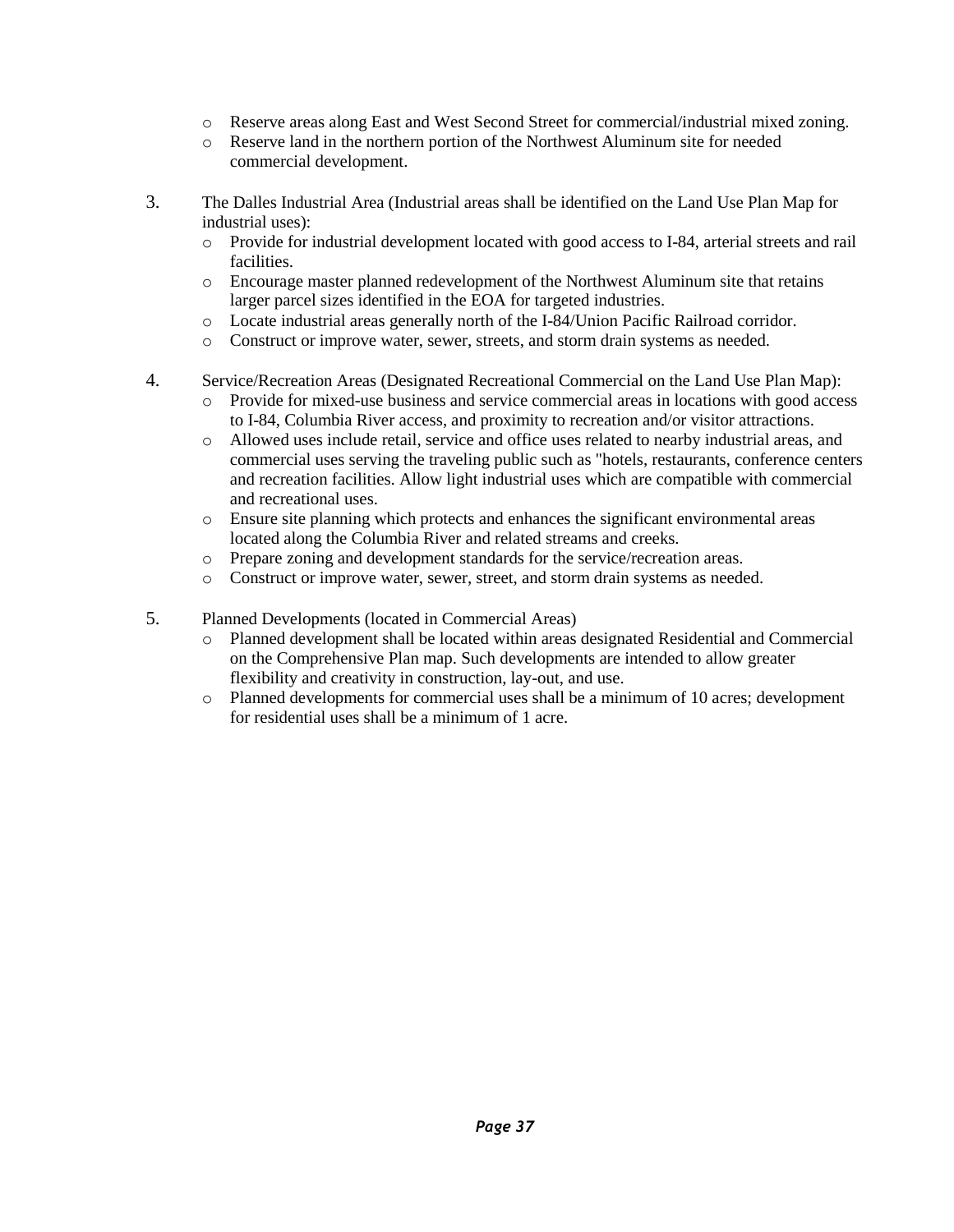# GOAL #10 HOUSING

*To provide for the housing needs of citizens of the state.*

# *Background*

All local jurisdictions in the State must develop plans which "shall encourage the availability of adequate numbers of housing units at price ranges and rent levels which are commensurate with the financial capabilities of Oregon households and allow for flexibility of housing location, type and density." This plan element includes findings related to population growth, housing needs and land use requirements. The element also addresses The Dalles' unique growth management challenge as land available for future housing development is limited.

|  |  |  |  | The 2000 Census shows The Dalles having 5,246 dwelling units, shown by type in Table 10-1: |  |  |  |
|--|--|--|--|--------------------------------------------------------------------------------------------|--|--|--|
|  |  |  |  |                                                                                            |  |  |  |

|                | $19.910$ 10 $11$ $\sigma$ $1100$ $11119$ $\sigma$ $1110$ $\sigma$ $\sigma$ $1100$ | . , po and bonon, leves, |                     |              |
|----------------|-----------------------------------------------------------------------------------|--------------------------|---------------------|--------------|
|                | <b>Single Family</b>                                                              | <b>Multi-Family</b>      | <b>Manufactured</b> |              |
|                | <b>Dwellings</b>                                                                  | <b>Dwellings</b>         | <b>Dwellings</b>    | <b>Total</b> |
| <b>Units</b>   | 3,618                                                                             | 1.209                    | 272                 | 5,222        |
| <b>Percent</b> |                                                                                   |                          |                     |              |
| of Total       | 71%                                                                               | 23%                      | 5%                  | 99%          |
|                |                                                                                   |                          |                     |              |

Source: US Census

The composition of The Dalles housing stock is predominately a single-family type. The makeup of the housing stock is not necessarily mirrored in the tenure characteristics of the occupants of the housing stock. In 2000, approximately 66% of The Dalles housing units were owner occupied. This percentage is higher than the state average.

### Residential Land Use

It is useful to analyze how residential land within the UGB is currently used compared with how vacant buildable land is currently zoned. The following table describes the use of land by general land use categories. Table 10-2 reflects 2006 residential comprehensive plan designations.

The proportion of vacant buildable land designated for residential uses is in general balance with historical trends experienced in The Dalles. Approximately 64% of all developed land is residential, compared with about 43% of all vacant and buildable land. However, the vast majority of residential designations under the current plan are for single family housing at relatively low densities. It will be necessary to designate more vacant land for higher density housing in order to provide for a greater variety of housing type and price.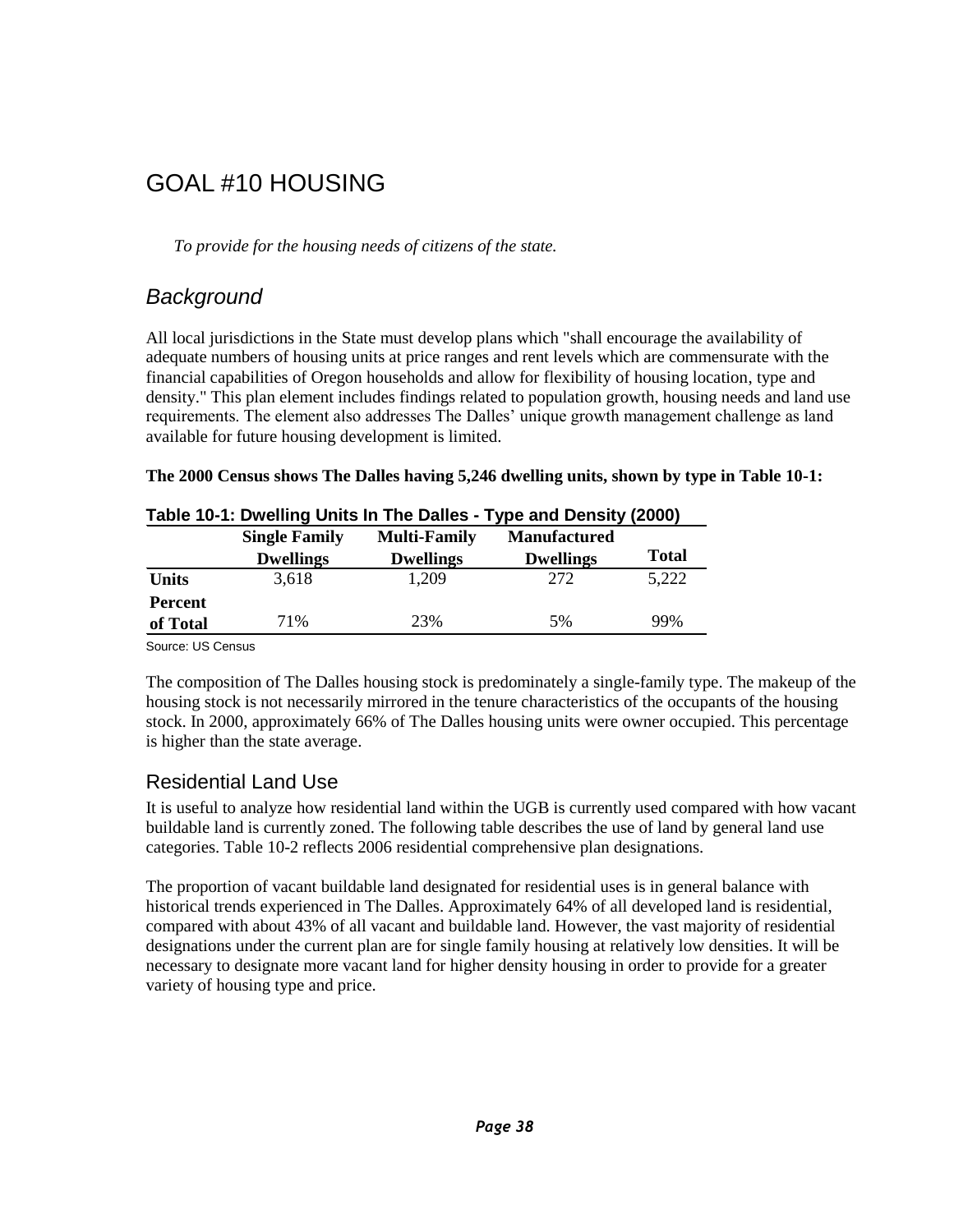| <b>Plan</b>        | <b>Total</b> |              | Developed Constrained Buildable |              |
|--------------------|--------------|--------------|---------------------------------|--------------|
| <b>Designation</b> | <b>Acres</b> | <b>Acres</b> | <b>Acres</b>                    | <b>Acres</b> |
| RL                 | 1.357        | 840          | 220                             | 296          |
| <b>RMH</b>         | 298          | 244          | 35                              | 19           |
| RH                 | 938          | 817          | 88                              | 33           |

#### **Table 10-2: 2006 Residential Comprehensive Plan Designations**

Source: City of The Dalles

## *2006 Housing Needs Analysis*

The household size, housing mix, and planned residential density assumptions used in the 1993 Plan were carefully examined given the experience of the past 14 years in The Dalles and other communities around Oregon.

In 2006, Winterbrook Planning updated the Housing Needs Analysis as part of the Residential Land Needs Report. The housing analysis was based in part on The Dalles' run of the Oregon Housing Needs Analysis Model. $2$  As cities grow, they ratio of rental to owner-occupied housing typically increases. This trend may be off-set to a certain extent in The Dalles, due to the expected influx of retirees who have adequate incomes to support homeownership. As noted below, The Dalles has provided a wide variety of affordable homeownership opportunities, including small lot single-family, rowhomes and multiple-family condominiums.

Tables 10-3 to 10-5 below summarize the results of the Housing Needs Analysis. As shown on Table 10-3, the Housing Needs Analysis determined that The Dalles needs a mix of 50% large lot detached single family, 20% small lot single family (detached or attached), 5% mobile home park units, and 25% multi-family dwellings. The projected combined gross density is 5.6 dwelling units per acre, or 7 dwelling units per net buildable acre.<sup>3</sup> This results in a need for 539 gross buildable acres by 2026.

<sup>&</sup>lt;sup>2 2</sup> "The Oregon Housing Needs Analysis Model" is based on a methodology for determining housing and land needed for that housing for communities in accordance with Oregon's Land Use Planning Goals. A community's current and projected demographics, existing housing inventory, and regional tenure choices drive the model's results. The model's output includes needed housing units by tenure (ownership versus rental), price point, and housing type as well as the acreage needed by land use zone. It generates current unmet needs as well as future housing needs and will automatically produce tables and graphs of model results for presentation and report uses." – OHCS Website

 $3$  The Goal 14 Administrative Rule (OAR Chapter 660, Division 024) includes a "safe harbors" for determining housing density. The housing density safe harbor (for purposes of determine 20-year residential land need) is  $\overline{7}$ dwelling units per net buildable acre. The housing mix safe harbor (which must be allowed by zoning under clear and objective standards) is 45% attached medium and high density residential housing (including manufactured homes in parks) and 55% detached, low density residential housing.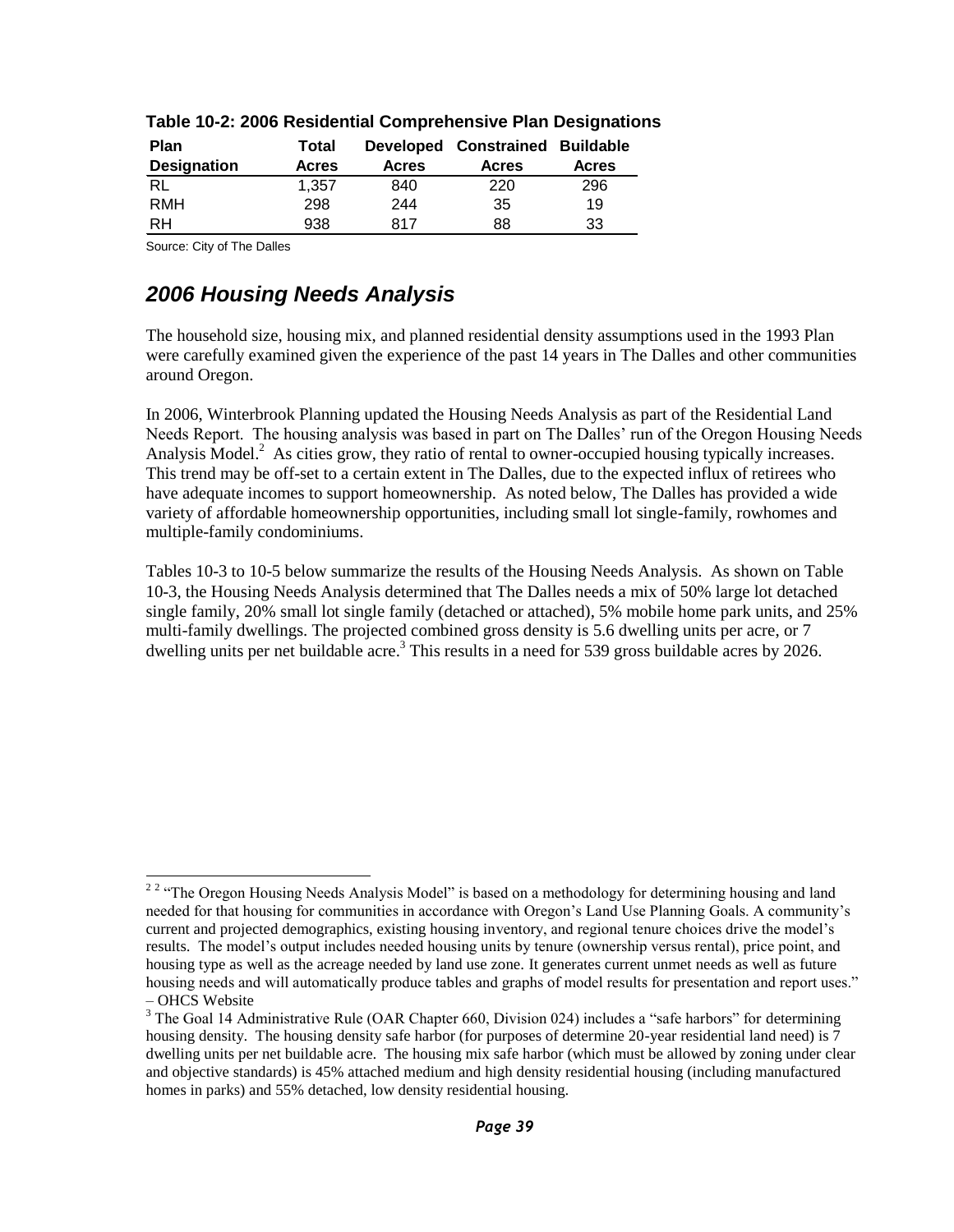|                  |         | <b>Dwelling</b> | Gross          | <b>Net</b>     | 2026 Gross Acres | 2026 Net Acres |
|------------------|---------|-----------------|----------------|----------------|------------------|----------------|
| <b>Unit Type</b> | Percent | <b>Units</b>    | <b>Density</b> | <b>Density</b> | <b>Needed</b>    | <b>Needed</b>  |
| SF-Large Lot     | 50%     | 1,516           | 4              | 5              | 379              | 303            |
| SF-Small Lot     | 20%     | 606             |                | 8.8            | 87               | 69             |
| Mobile Home Park | 5%      | 152             | 8              | 9.4            | 19               | 16             |
| Multi-Family     | 25%     | 758             | 14             | 16.5           | 54               | 46             |
| <b>Totals</b>    | 100%    | 3,032           | 5.6            | 7.0            | 539              | 435            |

#### **Table 10-3: Needed Buildable Acreage by Type and Density**

Source: Winterbrook Planning

**Tables 10-4 and 10-5 compare needed acreages by plan designation and type against buildable land supply. As shown on Table 10-4, The Dalles has a Year 2026 residential land deficit of 191 gross buildable acres.** 

| Plan          |     | SF - Large SF - Small Lot and | <b>Mobile</b>    | Multi- |               |        |                |
|---------------|-----|-------------------------------|------------------|--------|---------------|--------|----------------|
| Designation   | Lot | <b>Town Houses</b>            | <b>Home Park</b> | Family | <b>Totals</b> | Supply | <b>Deficit</b> |
| RL            | 379 | 43                            |                  |        | 425           | 296    | (129)          |
| <b>RMH</b>    |     | 35                            | 19               | 16     | 70            | 19     | (51)           |
| RH            |     | q                             |                  | 35     | 44            | 33     | (11)           |
| <b>Totals</b> | 379 | 87                            | 19               | 54     | 539           | 348    | (191)          |

#### **Table 10-4: Needed Acreage by Plan Designation and Type, 2026**

Source: Winterbrook Planning

The Residential Land Needs Report identified public and semi-public needs as well. Public and semipublic land needs consist of schools, parks, religious, group housing, and government uses. These uses typically locate on residential land, so the need for public and semi-public land is added to residential land needs. The Dalles needs 331 gross residential acres to accommodate identified 2026 public and semi-public land needs.

#### **Table 10-6: Public / Semi-Public Land Needs**

| Year | <b>P/SP Gross Acres Needed</b> |
|------|--------------------------------|
| 2026 | 331                            |
|      | Source: Winterbrook Planning   |

Total residential land need, including land needed for housing as well as public and semi-public uses, is summarized in Table 10-7. For the year 2026, The Dalles will require 870 gross buildable residential acres. After accounting for the existing 2006 residential land supply, The Dalles will require an additional 522 gross residential acres by 2026.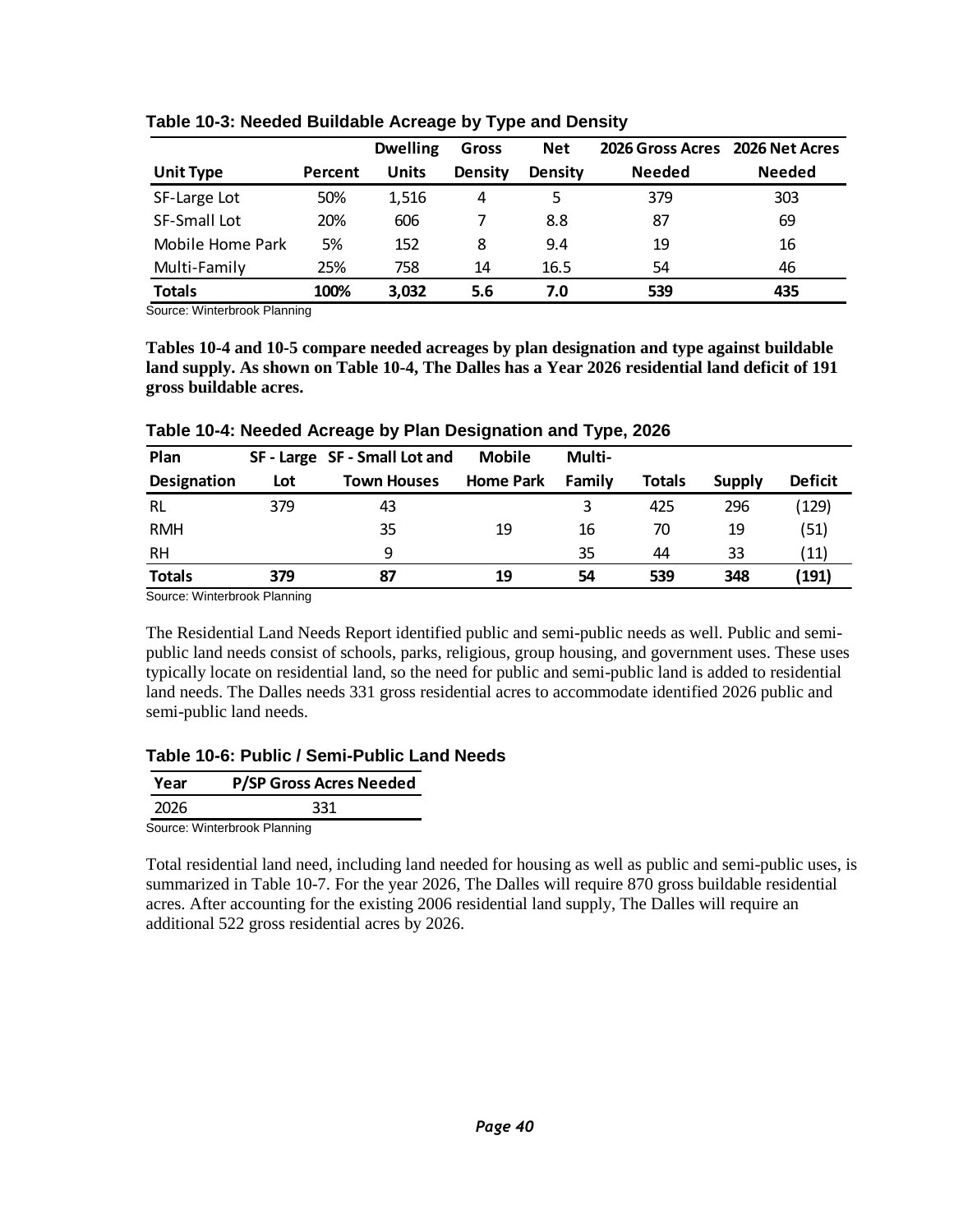|      |      |                                                         | Total | 2006 |      |
|------|------|---------------------------------------------------------|-------|------|------|
|      |      | Housing Public/Semi Residential Residential Residential |       |      |      |
| Year | Need | Public Need Land Need Land Supply Land Deficit          |       |      |      |
| 2026 | 539  | 331                                                     | 870   | 348  | 522) |

#### **Table 10-7: Total Residential Land Need**

Source: Winterbrook Planning

#### Residential Land Supply

The Columbia River Gorge National Scenic Area Act and physiographic constraints have imposed limitations on expanding The Dalles urban growth boundary. The supply of vacant buildable land within the existing UGB is inadequate for the next 20 years, so that residential growth over the long term will be constrained as available land within the **existing** UGB. Therefore, the City must identify means to make more efficient use of its existing land supply. The consequences of a diminishing residential land supply are significant. Continued low housing densities will rapidly deplete the supply of residential land, and lead to rising land and housing costs. High housing costs may deprive The Dalles of one of its significant competitive advantages over other communities in the Gorge economy. Increasing employment in the service sector of the economy may require higher density, lower cost housing to accommodate employee needs. Higher costs will exacerbate problems in the supply of lower-cost housing.

## *Housing Goals*

In considering these long-term issues, the City of The Dalles intends to:

- $\triangleright$  Promote and provide an adequate supply of safe, healthy and affordable housing for all members of the community in a variety of housing types recognizing the needs and desires of the community's residents.
- $\triangleright$  Establish areas in the community where mobile homes and manufactured housing may provide housing of a less expensive nature for residents who would prefer this type of dwelling.
- $\triangleright$  Promote the development of housing that is complementary with the environment and the surrounding land uses.
- $\triangleright$  Provide and maintain adequate public facilities in all parts of the community and promote a logical and orderly development of those facilities. Require new housing developments to pay an equitable share of the cost of required capital improvements.
- $\triangleright$  Promote the efficient use of vacant land by encouraging infill development which is sensitive to existing neighborhoods, and by encouraging new development which achieves the density allowed by the comprehensive plan.
- $\triangleright$  Strengthen existing and promote new neighborhood centers as focal points for neighborhood services and activities.
- $\triangleright$  Encourage affordable homeownership opportunities, including multiple family condominiums, row houses and small lot single family residential.
- Adopt standards and incentives to increase residential land use efficiency.
- Adopt standards to protect stream corridors and wetlands and to encourage density transfer in Low Density Residential areas.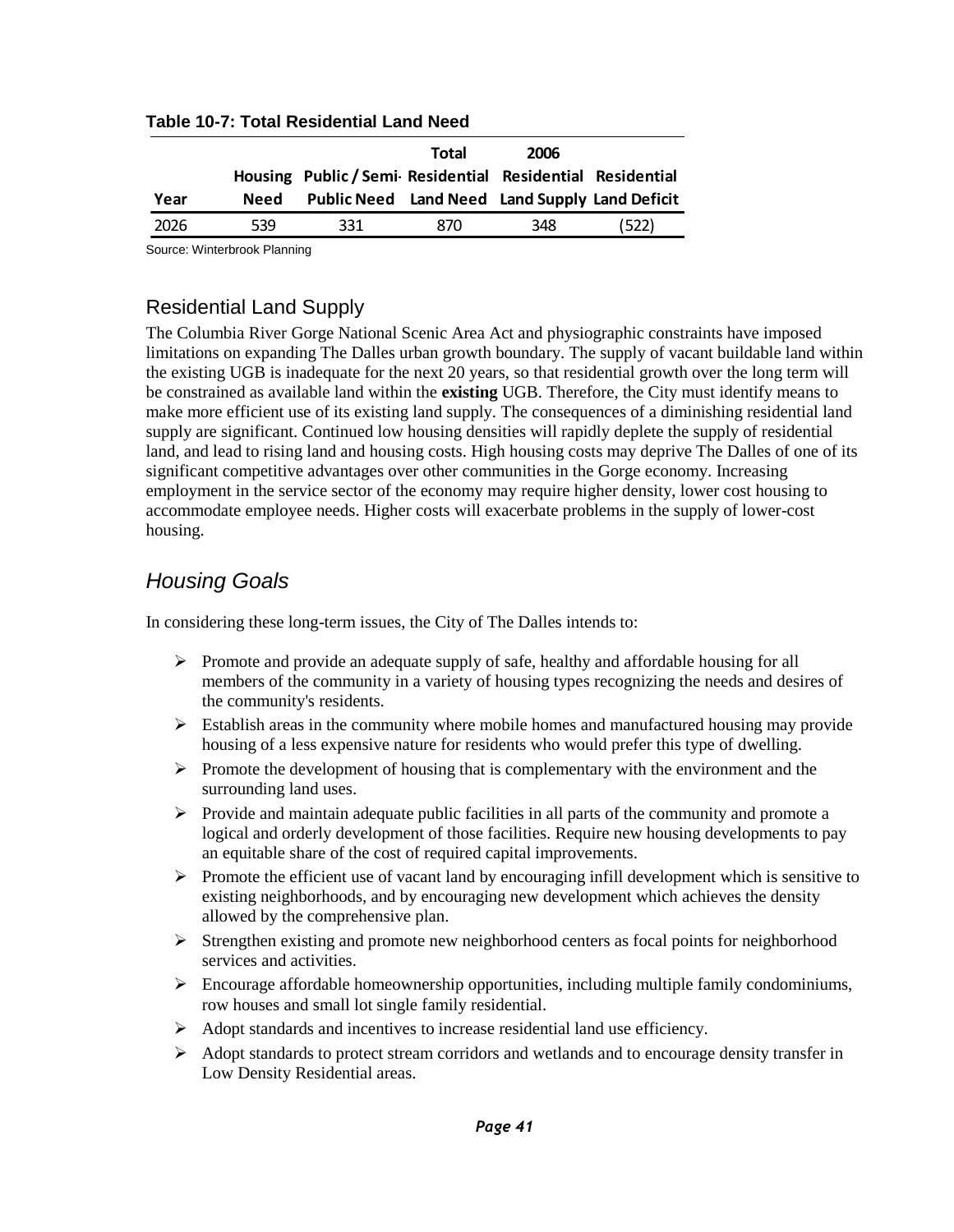$\triangleright$  Continue to provide opportunities for rental housing in manufactured dwelling parks, as well as single- and multiple-family residential areas.

# *Goal 10 Policies*

- 1. Plan for more multi-family and affordable home ownership opportunities, including small lot single family residential, townhomes and manufactured housing development consistent with the City's Housing Needs Analysis.
- 2. Plan for the more efficient use of vacant land by encouraging infill development which is sensitive to existing neighborhoods and by encouraging new development which achieves the density allowed by the comprehensive plan.
- 3. These two objectives can be met while respecting the strong land use pattern already found in the older areas of The Dalles. The land use concepts which form the basic structure for the land use plan are:
	- a. Build on the pattern of concentrating higher residential densities near downtown, along arterial and collector streets, and neighborhood centers where services and activity are nearby. The 2026 UGB includes a new multi-family area west of the new Highway 30 commercial center.
	- b. Continue the pattern of a transition of residential densities from higher density near commercial area and major streets, to lower densities at higher elevations along the gorge bluff and stream corridors.
	- c. Create new "neighborhood centers" along the 10th/12th corridor. These centers may be commercial districts like those at Garrison Street, Kelly Avenue and Dry Hollow Road, or be a focus of neighborhood activity such as schools, churches or other communitybased uses. New neighborhood centers can be encouraged at Snipes Street, Weber Road, Thompson Street, near downtown, and at the hospital area.
	- d. Provide incentives for neighborhood residential development and infill opportunities, particularly on under-developed lands. Focus incentives near the downtown and neighborhood centers.
- 4. Protect steeply sloped ravines, wetlands and stream corridors shown on the Buildable Lands Inventory as open space while encouraging density transfer to adjacent buildable areas.
- 5. Adopt standards to ensure that residential development occurs within planned density ranges within each residential district.
- 6. Encourage energy conservation by increasing residential densities in mixed use centers, along major linear streets that may one day serve as future transit corridors, and near commercial and employment centers.
- 7. Incentives should be used to encourage development that meets maximum allowable density for all types of residential development.
- 8. Flexibility in implementing ordinances is needed to accommodate infill and to foster a variety of development scenarios and housing options.
- 9. Provide for development of a wide range of housing types which may include single-family detached and attached housing, townhouses, apartments and condominiums, and manufactured housing. Housing types shall allow for a variety of price ranges to meet the needs of low, medium, and high income groups.
- 10. Target ratios by housing type are:
	- a. 50% large-lot single-family;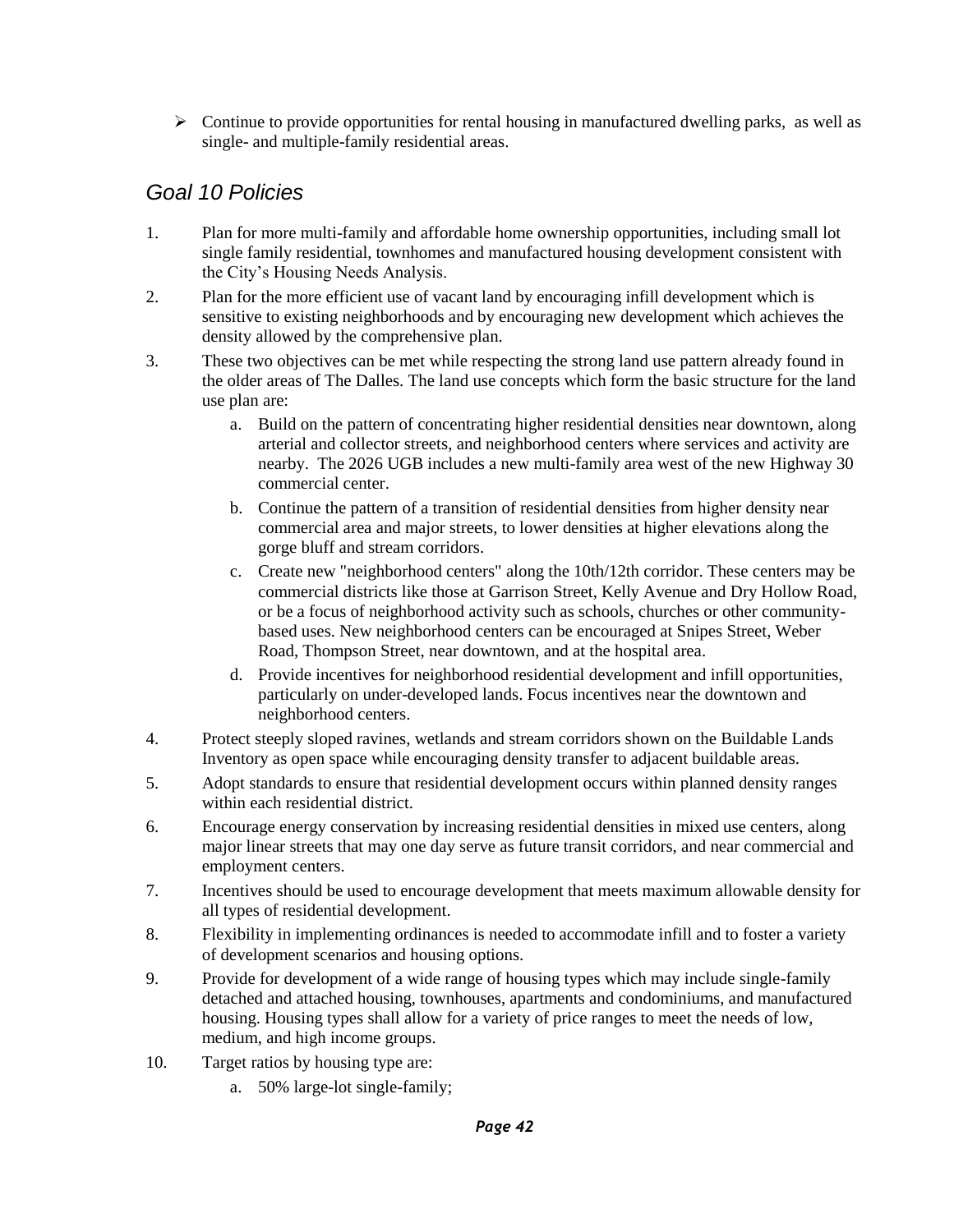- b. 20% small-lot single-family;
- c. 25% multi-family including condominiums; and
- d. 5% mobile home park dwellings.

The City shall monitor building permit activity and present an annual report to the Planning Commission describing how target ratios are being met.

- 11. Areas for low density residential development shall be at higher elevations along the Gorge bluff, in steeply sloped areas, along protected stream corridors, and where streets and other public facilities have limited capacity.
- 12. High density residential areas shall be located near commercial and employment areas, along major streets, and where streets and other public facilities have adequate capacity.
- 13. Residential manufactured housing shall be allowed in individual lots on par with site-built single-family homes, subject to design standards authorized by state statute. Manufactured dwelling parks shall be allowed in the Medium Density Residential district, subject to specific siting requirements.
- 14. Residential development shall occur, to the greatest extent possible, on designated buildable lands free from flood hazard, severe soil limitations, or other natural or man-made hazards such as stream corridors and wetlands.
- 15. Residential development shall coincide with the provision of adequate streets, water and sanitary sewerage and storm drainage facilities. These facilities shall be:
	- a. capable of adequately serving all potentially benefiting properties as well as the proposed development and,
	- b. designed to meet City standards.
- 16. Development standards in all density areas shall be revised in order to permit more flexibility in site planning and development. New standards shall consider flexibility for lot sizes, setbacks, accessory residential uses on the same lot, parking, alleyways and other development features.
- 17. Development compatibility standards shall be implemented for all density areas. Compatibility standards are intended to ensure that new development is compatible with its surroundings and enhances the character it is located within. New standards shall consider landscape, building setback, building height and bulk, main entrance, parking, building design and additional standards applicable in historic districts.
- *18.* Development on buildable but sub-standard sized lots existing prior to this Plan shall be permitted when setback requirements can be met commensurate with the surrounding area.
- 19. A program of incentives and standards shall be prepared to encourage residential developments which achieve at least the lower end of the density range specified in the plan designation listed in Policy #26 below. Incentives may include "targeted" public improvements, density transfer or bonuses and other methods as appropriate. Standards are found in the base zoning district.
- 20. A "Neighborhood Center" overlay district has been applied in the vicinity of existing commercial districts along the  $10^{th}/12^{th}$  corridor at Garrison Street, Kelly Avenue and Dry Hollow Road and shall be applied at other locations shown on the Land Use Plan Map. A mix of residential, commercial and neighborhood-based service uses shall be encouraged within these neighborhood centers.
- 21. The City will support programs that would enable low and middle income people to obtain safe and sanitary housing through public and private for-profit or non-profit efforts.
- 22. To provide variety and flexibility in site design and densities, residential lands shall be divided into land use planning districts with the following prescribed density ranges for each district:
	- a. Low Density Residential **3**-6 units/gross acre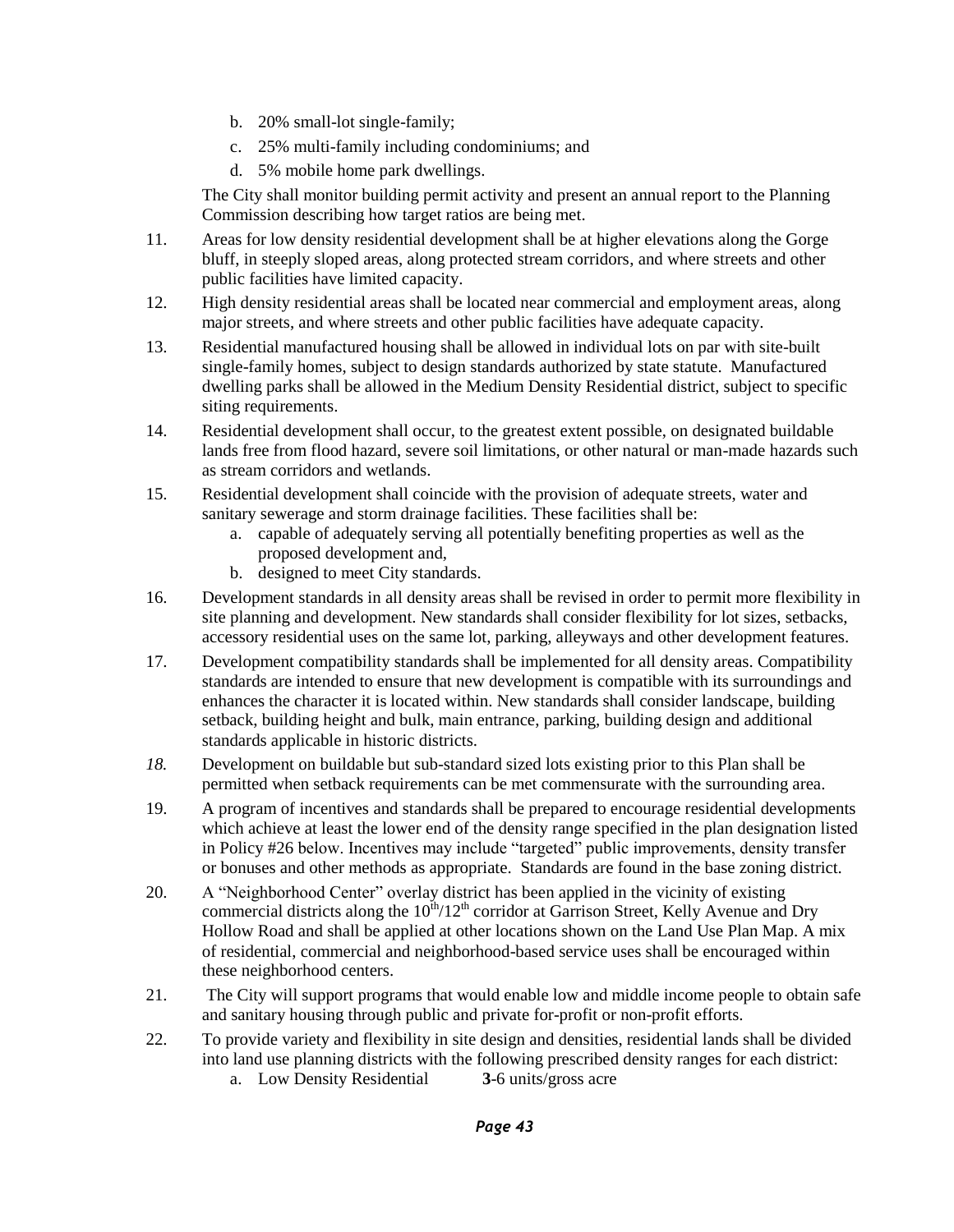- b. Medium Density Residential 7-17 units/gross acre
- c. High Density Residential 10-25 units/gross acre
- 23. All future residential development and design standards shall strive to create a "streetscape" that is aesthetic, functional, and beneficial to the neighborhood and community.
	- a. Streetscape refers to the aesthetic quality of the public and semi-public space. The public space includes the improved right-of-way, with street, curbs, sidewalks, street trees, street furniture, and utilities.
	- b. The semi-public space is the front yard of adjacent property, and is named due to its visual access, connection, and influence on the quality of the streetscape.

## *Goal 10 Implementing Measures*

The following implementing measures are intended to provide for the range of housing types and densities identified in the *Residential Land Needs Report* (Volume II, Section XX of The Dalles CLUP). Appendix A to this plan also includes standards that apply to applications to amend comprehensive plan and zoning maps.

#### Single Family Residential Measures

- Small lots can accommodate single family development ranging from 3,000 to 5,000 square feet in  $\bullet$ area. Minimal to "zero" side yard setbacks can be used with a generous setback provided for the other side yard.
- Variable lot dimensions can be used to allow flexibility in platting irregular blocks. A wide lot of 55  $\bullet$ to 70 foot width can present the illusion of a larger house where lot depth may be 70 to 80 feet. Alternating narrow and wide lots can be used to accommodate different housing plans and appeal to target markets.
- $\bullet$ Rental additions can be made to existing single family neighborhoods with reasonable design guidelines. A new, generally small rental or "studio" unit can be created by converting a garage, building over garages, dormer additions on second stories, or basement apartment conversions.
- Cluster housing can increase the standard single family densities of 6 units per acre to anywhere  $\bullet$ from 8 to 14 units by clustering homes together and sharing open spaces.
- Attached housing in the form of duplexes and triplexes can be added to existing neighborhoods on  $\bullet$ relatively small lots. Many cities allow such development on large corner lots, while reserving interior lots for more traditional housing.
- $\bullet$ Townhouses or rowhouses are the same, a single family attached dwelling with a common wall shared with other units. Typically these units are narrow (22' to 32' wide) arranged in clusters or rows of 2 to 10 units, producing densities of from 10 to 16 units per acre. Each townhouse and townhouse lot (2,000 to 3,500 square feet) is individually owned and may be sold or rented, appealing to many markets.

#### Multiple Family Residential Measures

Garden Apartments or Condominiums are typically two to three stories, contain 10 or more rental units within a single building, but do not have an elevator. This is the most common type of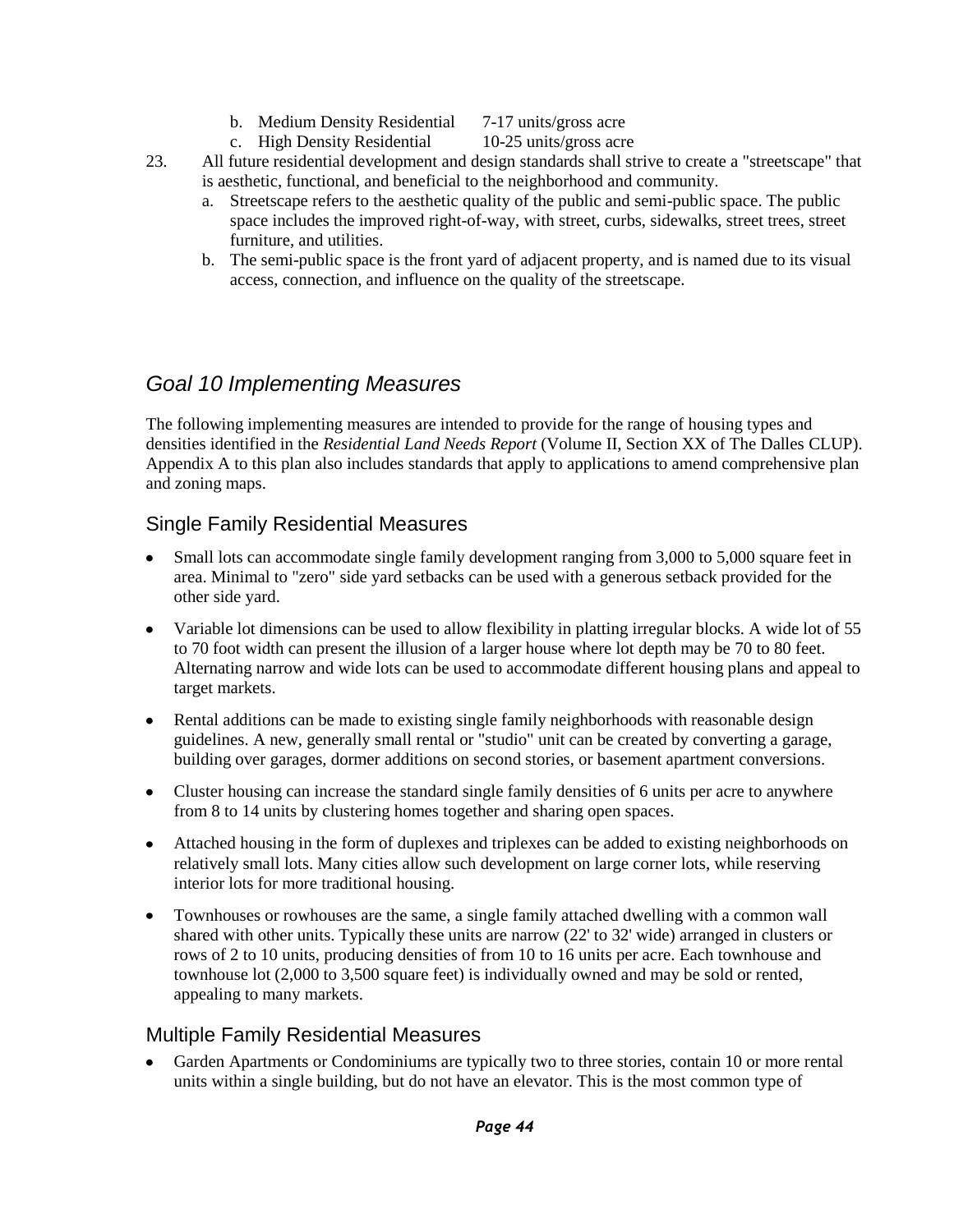apartment construction, yielding 15 to 20 units per acre. Individual units can also be individually owned, with a condominium association owning exterior and common elements of the building, and the site and parking area. Condominium ownership can be built into a new project, or an existing apartment building can be converted to condominium ownership.

Mid-rise Apartments typically range from 4 to 8 stories in height and require service by an elevator,  $\bullet$ and may be constructed to densities of 20 to 50 units per acre.

#### Mixed Use Residential Measures

- Mixed-Use (Commercial and Residential) developments can take many forms, including retail  $\bullet$ space on the ground floor with office space above, rental apartments above ground floor retail space, and structures combining offices and hotels or hotels and private residential units.
- These mixed-uses are often targeted in downtowns and neighborhood commercial areas where  $\bullet$ "around the clock" pedestrian activities are desired. These developments are difficult to finance and often cannot be made profitable for one developer to undertake. There are few such projects in Oregon, and The Dalles should not rely on any significant movement toward this type of real estate product over the planning period. It is likely, however, that "Mom and Pop" type of store fronts and small retail operations can develop in homes designated for mixed use as an affordable small business opportunity. Mixed-uses could also take the form of adjacent commercial and residential uses in separate buildings within a neighborhood center.
- Home Occupations can provide low overhead cost and assist in business start ups by allowing them  $\bullet$ to be operated from the home. These small scale businesses are typically allowed in residential zones, but require that the primary use of the premises remain residential. Careful regulation is needed to protect the residential character of neighborhoods while allowing reasonable business starts. Criteria generally focus on a list of allowable uses and conditions, or may be performance based (i.e. related to traffic and other impacts). In all cases, the home business is expected to move to a business zone when it out grows the permit perimeters.

### Planned Development

- o Planned development shall be located within areas designated Residential and Commercial on the Comprehensive Plan map. Such developments are intended to allow greater flexibility and creativity in construction, lay-out, and use.
- o Planned developments for commercial uses shall be a minimum of 10 acres; development for residential uses shall be a minimum of 1 acre.
- o Development shall be in keeping with the established character and general objectives of the designated area.
- o Land area shall be dedicated as usable open space or dedicated as an environmental buffer from contiguous land uses. Areas of semi-public or public uses, such as recreation centers and laundry rooms, may be included as open space.
- o Land structures not dedicated to the public but reserved for the common use of the owners or tenants shall be subject to control by an association of owners or tenants created to form a nonprofit corporation subject to the laws of the State of Oregon.
- o All utility lines shall be placed underground.
- o Property line set-backs, building heights, parking requirements, street access, and other developmental requirements shall conform to those established for similar development in the base or underlying zone. Variances from the standard requirements shall be considered when it can be demonstrated that the design and use of the development satisfied the intent for planned developments to provide innovative solutions that benefit the property, neighborhood, or community.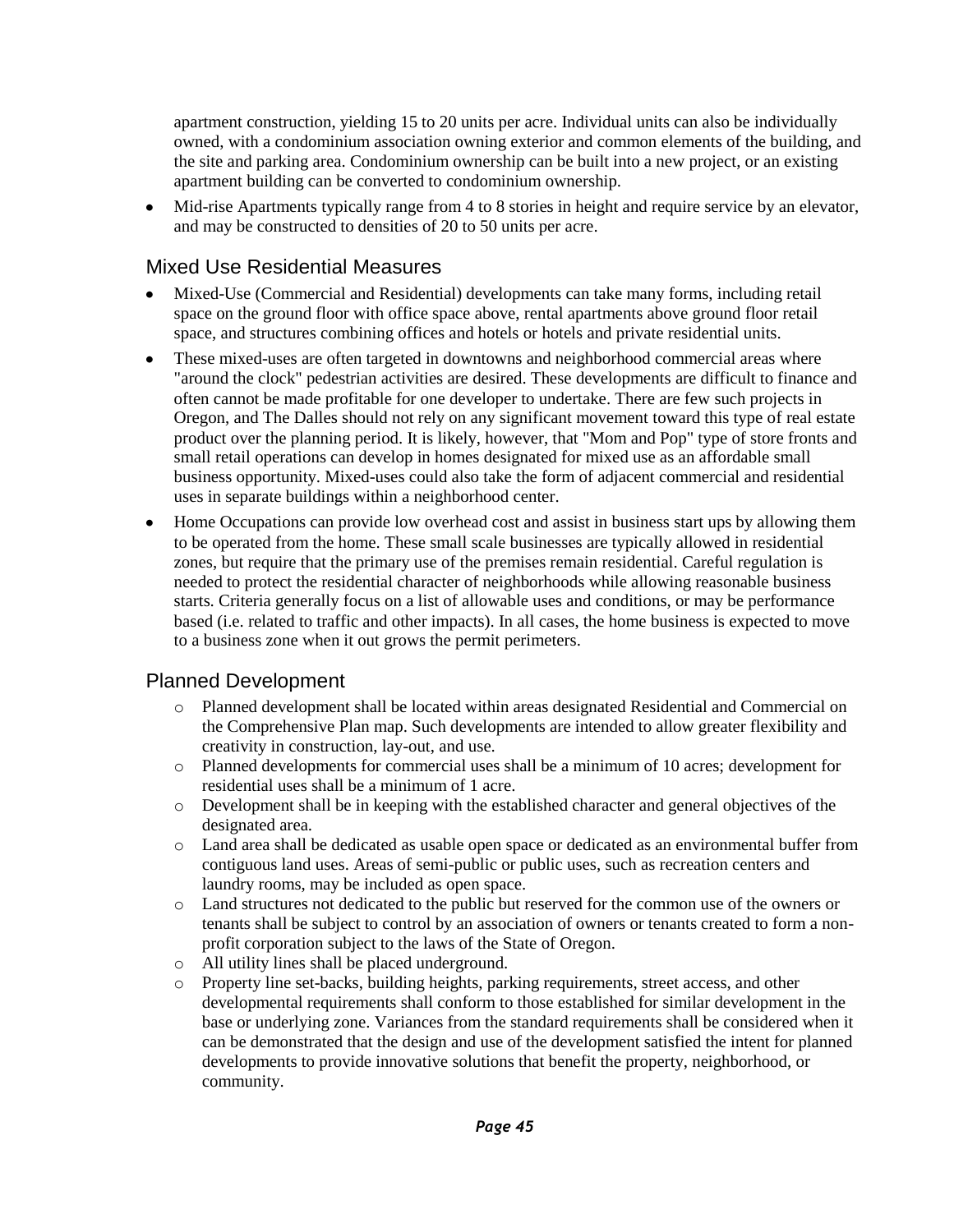- o An impact statement shall be required of the proponent containing an analysis of the social, environmental and economic impact of the proposed development upon the City of The Dalles.
- o The density of planned developments shall fall within the density range specified in the underlying zoning district.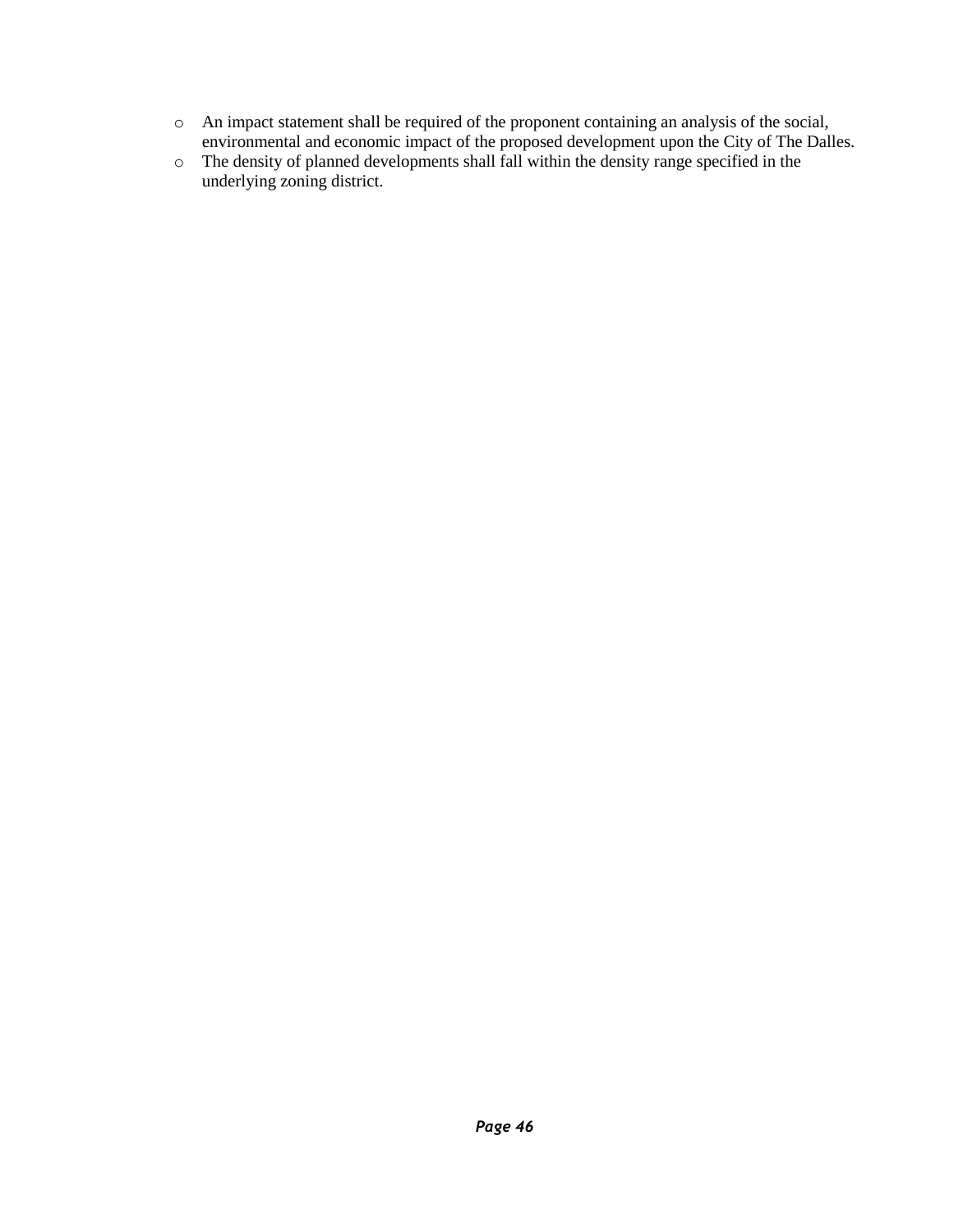# GOAL #11: PUBLIC FACILITIES AND SERVICES

*To plan and develop a timely, orderly and efficient arrangement of public facilities and services to serve as a framework for urban and rural development.*

## *Background*

The Dalles 1982 Comprehensive Plan, updated in 1993, included a description of government administrative facilities, state office building, animal control facilities, and garbage and refuse collection. These data and findings are incorporated into this Plan by reference. The City has recognized several facility master plans. This list includes:

- *Columbia Gorge Regional Airport, Layout Plan Report 2004-2024*, *Water Master Plan, May*   $\bullet$ *2006*,
- *The Dalles Wastewater Facility Master Plan, May 2002*,
- the *City of The Dalles Transportation System Plan, June 2006. and*

• The City of The Dalles Storm Water Master Plan, May, 2007. The newly combined public school districts will soon publish their new consolidated School Facilities Master Plan that, like the other facility plans, will become part of Volume III of the plan. These reports and recommendations are incorporated into Volume III of this Plan by reference.

### Public Facilities Plan

Public facilities master plans along with their projections for growth and development are expected to change over time as new information and technology becomes available. Therefore, periodic updates to public facilities master plans (except for the TSP) are not considered amendments to the Comprehensive Plan itself, and their projections for growth and development are not limiting or overriding of the Comprehensive Plan. The 2006-07 effort to expand the City's UGB was designed as Phase I of a two phase planning process. Phase I has been put on indefinite hold as issues related to compliance with the NSAA are resolved with the Columbia River Gorge Commission. If and when agreement is reached regarding the expanded UGB, the second phase will include developing the specific plan and zoning designations for the newly expanded areas and an update of all the public facilities plans. The updates will provide for the coordination of the growth and development projections and timing of facility expansions consistent with the Comprehensive Plan.

# *Public Facilities Goals*

- $\triangleright$  To plan and develop a timely, orderly, and efficient arrangement of public facilities and services to serve as a framework for urban development.
- $\triangleright$  To support public facility extensions when new development provides its own financing. The cost of new growth should, to the extent possible, be borne by the new growth itself.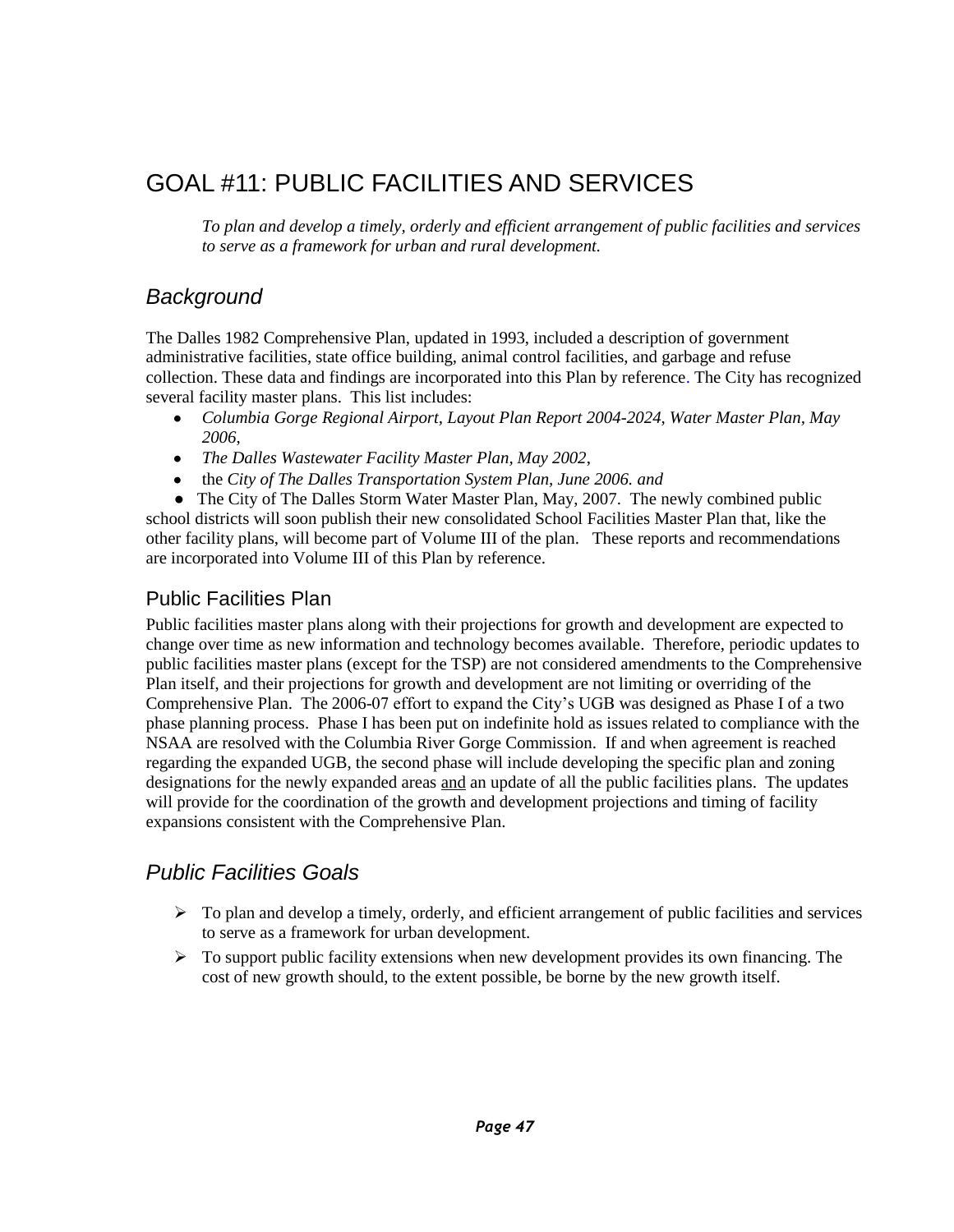# *Goal 11 Policies*

- 1. Encourage the development of the public and private facilities that meet the community's economic, social, cultural, health, and educational needs.
- 2. Require all future urban level development to be served by public sanitary sewer and water systems.
- 3. Plan and provide an orderly and efficient arrangement of public facilities and services, consistent with an adopted schedule and approved Public Facilities Plan.
- 4. Transmission lines should be located within existing corridors, which shall be utilized for multiple purposes to the greatest extent possible.
- 5. Substations and power facilities shall be landscaped, and the site plan shall be approved by the Planning Commission.
- 6. The City, County and State should attempt to locate agencies in the central core area through new construction and efficient utilization of existing buildings.
- 7. Public facilities and services shall be provided to permit the development of an adequate housing supply.
- 8. The D-21 School District Board shall coordinate proposals for school sites and school facilities with the City for review and comment.
- 9. Development and siting in locations without fire protection service shall be contingent upon the developer providing the services or the subsidizing of those services.
- 10. Sewerage systems and solid waste disposal sites shall be located, operated, and maintained in a manner that will not adversely affect environmental quality.
- 11. High quality water supply and distribution systems shall be maintained to meet current and future domestic and industrial needs. The City will encourage coordination of water supply planning between the City and other water districts and private water systems.

# *Goal 11 Implementing Measures*

- Installation of water, storm water, street, and sewer services shall be regulated by ordinance through development and design standards.
- The City shall develop a Capital Improvements Program to outline the phasing and developments of public facilities. The Capital Improvements Program will be coordinated with the City's Public Facilities Plan.
- Wasco County and the City of The Dalles shall be encouraged to work cooperatively in planning for common public facilities utilized by citizens in both jurisdictions, including solid waste disposal sites.
- The availability of necessary public facilities and services shall be incorporated as a consideration in the review of subdivision and zoning ordinance applications, and annexation requests.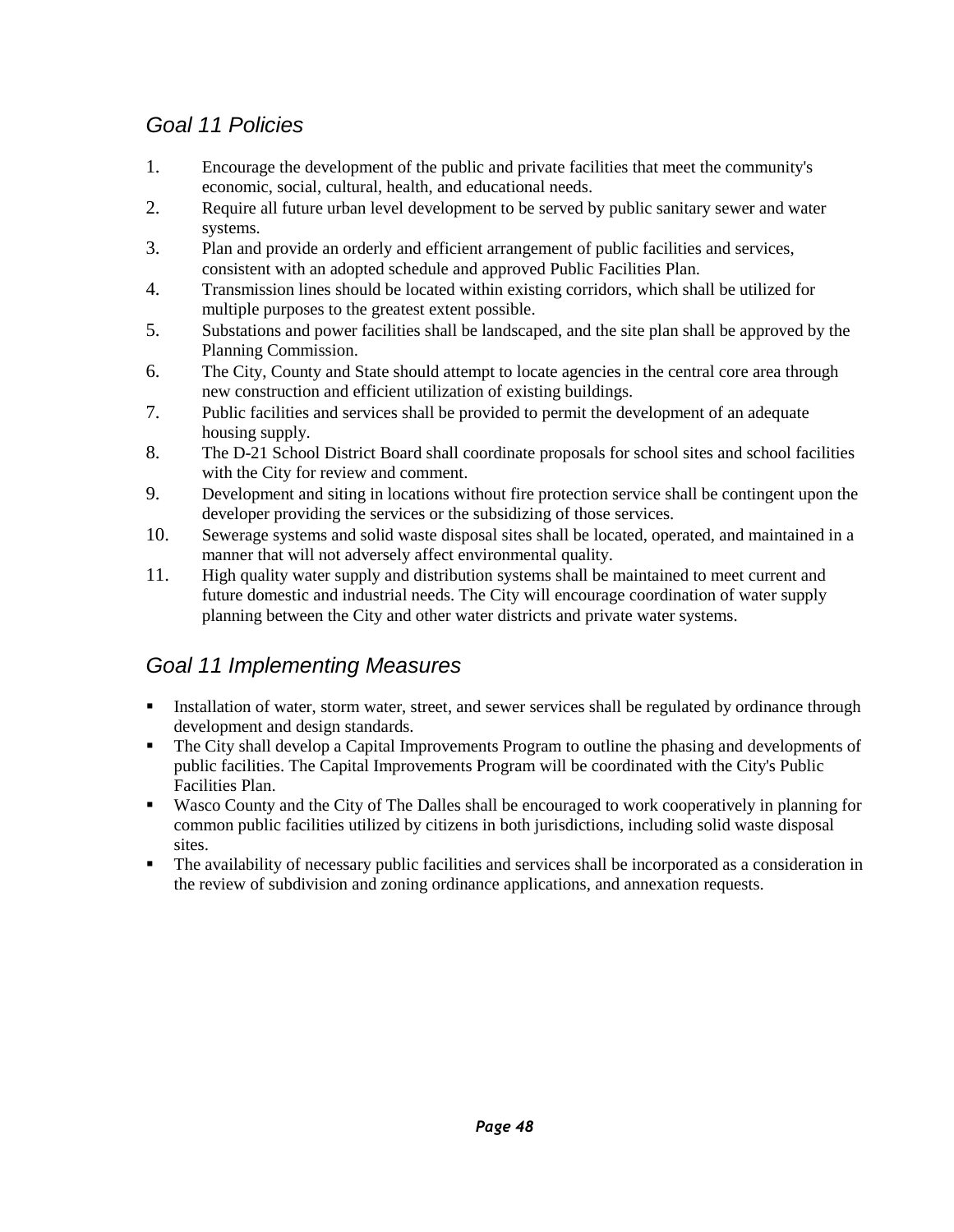# GOAL # 12: TRANSPORTATION

*To provide and encourage a safe, convenient, and economic transportation system.*

A transportation plan shall (1) consider all modes of transportation including mass transit, air, water, pipeline, rail, highway, bicycle and pedestrian; (2) be based upon an inventory of local, regional and state transportation needs; (3) consider the differences in social consequences that would result from utilizing differing combinations of transportation modes; (4) avoid principal reliance upon any one mode of transportation; (5) minimize adverse social, economic and environmental impacts and costs; (6) conserve energy; (7) meet the needs of the transportation-disadvantaged by improving transportation services, (8) facilitate the flow of goods and services so as to strengthen the local and regional economy; and (9) conform with local and regional comprehensive land use plans. Each plan shall include a provision for transportation as a key facility.

## *Background*

The Dalles 1982 Comprehensive Plan included a description of highways and streets in The Dalles urban area, including street classification and standards, mass transit, water, rail and air transportation, and bicycle and pedestrian circulation including bike trail and bike lane standards. Also included is a detailed inventory of existing street capacity and future traffic levels. This data and findings are incorporated into this Plan by reference.

As part of the City of The Dalles periodic review of the 1982 Comprehensive Plan, a Public Facilities Plan was prepared and subsequently adopted as a plan element of The Dalles Comprehensive Plan (Ordinance 93-1163). The Dalles 1991 Public Facilities Plan includes a transportation element, and is incorporated into this Plan by reference.

The City of The Dalles along with Klickitat County, Washington owns The Columbia Gorge Regional Airport, located north of The Dalles in Washington State. While the airport is not located within The Dalles urban growth boundary, it is an important public facility for The Dalles, Klickitat County, and the mid-Columbia Gorge region. A master plan for the airport was prepared in 2004 – *Columbia Gorge Regional Airport Layout Plan* (Century West Engineering, 2004) – which outlines on-airport and offairport improvements and plans.

In 1993, The Dalles began a multi-phased update of The Dalles Transportation Plan in the context of preparing a Transportation System Plan (TSP) for the City. This first phase was completed, providing updated traffic counts and a detailed inventory of existing street and transportation improvements. The City's 1993 Bicycle Master Plan was incorporated into this Plan by reference. The Dalles TSP was completed and adopted in 2007, and is incorporated by reference into this Transportation Element. The following goals and policies are reprinted from the acknowledged transportation element of The Dalles 1982 Comprehensive Plan along with amendments based on the TSP.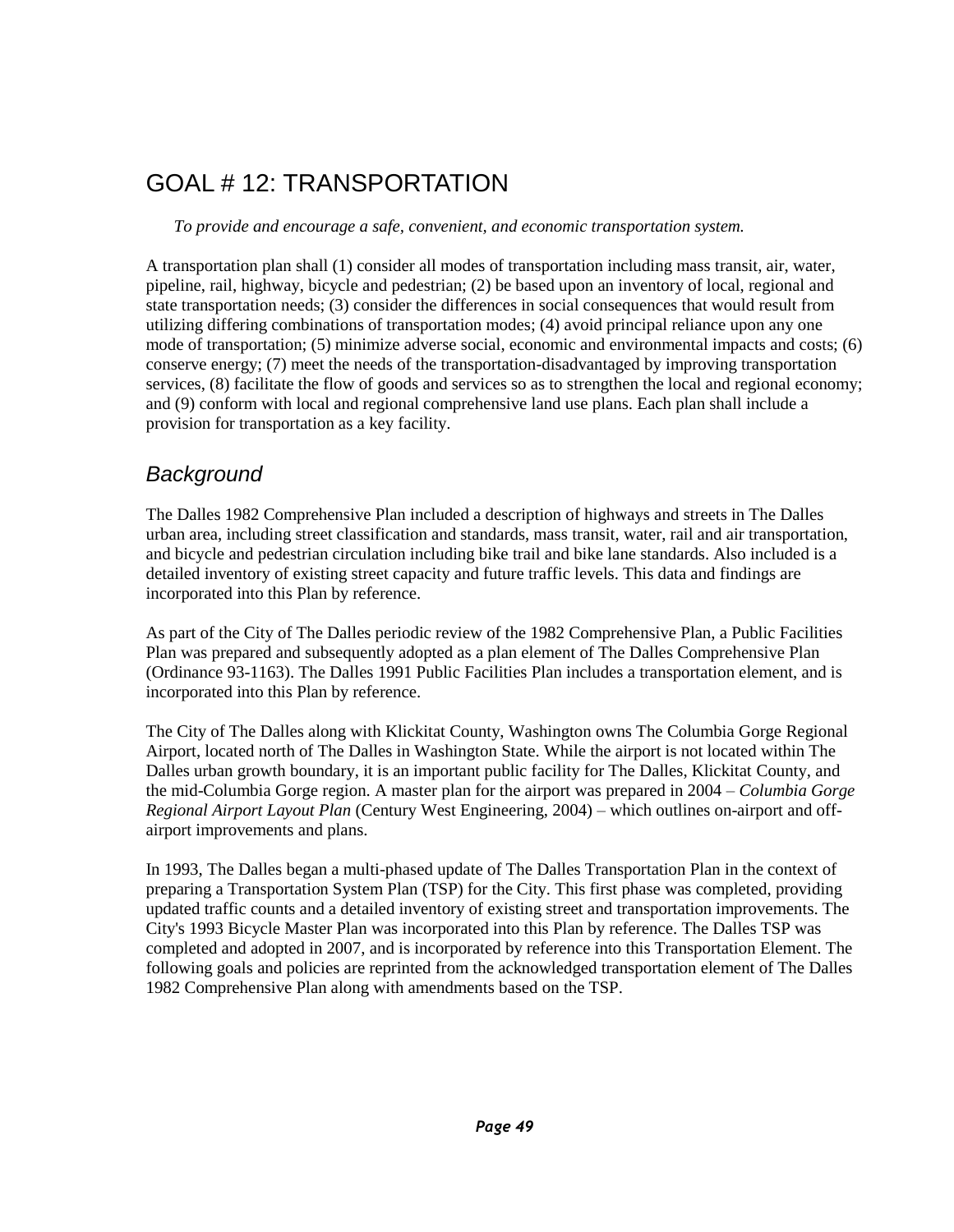## *Transportation Goal*

To provide a transportation system that supports the safety and mobility needs of local residents, business and industry, affords choice between transportation modes, is convenient and affordable to use, and supports planned land uses.

# *Goal 12 Policies*

- 1. Mass transit and transportation for The Dalles Urban Area shall be encouraged.
- 2. Pedestrian, bicycle and horse trails in the Urban Area shall be encouraged.
- 3. The Columbia Gorge Regional Airport is a transportation facility of regional importance which shall be properly maintained to meet the needs of the Mid-Columbia Area. Adopt the Columbia Gorge Regional Airport Layout Plan.
- 4. Encourage the provision of adequate barge handling facilities to meet present and future barge traffic on the Columbia River.
- 5. Develop a safe and efficient arterial and collector street system that provides additional northsouth and east-west local access routes, thereby relieving traffic congestion on the street system.
- 6. Provide an adequate system of arterial and collector streets throughout the city to accommodate future growth needs of the residential, commercial, and industrial areas of the community.
- 7. Street standards shall be flexible as to street trees, sidewalks, planting strips, and widths.
- 8. Commercial and industrial developments shall provide adequate ingress and egress, off-street parking, and adequate landscaping.
- 9. Develop a street system that improves vehicular access to the downtown area and maintains The Dalles as the hub by providing access for development in outlying areas.
- 10. Provide adequate transit services to make shopping, health and social services accessible to transportation disadvantaged residents as funds are available.
- 11. Identify recommended truck routes and required street improvements to safely accommodate the north-south truck movement from the hillside orchards to the downtown processing plants, and access to the commercial and industrial areas.
- 12. Support the development of alternatives to the automobile including mass transit, and facilities for bicycles and pedestrians.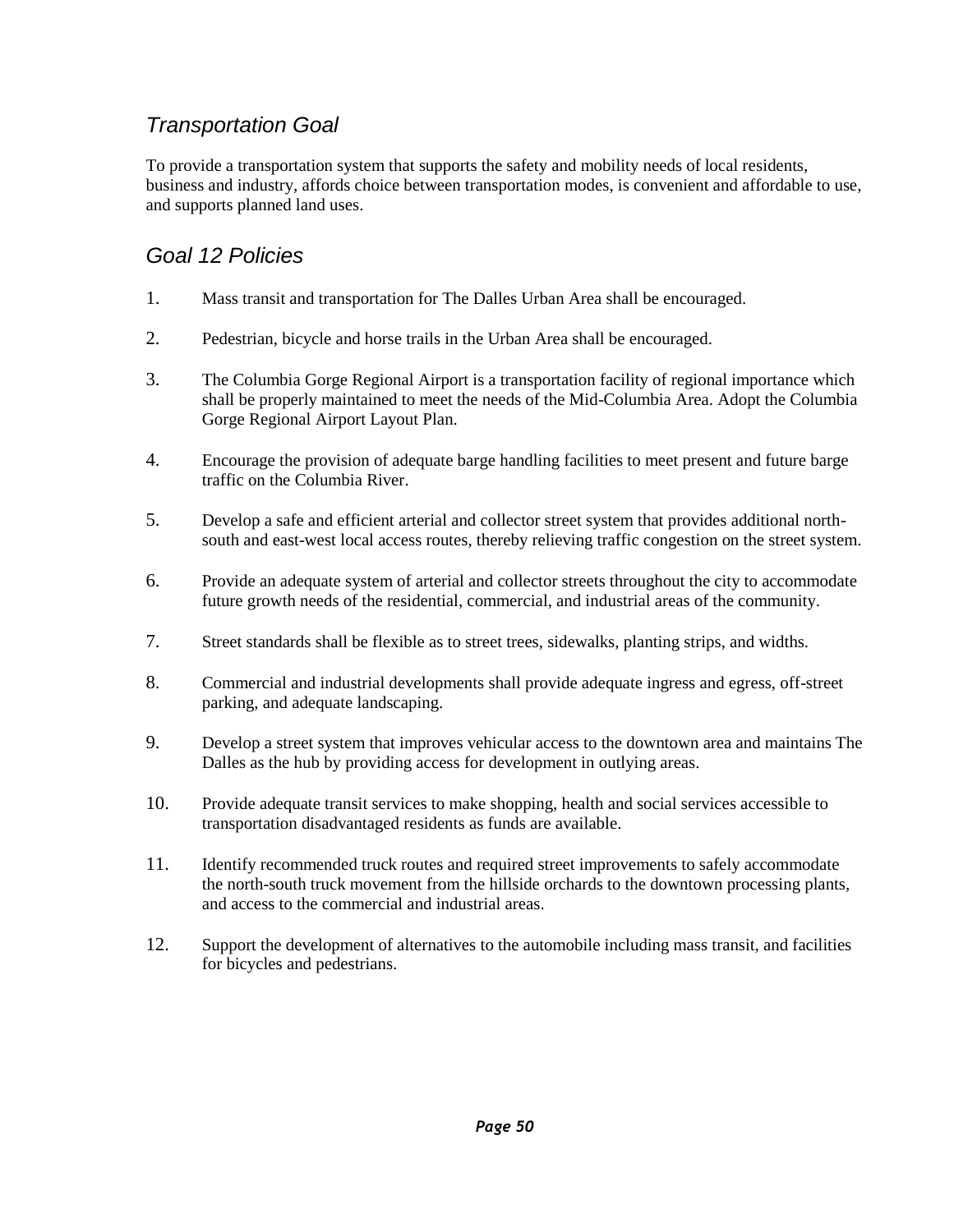## *Goal 12 Implementing Measures*

- **IDENTIFY** measures to enhance safety along streets and at street intersections in The Dalles urban area.
- Develop a system for prioritizing pavement maintenance and rehabilitation.
- Street standards, including street trees, sidewalks, planting strips, and widths, shall be made flexible in the Land Use and Development Ordinance based upon local topographic conditions, traffic demands, and citizen input.
- The Columbia Gorge Regional Airport Layout Plan shall be implemented as funds are available.
- Maintain sufficient roadway width and turning radii to ensure safe passage of the motoring public while integrating with pedestrian and bicycle movement.
- The City shall maintain on-street parking, specifically in the downtown area, and review all landscaping and off-street parking site plans to ensure conformance with the Zoning Ordinance and the Comprehensive Plan.
- **Provide pedestrian and bicycle access, especially when direct motor vehicle access is not possible.**
- A convenient and economic system of transportation shall be encouraged to be provided for needy, senior citizens and the handicapped and other transportation disadvantaged.
- Implement the recommendations in Chapter 6 of The Dalles Transportation System Plan, including:
	- o Figure 11 Proposed Street Classification and Traffic Signals;
	- o Figure 12 Street Design Standards (Arterial and Major/Minor Collectors);
	- o Figure 13 Street Design Standards (Industrial and Commercial Collector and Local Streets, and Local Residential Streets and Alleys);
	- o Table 5 Street Design Standards;
	- o Table 6 General Access Management Guidelines;
	- o Figure 14 Street Improvement Projects;
	- o Figure 15 Proposed Bikeway Plan; and
	- o Figure 16 Truck Route Plan.
- Evaluate the need for additional signals in the city, including at the I-84 interchanges.
- **Improve intersection operations through the downtown by measures including, but not limited to,** coordinating traffic signals.
- Identify improvements to existing policies and standards that address street connectivity and spacing.
- Implementing ordinances shall consider the following community desires:
	- o Integrating new arterial and collector routes into the existing city grid system.
	- o Pedestrian and bicycle needs should be considered in all public and private development and redevelopment.
	- o Intermodal access to neighborhood parks and neighborhood centers is needed.
	- o Additional commercial access to the east side of town is needed, either through the creation of business opportunities or by street improvements.
	- o Mixed use areas should be promoted to allow employment and shopping opportunities in residential areas, thereby reducing vehicular trips.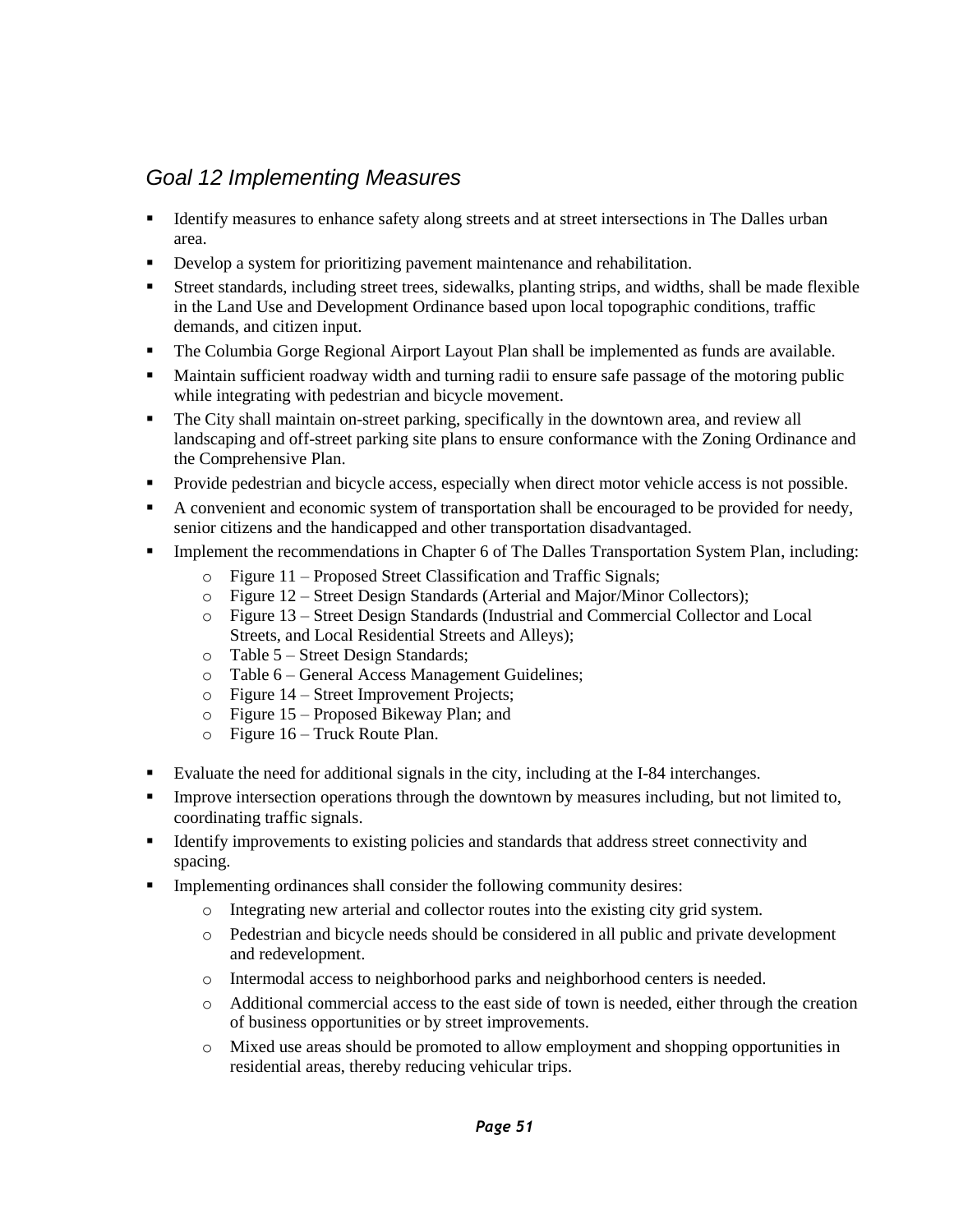o The public streets should be developed and redeveloped with aesthetics and people in mind, providing street furniture and shade trees wherever feasible.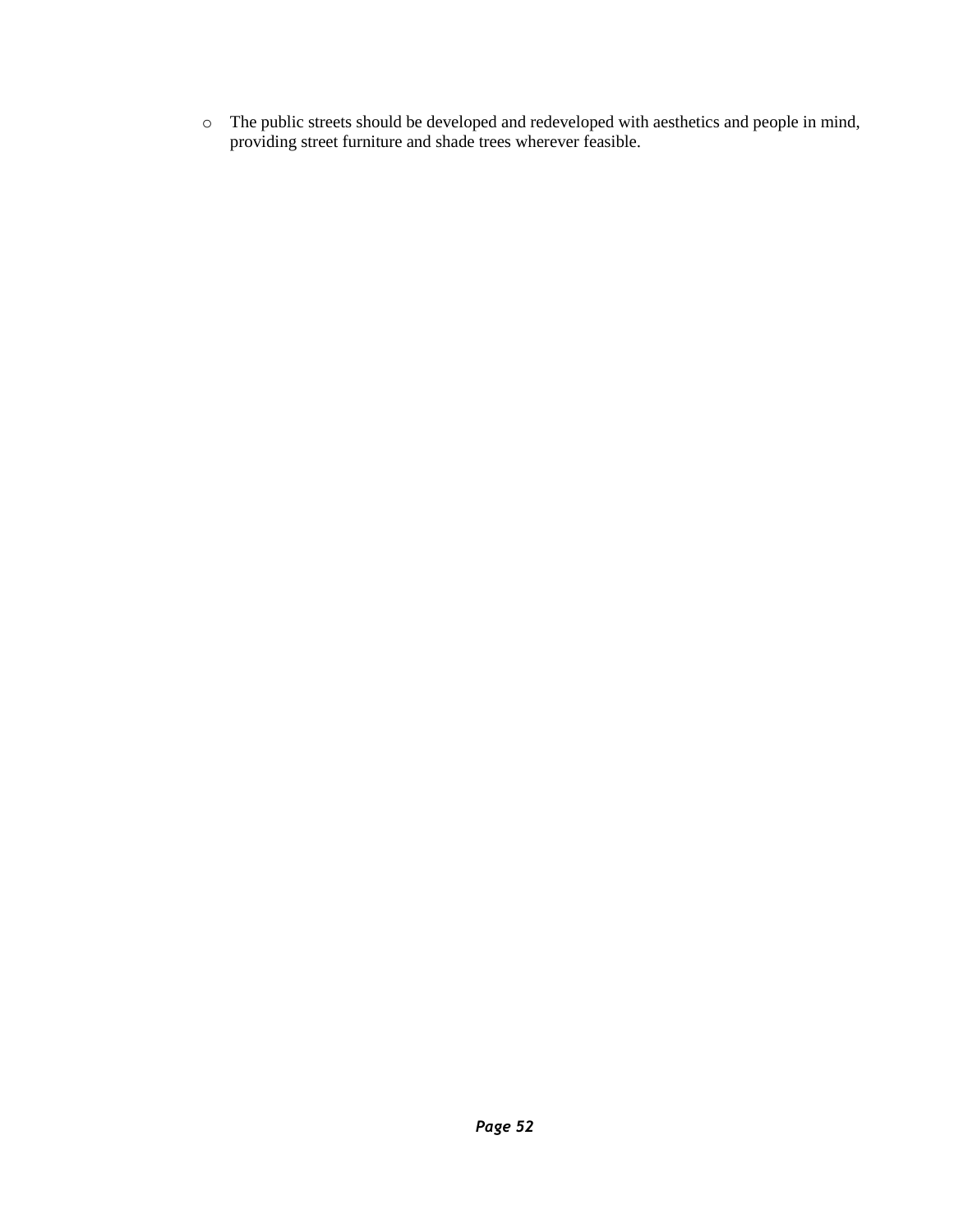# GOAL #13: ENERGY CONSERVATION

*Land and uses developed on the land shall be managed and controlled so as to maximize the conservation of all forms of energy, based upon sound economic principles.*

# *Background*

The Dalles 1982 Comprehensive Plan included a detailed discussion of existing and alternative energy resources available in Oregon and the Columbia Gorge. Findings from the 1982 Plan can be summarized in four general categories:

- $\bullet$ Development and enforcement of construction methods and codes encourage energy conservation. These considerations include small residential lot size, higher residential densities, total weatherization during construction, utilizing alternative energy methods during construction and encouraging common-wall housing such as apartments and townhouses.
- Encouraging alternatives to the exclusive use of the automobile. Methods include encouraging  $\bullet$ higher residential densities along high capacity transportation corridors, locating shopping and employment opportunities close to residential areas, improving traffic flow, providing for pedestrian and bicycle use, and encouraging transit.
- Using current energy sources efficiently. National, state and local incentives are needed to  $\bullet$ encourage energy conservation, recycling, utilization of renewable energy sources, and weatherization programs.
- $\bullet$ Maximizing the use of existing and proposed public facilities before new facilities are constructed. This includes clustering development and increasing densities to lessen the need for new streets, sewers and water lines, improving the energy efficiency of government buildings, encouraging redevelopment and renovation, and discouraging the "leapfrogging" of development.

## Energy Providers

Northern Wasco County People's Utility District (NWC-PUD) provides power to customers and communities in the Northern part of Wasco County, including the City of The Dalles and other communities. NWC-PUD purchases the majority of its power from the Bonneville Power Administration. Northern Wasco County PUD is very reliable system with few outages, and some of the lowest rates in the region. Rates are established by the five-member Board of Directors.

As a full requirements customer of the BPA, NWC-PUD receives 100% its power from the BPA. The PUD is a winter peaking utility because of the increased electric load for lighting and space and water heating. The NWC-PUD built two generation projects – a 5 MW generator at The Dalles Dam and a 10 MW unit at McNary Dam in Umatilla. The output from The Dalles project is being sold to Puget City & Light. The PC&L contract expires in 2011, signifying full capital payment (at no cost to NWC-PUD ratepayers). At that time NWC-PUD will decide whether to bring the output into the local system or sell to the BPA depending on which is a greater long-term benefit for ratepayers.

Northwest Natural Gas (NW Natural) provides The Dalles residential, commercial and industrial customers natural gas.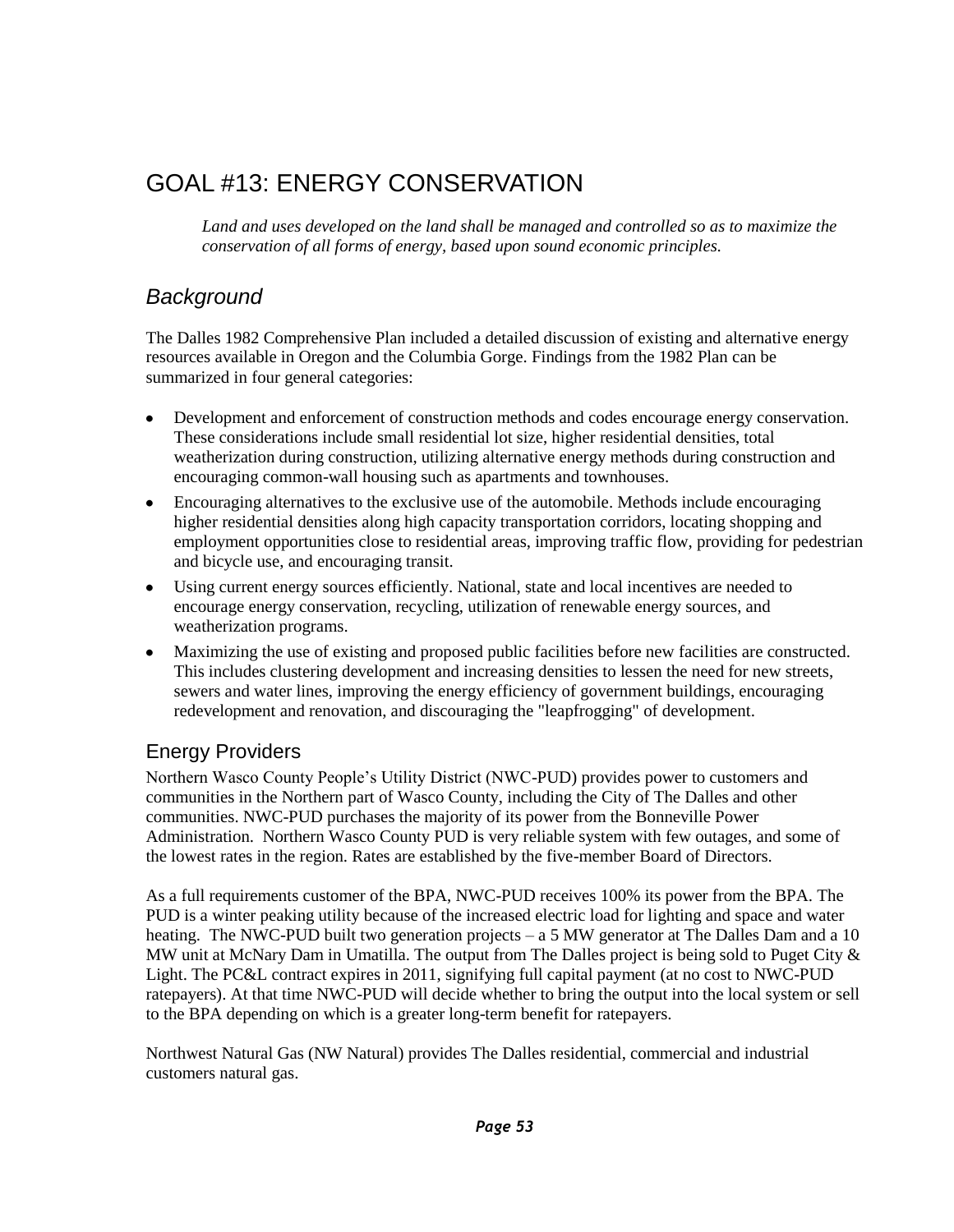# *2006 Energy and Land Use Analysis*

In 2006, Winterbrook Planning and ECONorthwest provided a detailed analysis of energy conservation measures that can be implemented through the land use planning process. This analysis identified several ways to conserve energy. By reducing energy demand in the development of urban areas, The Dalles can greatly impact the long-term sustainability of the region. These reductions occur through:

- Integration of zoning and building standards;
- Increasing the use of energy efficient technology; and
- Use of renewable resources for distributed power generation.

As noted in the "summary" section of this analysis:

―The Dalles enjoys a relatively strong energy position due to the size of community, projected future demographic changes, and located in close proximity to their main power provider's generation facilities. Additionally, as a full requirements customer, 100% of the power comes from the BPA's hydro generation dams. In the case of future disruptions in the BPA distribution of energy, The Dalles can further stabilize the energy supply by evaluating appropriate renewable and distributed generation opportunities. Future disruptions may include increased costs due to salmon recovery efforts, pressure from the federal government for full cost delivery to current shielded customers, and increased competition for clean power sources.

Action strategies should prioritize improving efficiencies in the energy efficiency of the built environment, improvements in urban form, and the transportation sector, respectively. By increasing efficiencies for residents, The Dalles municipal government will proactively secure the economic stability of the city and region for the near and long term. Inasmuch as improvements in the transportation sector are largely outside of the influence of the local jurisdiction, it is recommended that The Dalles invest in energy efficiency programs by either enhancing the existing programs that the North Wasco County PUD offers or expanding programs to include increased efficiency in building standards, denser urban growth patterns, and long-term strategies for a public transportation system."

# *Energy Conservation Goal*

 $\triangleright$  To conserve energy in existing and proposed community development.

# *Goal 13 Energy Conservation Policies*

- 1. Enforce energy responsive state building codes and encourage use of LEED standards.
- 2. Actively assist and encourage the development of alternative sources of energy.
- 3. Encourage conservation techniques for all new industrial, commercial, and multi-family developments, and encourage site planning, landscaping and construction which support solar energy use and conservation.
- 4. Encourage renewal and conservation of existing neighborhoods and buildings, and create a multicentered land use pattern to decrease travel needs. Infilling of passed over vacant land is encouraged. Close relationships among developments for living, working, shopping and recreation are encouraged through planned mixed-use zoning.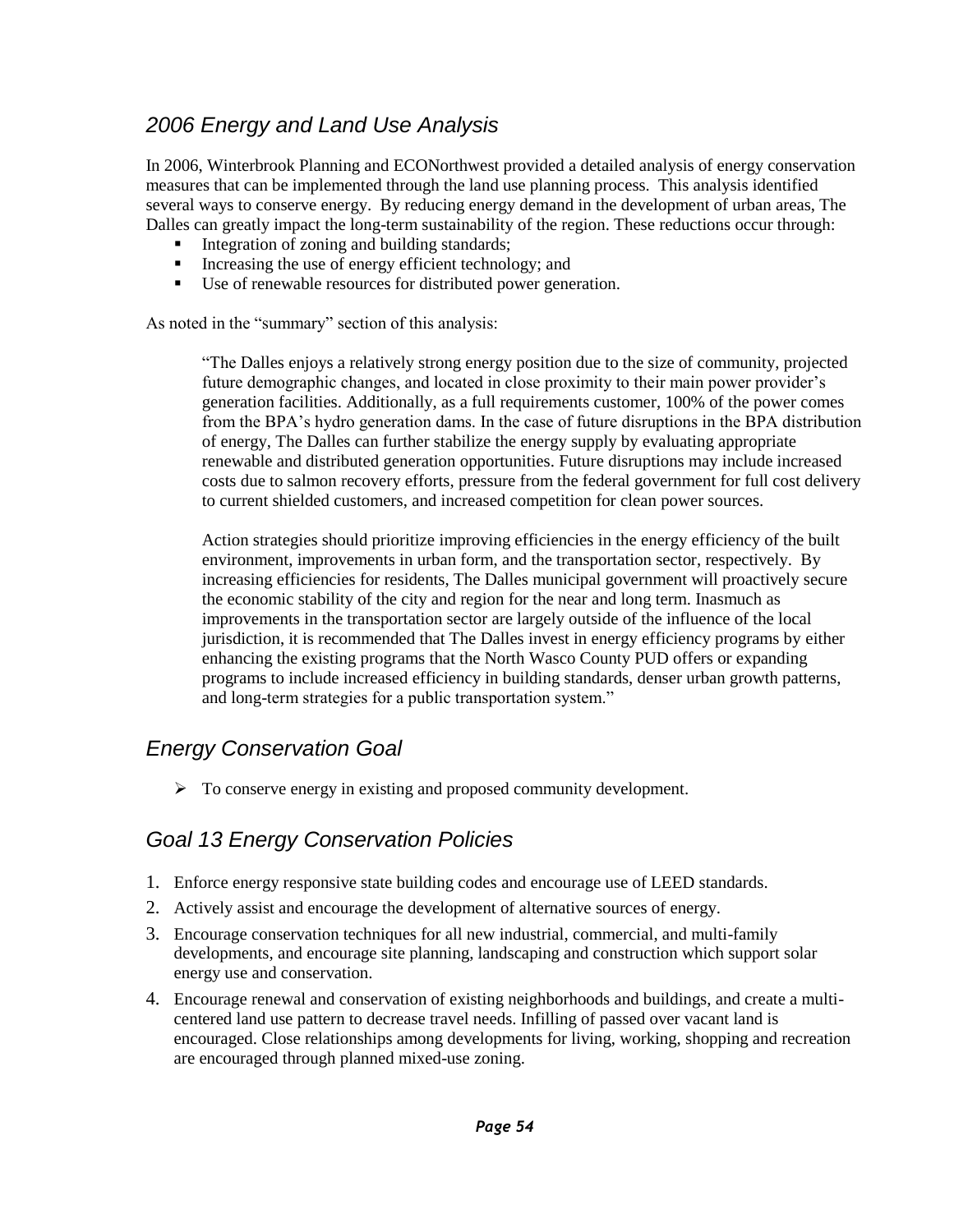- 5. Provide for higher density, encourage more common-wall residential development types as an alternative to single family detached housing.
- 6. Encourage recycling and conservation efforts.
- 7. With any proposed change in the Urban Growth Boundary, consideration shall be given to energy conservation.
- 8. Land use planning shall encourage the efficient use and re-use of buildable lands within the Urban Area.
- 9. Consider and foster the efficient use of energy in land use and transportation planning.
- 10. The City shall also implement additional energy conservation measures related to "urban form," "transportation," and "building codes" identified in the "Implementation Measures" section below.
- 11. The City shall consider adoption of the Oregon Department of Energy's Model Conservation Ordinance.

## *Goal 13 Implementation Measures*

- Local building officials shall perform initial and final inspections after completion of all new construction and provide stamped certification of compliance with state building codes.
- Research appropriate standards to protect the availability of sunlight and wind as energy sources.
- The City shall explore the feasibility of a mini-transit system as funds are available.
- The City shall exact compliance with the approved public facilities plan which will seek to minimize "leapfrogging."
- Information shall be made available concerning local conservation programs.
- The City should make available information about the appropriate tax benefits of and the availability and location of buildable lands in the urban growth area.

### **Urban Form**

By increasing residential densities and providing for mixed-use centers, The Dalles has implemented some of the "urban form" implementation strategies found in the *Energy Aware Planning Guide*. The Goal 12 element of the CLUP also includes recommendations for a future linear transit system that recognizes and takes advantages of limitations imposed by topography on The Dalles' urban form.

- Mixing Residences and Worksites: Revise zoning code to permit land use mixing. Offer incentives such as density bonuses for commercial projects that include housing. Require a certain amount of housing in and adjacent to large scale commercial developments. Use redevelopment authorities to require housing and commercial uses in redevelopment areas. Coordinate mixed-use development and transit.
- Shops and Services within Walking Distance of Homes: Adopt specific plans for new and  $\bullet$ existing neighborhoods that include zoning for shops and services within a ½ mile radius of homes. Adopt design guidelines and standards which encourage walking. Revise the community subdivision ordinance to include a mix of services within ½ mile of homes. Provide incentives for mixed-use developments including expedited processing, reduced fees or reduced parking requirements. Link requirements to economic demand; conduct a market study to assure the viability of implementing new requirements.
- Shops and Services at worksites, transit, and park and ride lots: Prepare specific plans for areas  $\bullet$ with high employment concentrations. Provide incentives for mixed-use projects.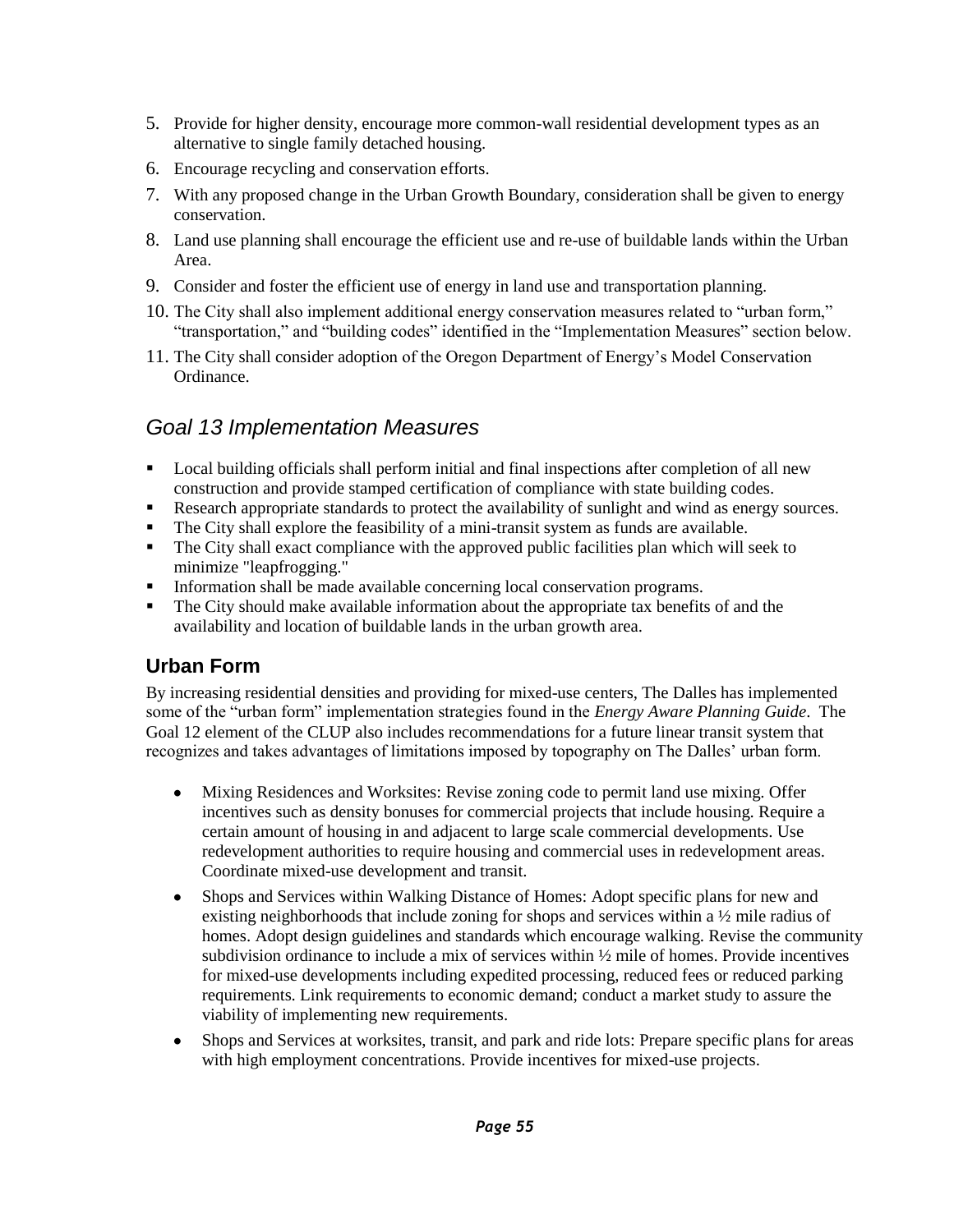- Density near transit for Housing and Jobs: Provide increased pedestrian, bicycle and transit  $\bullet$ access.
- Diverse and Compact Housing: Develop zoning codes, subdivision ordinances and development plans that allow for a mixture of housing types within an area. Reduce lot size, setback, frontage and/or yard requirements. Allow zero-lot-line (ZLL) zoning to increase dwelling unit density. Adopt an Accessory Dwelling Unit ordinance. Allow attached housing units and multi-family units.

## **Transportation**

Motor vehicle transportation accounts for 38% of Oregonians' energy use and presents the largest single source of air pollution to urban areas (DEQ, 2006). Increased per capita use of motor vehicles combined with the negative environmental impacts underscores the importance of considering transportation options as part of a larger conservation strategy. The recently adopted Transportation System Plan (TSP) implements many of the strategies described below.

- Create a City/Regional Transit Agency/System: A local/regional public transit system is the  $\bullet$ critical element in all successful transportation and energy conservation programs.
- Increase opportunities for walking and bicycling: Review and revise street design standards to  $\bullet$ accommodate increased walking. Amend the subdivision ordinance to incorporate alternative transportation modes into design, including bike paths and sidewalks. Establish a bicycling education program. Provide incentives to new commercial developments to incorporate bike supportive facilities such as secure parking, showers and lockers, and/or bicycling gear.
- $\bullet$ Create an Integrated Circulation System: Develop guidelines for streets, paths and sidewalks to include bike and pedestrian friendly design standards for sidewalks and bike lanes throughout system. Incorporate new plans with the Transportation System Plan and Parks Plan to encourage greater connectivity. Provide new connections in critical areas.
- Design for Transit Access: Improve existing standards to make transit more convenient, safe  $\bullet$ and enjoyable. Require developers to build transit stops identified by the transit agency. Integrate transit access, pedestrian and bicycle concerns into the master planning process as a goal and/or objective.
- $\bullet$ Private Employer Programs: such as the Oregon Department of Environmental Quality's (DEQ) Employee Commute Options program (ECO). This program provides strategies to support alternative employee commuting as required under the US EPA guidelines for air quality nonattainment in the Portland Metro area. Although many of the strategies are designed for major metropolitan areas, they are adaptable to different community sizes.
- Public agencies and their employees can create the example for forward thinking conservation policies: These include reducing employee commute trips by offering to subsidize bicycling and walking, creating a vanpool or carshare program, offer alternative work schedules and/or establish a electronic commuting (telecommuting) program.
- Vehicle Fleets: Private companies and public agencies can support energy conservation through  $\bullet$ purchasing fuel efficient cars including hybrids, purchasing domestically produced biodiesel and ethanol fuel blends, running liquid natural gas (LNG) or the renewable compressed biomethane (CBM) as fuels.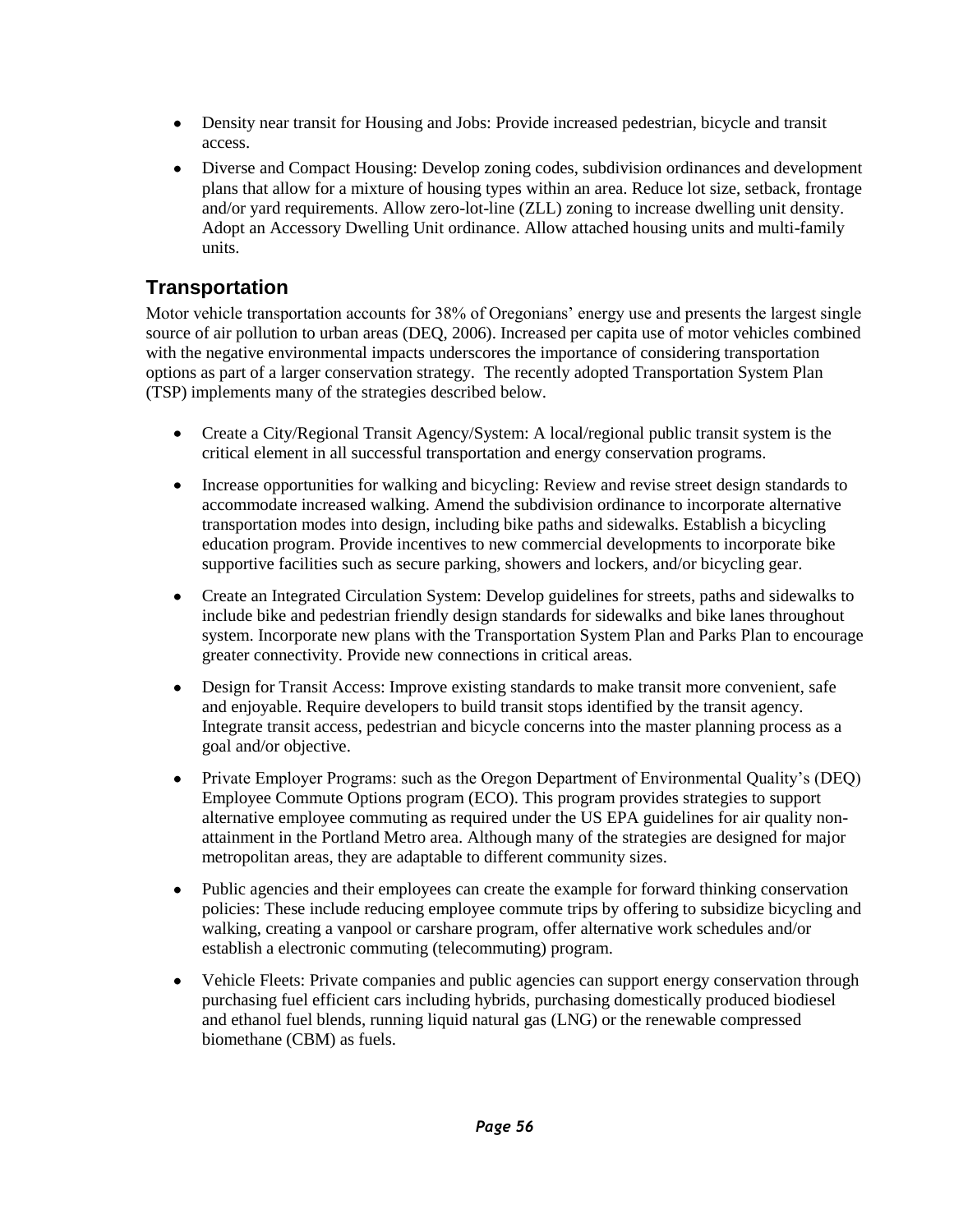# **Building Codes**

The State of Oregon Building Code mandates a variety of energy efficiency requirements that new construction must meet. This existing code can be strengthened through the local adoptions of retrofit ordinance for residences and commercial buildings.

- Actively enforce building codes that provide increased efficiencies.
- Consider financial incentives for developers to exceed the state building codes.
- Consider the adoption and implementation of an efficiency standard for city facilities and services, such as the LEED standards for new public buildings.

# **A Model Ordinance for Energy Projects**

In July of 2005, ODOE developed a model ordinance for siting energy projects in Oregon. This document provides planning support for communities that intend to site a small energy generation facility. The model ordinance provides specific language which a community can adopt for improved integration of local and state policies into the conditional use or special use provisions of the local code. Each model code provision is accompanied by ODOE commentary addressing applicable statewide planning goals, rules and statutes. (ODOE, 2005) This document can be accessed through the Energy Facility Siting Council's section of ODOE's website.

[\(http://egov.oregon.gov/ENERGY/SITING/local.shtml\)](http://egov.oregon.gov/ENERGY/SITING/local.shtml).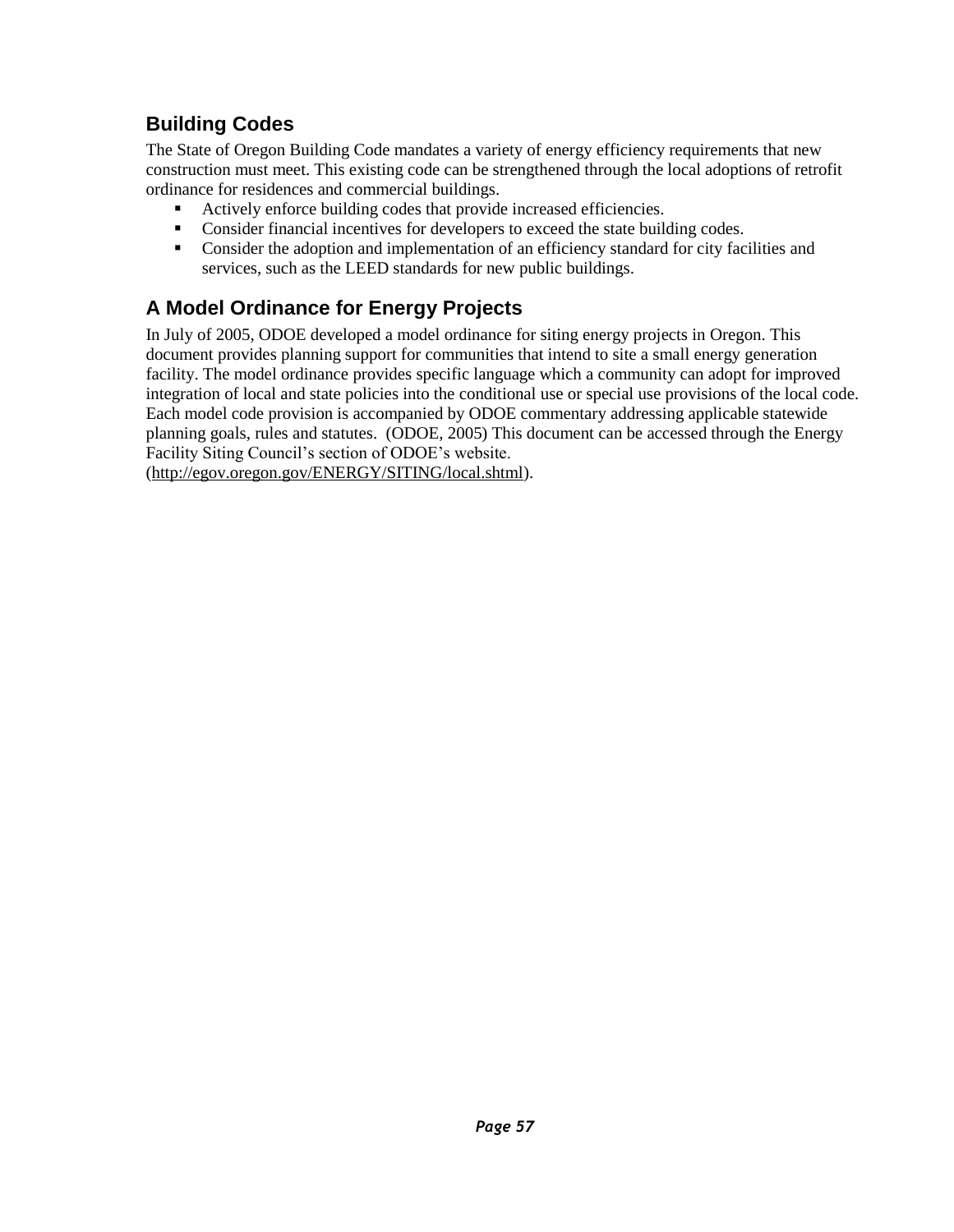# GOAL #14: URBANIZATION

## *The Urban Growth Boundary (UGB)*

Statewide Planning Goal 14 requires that The Dalles and Wasco County jointly adopt a 20-year urban growth boundary (UGB) that defines where urban services will be provided to serve existing and planned urban development. Urban services cannot be extended outside the UGB to serve rural land. Thus, the UGB defines where urban growth can occur, and where it cannot. The UGB separates urban from rural land.

The "need" section of Goal 14 requires that the UGB must be large enough to accommodate population and employment growth needs (including parks and schools) for the 20-year planning period:

*Establishment and change of urban growth boundaries shall be based on the following: (1) Demonstrated need to accommodate long range urban population, consistent with a 20-year population forecast coordinated with affected local governments; and (2) Demonstrated need for housing, employment opportunities, livability or uses such as public facilities, streets and roads, schools, parks or open space. In determining need, local government may specify characteristics, such as parcel size, topography or proximity, necessary for land to be suitable for an identified need.* 

The "location" section of Goal 14 sets forth criteria for determining the direction of urban growth:

*The location of the urban growth boundary and changes to the boundary shall be determined by evaluating alternative boundary locations consistent with ORS 197.298 and with consideration of the following factors:*

- *(1) Efficient accommodation of identified land needs*
- *(2) Orderly and economic provision of public facilities and services;*
- *(3) Comparative environmental, energy, economic and social consequences; and*
- *(4) Compatibility of the proposed urban uses with nearby agricultural and forest activities occurring on farm and forest land outside the UGB.*

When a UGB is expanded, the City must show how land within the UGB can be developed at urban densities and served efficiently with sanitary sewer, water, storm drainage and transportation facilities. The City must also consider economic, social, environmental and energy consequences of alternative growth options. ORS 197.298 requires all cities in Oregon to include rural residential areas before moving into farm and forest resource land, and to include lower value resource areas (such as grazing land without irrigation) before bringing in higher value resource areas (such as irrigated cherry orchards). Thus, the locational criteria in Goal 14 require a comparative evaluation of potential UGB expansion areas that can reasonably be expected to meet identified needs.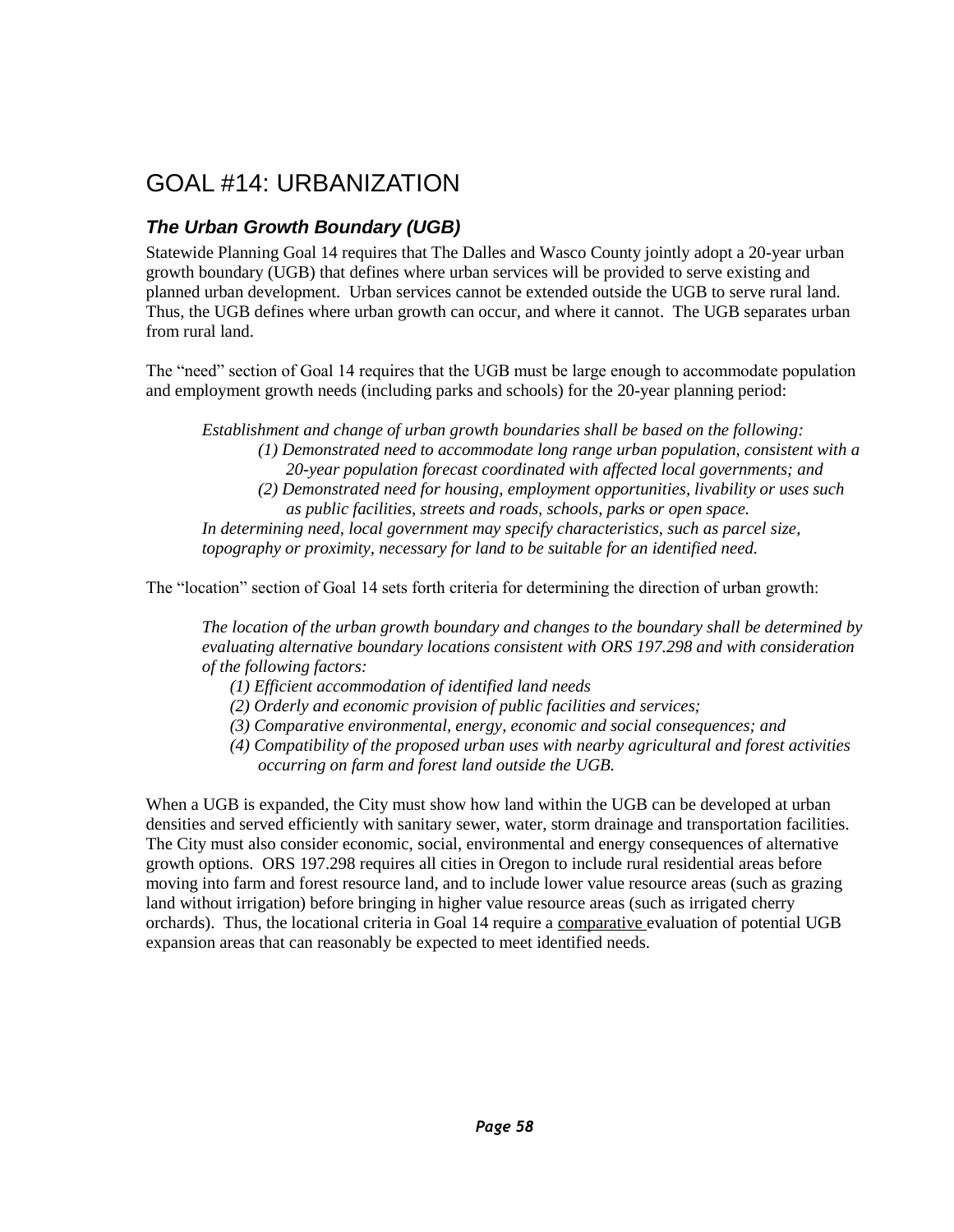# *The National Scenic Area Act (NSAA)*

The Columbia Gorge Commission has adopted standards for the review of "minor amendments" to areas with "urban exempt" status under the National Scenic Area Act (NSAA). These standards mirror Goal 14 need and location requirements, but emphasize protection of scenic areas within the Columbia Gorge NSAA boundary. However, the Gorge Commission has not adopted clear and objective standards for "minor amendments" to UGBs within the NSAA boundary. As a result, the City's UGB amendment process has been put on indefinite hold. In the meantime, the City is committed to working with the Department of Land Conservation and Development, Gorge Commission staff, and participating Native American tribes in the preparation of scenic, natural area and cultural resource studies necessary to demonstrate compliance with the NSAA.

# *Background*

The Year 2006 UGB established with The Dalles' 1982 Comprehensive Plan has met the City's growth needs with only minor amendments. The City established new goals, policies, and implementation measures with the adoption of the 1993 Comprehensive Land Use Plan update and the 1998 Land Use and Development Ordinance update. These plan and LUDO updates were specifically directed to increase the efficiency of land use within the UGB. This was done to demonstrate that the City was doing everything it could to use its land resource base in the most efficient way possible, anticipating that an UGB expansion was at some point going to be necessary. Now, after 24 years of growth, The Dalles has relatively little remaining buildable lands within the existing UGB. The 2006 UGB has approximately 7.3 square miles: of this, 69% (5.0 square miles) are developed for urban uses, and 21% (1.6 square miles) are unbuildable due to steep slopes and water features, leaving about 10% (less than 1 square mile) available to meet residential, public / semi-public, and employment needs.

Volume II of The Dalles Comprehensive Plan includes the following documents that commit the City and increasing densities within the existing UGB and which justify the need for additional land within The Dalles UGB to meet identified 20-year needs:

- *Population Forecast for The Dalles* (ECONorthwest, 2006)
- *Population Forecast, City of The Dalles Transportation System Plan*, David Evans and Associates, 1993.
- *City of The Dalles Economic Opportunities Analysis* (ECONorthwest, 2011)
- *City of The Dalles Housing Needs Analysis* (Winterbrook Planning, 2006)
- *Buildable Lands Inventory Methods and Maps for The Dalles UGB and URA* (Winterbrook Planning and the City of The Dalles, 2006)
- *Goal 13 Energy and Land Use Analysis* (ECONorthwest, 2006)

Table 14-1 compares demonstrated need for buildable land in acres through the Year 2026 with the supply of buildable land within the 2006 (existing) UGB. To meet Year 2026 land needs, The Dalles should expand the UGB by approximately 2/3 of a square mile of buildable land. This amounts to about 8% of the land area within the Year 2006 UGB. *However*, the City recognizes that compliance with the NSAA is also required for a successful UGB amendment. Therefore, prior to pursuing UGB expansion, the City is committed to conducting a series of studies necessary to document compliance with the NSAA in 2010-11.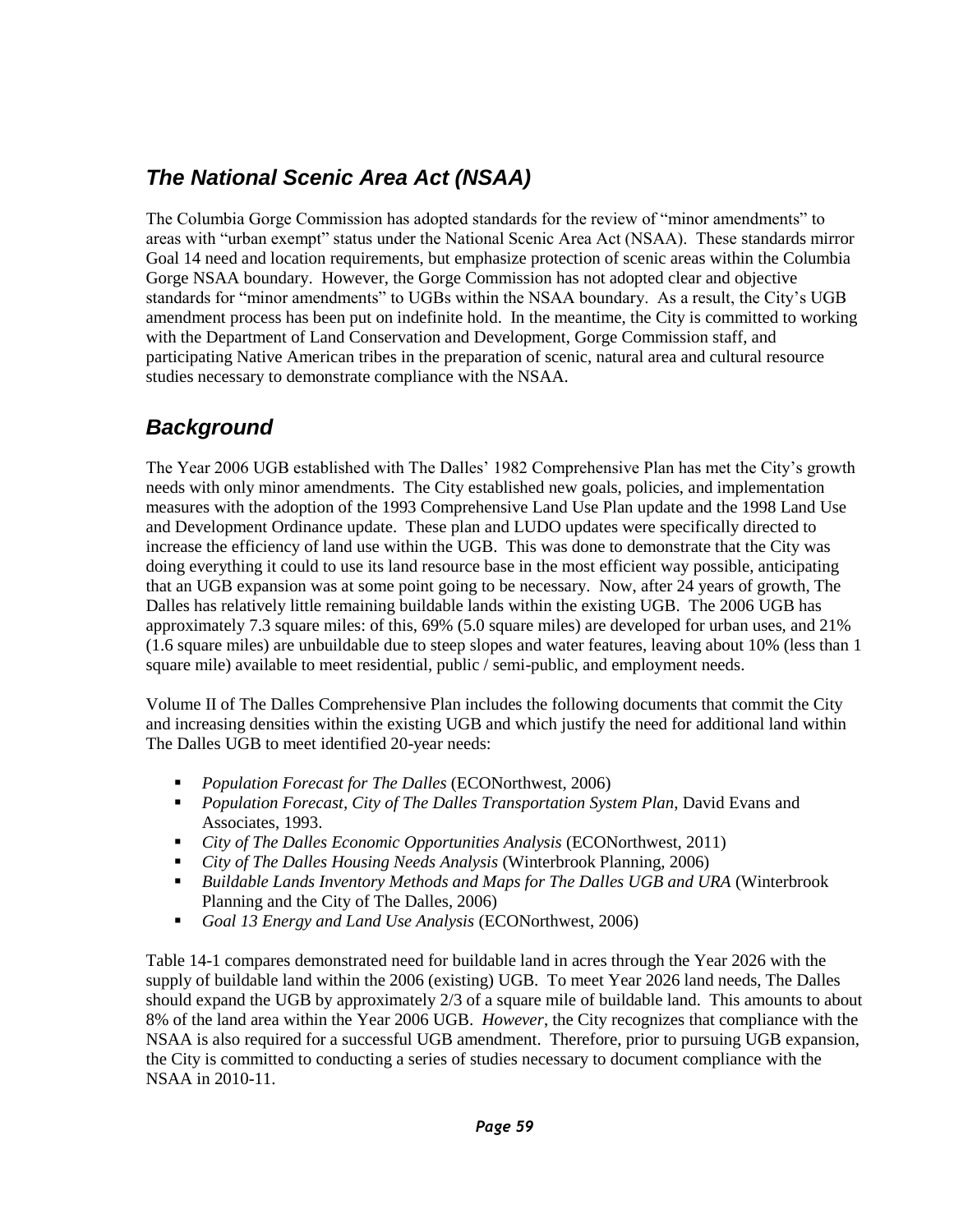| <b>Plan Designation</b>            | 2006 Supply<br>Acres) | <b>2026 Need</b><br>(Gross Buildable (Gross Buildable<br>Acres) | <b>Surplus</b><br>(Deficit) |
|------------------------------------|-----------------------|-----------------------------------------------------------------|-----------------------------|
| Residential & Public / Semi-Public | 348                   | 870                                                             | (522)                       |
| Industrial & Commercial*           | 393                   | 282                                                             | 111                         |
| <b>Total</b>                       | 741                   | 1.152                                                           | (411)                       |

#### **Table 14-1. Year 2026 Land Needs and Year 2006 Buildable Land Supply**

 $*$ Industrial and commercial land supply may be reduced with  $LWI<sup>5</sup>$ 

## *Future Urban Growth Boundary Expansion*

The City's growth is constrained by topographic features. The Dalles was originally sited on a bench on a bend in the Columbia River. The bench is confined by steep slopes and rimrock before reaching the fertile, irrigated plateau to the south and west. This plateau proved ideal for growing cherries – an industry that is highly valued in Wasco County and protected by Statewide Planning Goal 3 (Agricultural Lands). Less valuable grazing land is found to the north in Hidden Valley. The Bonneville Power Administration owns almost a square mile of land to the east.

When The Dalles established its first UGB in 1982, growth was confined by the Columbia River (to the north and west), BPA (to the east), and cherry orchards (to the south and west). In 1982, planned growth in The Dalles did not justify expansion into lower quality agricultural soils (grazing lands) up Chenoweth Creek and into Hidden Valley to the west.

In 1986, the United States Congress adopted the Columbia River Gorge National Scenic Area Act (NSAA), which established the bi-state Columbia River Gorge Commission. Under the provisions of the NSAA, the Gorge Commission established the National Scenic Area surrounding The Dalles UGB on all sides. As intended by Congress, the Gorge Commission exempted the area within The Dalles UGB from provisions of the act.<sup>6</sup> However, a "minor amendment" to this "urban exempt area" is required for needed expansion of The Dalles UGB.

For the above reasons, The Dalles faces extraordinary topographic and administrative constraints. To ensure greater efficiency of land use (and thereby reduce the land area added to the 2006 UGB), The Dalles has taken the following measures:

Planned residential densities have increased from  $5.0<sup>7</sup>$  to 5.6 dwelling units per gross buildable acre (or 7 units per net buildable acre).

 $\overline{a}$ Since this employment lands inventory was completed, potential wetlands have been discovered that may have the effect of reducing the supply of suitable commercial and industrial land within The Dalles UGB. The City is committed to completing a local wetlands inventory (LWI) over the next several years to determine more accurately the supply of suitable employment land with The Dalles UGB. If the supply of suitable employment land falls below the 20-year need as identified in The Dalles EOA, the City will take steps to ensure an adequate supply of suitable employment land, including possible UGB amendments.

<sup>&</sup>lt;sup>6</sup> Due to apparent mapping errors, small areas at the edge of The Dalles UGB were not given urban exempt status, and therefore have been required to comply with NSAA scenic standards. This error is being corrected as part of the 2006-07 UGB amendment process.

 $7$  Actual development densities observed in The Dalles from 2001-2005.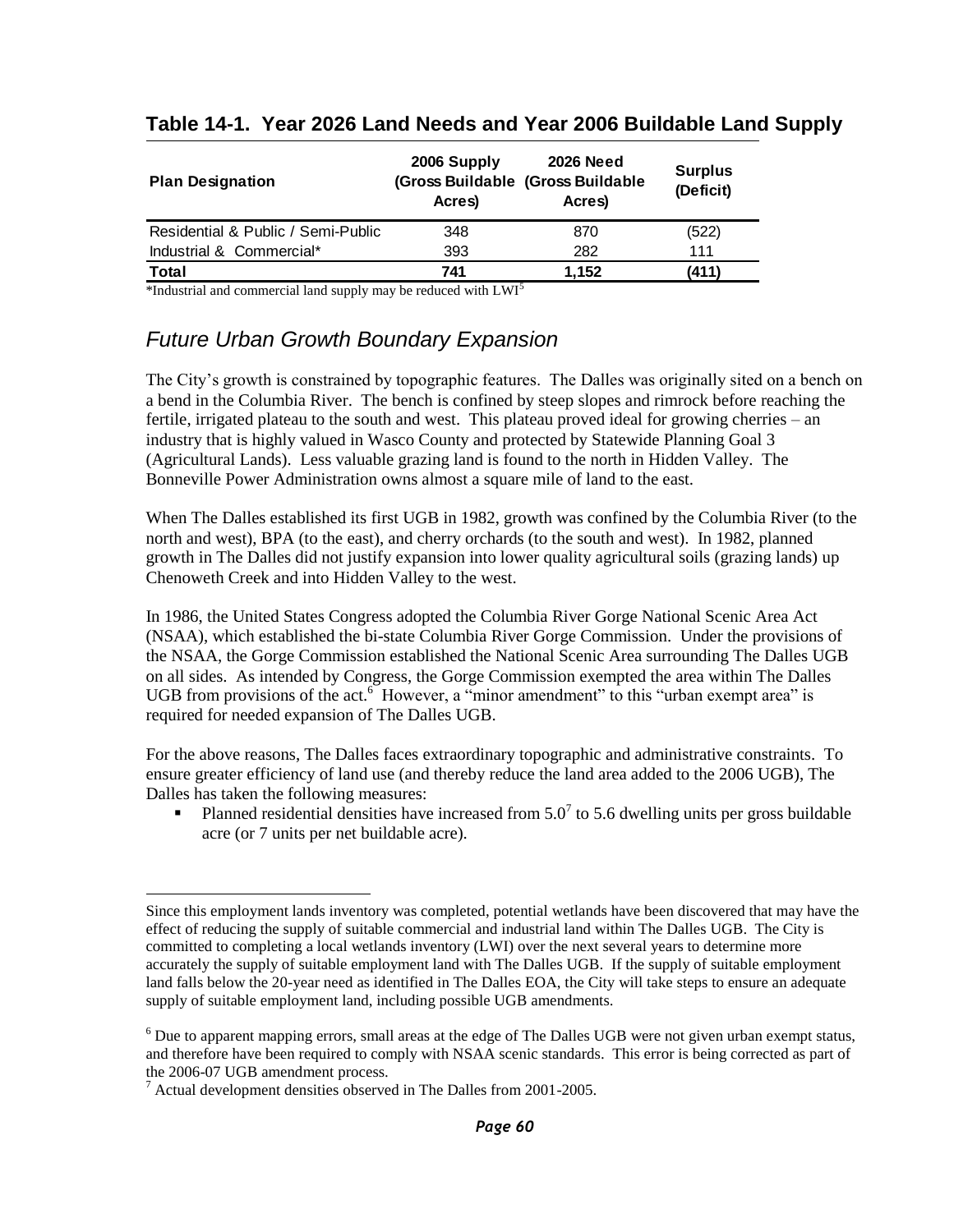- To accomplish this objective, the City has amended its residential zoning districts to allow automatic density transfer, a greater variety of housing types, and minimum densities.
- Rather than meeting large-site industrial needs in "green field" areas to the north, the City has relied on largely on redevelopment of the Northwest Aluminum site.
- Some commercial needs are met in neighborhood centers located within the existing UGB.
- The City established new goals, policies, and implementation measures with the adoption of the 1993 Comprehensive Land Use Plan update and the 1998 Land Use and Development Ordinance update. These Plan and LUDO updates were specifically directed to increase the efficiency of land use within the UGB.

## *Urbanization Goal*

- $\triangleright$  To adopt an urban growth boundary (UGB) which assures that adequate vacant buildable land is available for all uses to the year 2026. This goal has been put on hold pending completion of studies demonstrating compliance with the NSAA.
- $\triangleright$  To coordinate with Wasco County in order to manage the urban growth boundary and the conversion of land within the boundary for urban uses.
- $\triangleright$  To provide for the orderly and efficient provision of public facilities and services.
- $\triangleright$  To encourage development in areas already served by major public facilities before extending services to unserved areas.
- $\triangleright$  To plan for future growth opportunities recognizing the limitations imposed by the Columbia Gorge National Scenic Area Act (NSAA).
- $\triangleright$  To establish at some point in the future an Urban Growth Boundary (UGB) consistent with state statute and as interpreted by OAR Chapter 660, Division 024.

# *Goal 14 Policies*

- 1. Adopt as part of this Plan the urban growth boundary shown on the Land Use Plan map.
- 2. Conduct a review of the Urban Growth Boundary at least every two years. This review shall include analysis of the following factors, and others as appropriate.
	- a. Determine the amount of buildable land which will be serviced in the near future within the Urban Growth Boundary.
	- b. Estimate of the average acreage in the serviced and non- serviced categories that was available on the market in the past year.
	- c. Review of the impact of the Urban Growth Boundary on land costs by comparing land values inside of and outside of the Urban Growth Boundary.
	- d. Evaluation of any major population increases or shifts which may affect Urban Growth Boundary location.
	- e. Review the factors in L.C.D.C. Goal #14 to assure continued compliance.
- 3. Recommend Urban Growth Boundary changes based on the above factors, and other, as appropriate.
- 4. Update and adopt an Urban Growth Management Agreement with Wasco County. The agreement shall outline how land within the U.G.B. will be managed and who will administer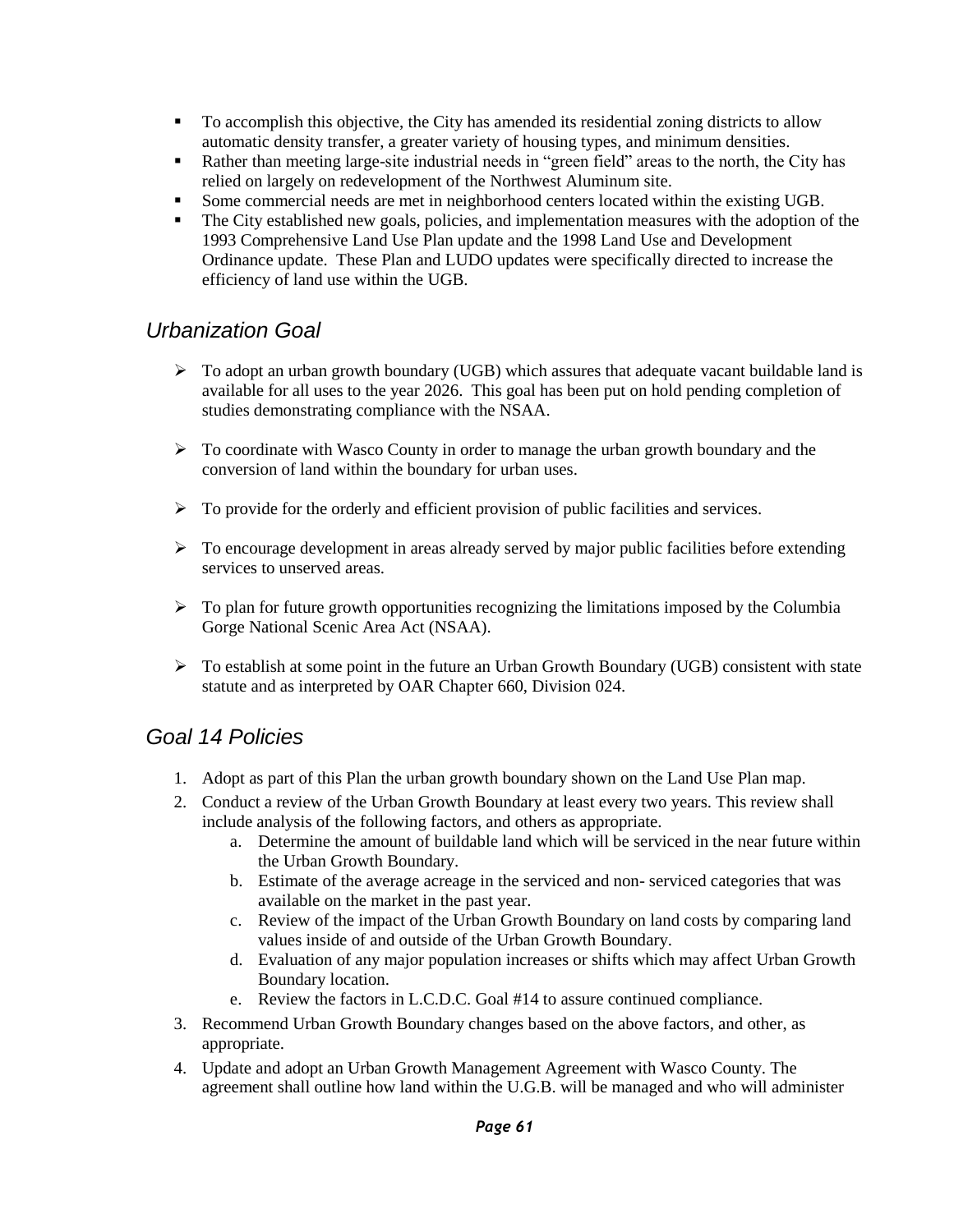land use and other decisions. The City will develop plan and zoning designations which will be adopted by Wasco County.

- 5. Changes to the Urban Growth Boundary shall be consistent with Statewide Planning Goal 14 (Urbanization), the Goal 14 Administrative Rule (OAR Chapter 660, Division 24), and the NSAA.
- 6. Encourage the orderly annexation of land within the Urban Growth Boundary to the City of The Dalles.
- 7. Adequate public utilities shall be planned or provided for, per local and State statutes, to service an area when annexation is considered. This includes, but is not limited to, storm sewers, sanitary sewer and water service.
- 8. Public facilities such as roads, water, sewer, and storm sewer will be required for development of the area in question and shall be subject to review prior to annexation and shall comply with The Dalles Transportation Systems Plan (TSP), Water Master Plan, Sewer Master Plan, and Storm Water Master Plan.
- 9. Upon annexation an official plat of the parcel(s) in question shall be filed if such document does not exist. Any plat shall be subject to review by the Planning Director, City Planning Commission and the City Council as set forth in the Subdivision Ordinance.
- 10. Conversion of urbanizable land to urban uses shall only occur upon demonstration that public facilities and services will be provided in an orderly and economic manner through the City annexation process.
- 11. Zoning of newly annexed areas shall comply with the Comprehensive Plan Land Use Map and Development Guidelines.
- 12. Property owners developing land adjacent to the UGB should anticipate potential nuisance conditions resulting from accepted farm practices conducted outside the UGB. Nuisance complaints against farm uses outside the UGB will not be pursued by the City.
- 13. The Dalles will prepare public facilities and transportation plans for the UGB and URA to once these boundaries have been established.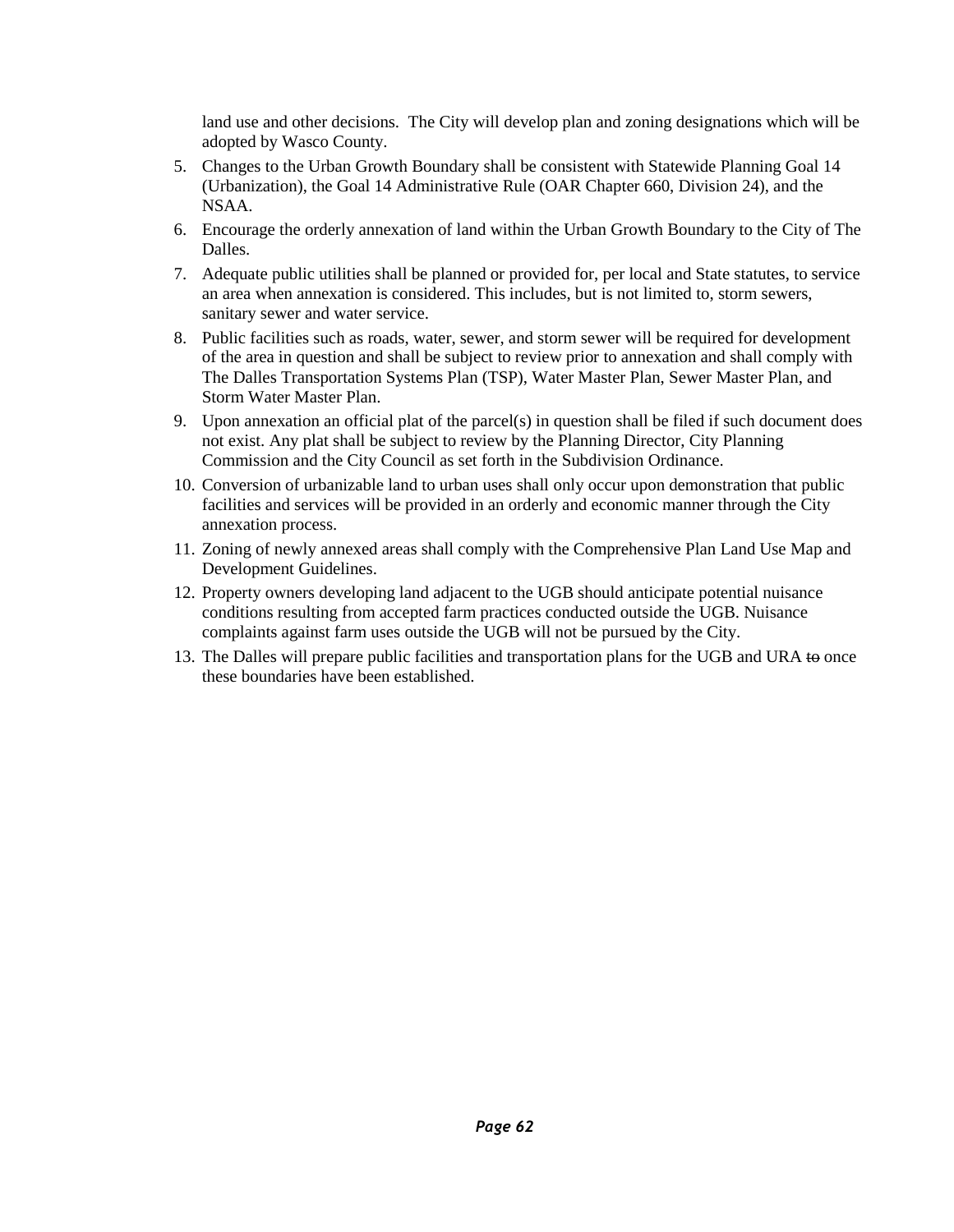# **APPENDIX A: THE DALLES COMPREHENSIVE PLAN LAND USE MAP**

Attached is a reduced copy of the Land Use Map, as adopted, at a scale of  $1" = 2000'$ . Be advised that later amendments can cause this map to become outdated. Always check with the City of The Dalles Community & Economic Development Department for the latest version of the Land Use Map.

An official copy of the original map is in the records of the Wasco County Clerk. Amendments to this map will also be on record.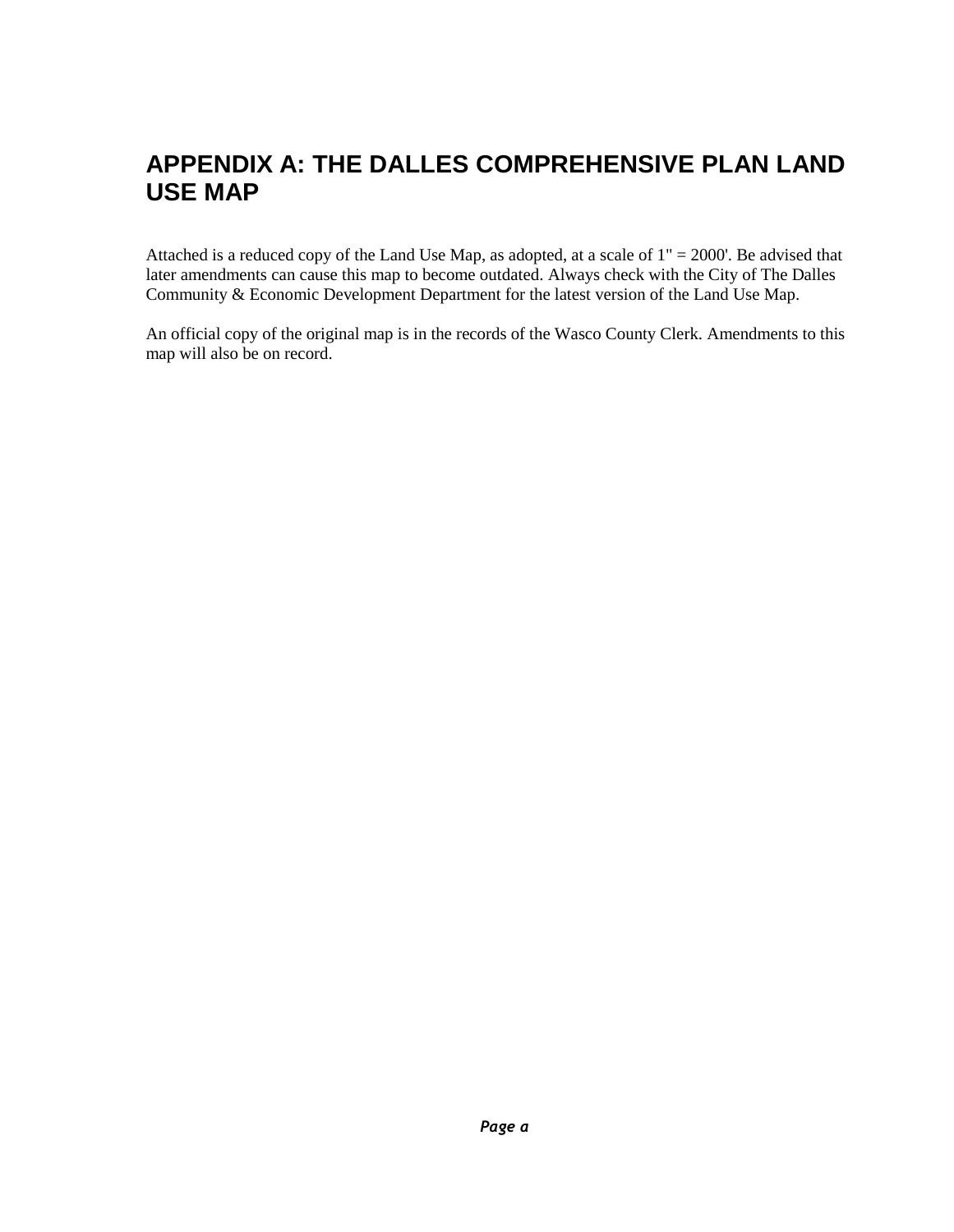# **APPENDIX B: GUIDELINES FOR LAND USE PLAN MAP CLASSIFICATIONS**

The Comprehensive Land Use Plan map is an application of the Background Studies information and the Goals and Policies for each Statewide Goal considered. This plan map is to be used for decision making related to growth, development and land use within The Dalles Urban Growth Boundary. The map shows the land use pattern as a number of broad land use classifications.

The purpose of each land use classification and symbol is defined below. Development standards are reprinted for each classification. These standards can also be found in separate Plan elements.

## *Residential Designations*

The Dalles Comprehensive Land Use Plan includes three residential plan designations:

- Low Density Residential (3-6 units per gross acre)
- Medium Density Residential (7-17 units per gross acre)
- High Density Residential (17-25 units per gross acre)  $\bullet$

The Neighborhood Center is a "Mixed Use" overlay district that may be applied to areas with a Residential designation.

In addition to complying with the Goal 10 element of this plan, the following criteria shall be applied to applications for residential comprehensive plan amendments and zone changes.

### **Low Density Residential**

Purpose: To provide areas needed to meet present and future housing needs where the predominant housing type is single family residential. The density range for the low density residential district is 3-6 units/gross acre.

#### **Low Density Residential Standards**

- o Single-family zones shall be in those areas designated Low Density Residential on the Comprehensive Plan map.
- o Adequate water and sanitation shall be available without exception.
- o Building in areas of active geologic hazard shall be permitted only after a report has been submitted by a qualified person, as determined by the Planning Director. The report shall include a description of the hazard and all mitigating measures to be included in the building design. (See Goal #7, Natural Hazards.)
- o Unless supported by a qualified geologist, single family residential homes must not be located in areas of active geologic hazard or on lots with slopes exceeding 20%.
- o Manufactured home residences shall be subject to site design standards set forth in the City Ordinance addressing the same.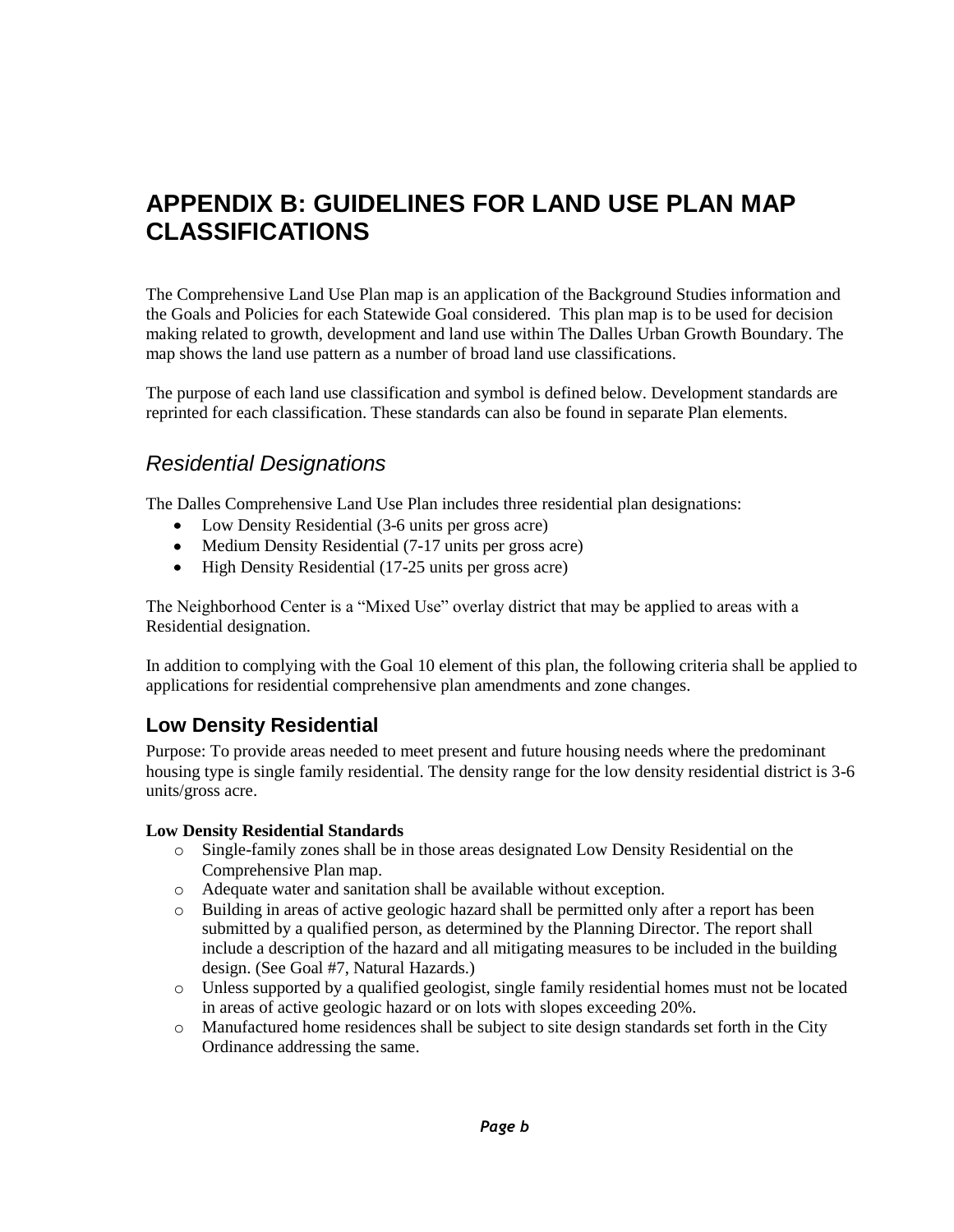#### Medium Density Residential

Purpose: To provide land needed to meet present and future needs for mobile homes on individual lots and mobile home parks. The density range for the mobile home residential district is **7**-17 units/gross acre.

#### **Medium Density Residential Standards**

- o Small lot single family, manufactured home parks and row homes shall be in those areas designated Medium Density Residential on the Comprehensive Plan map, and shall be allowed consistent with the residential land needs analysis of this Element.
- $\circ$  In areas where row home structures are to mix with single-family residence, the building shall be designed to be compatible with surrounding properties – subject to clear and objective zoning standards.
- o Access to arterial or collector streets shall be directly available. However, structures of less than five units may be allowed on local streets if they are within 600 feet of an intersection and the street is improved by the developer to at least the width of a collector street.
- o Unless supported by a qualified geologist, row homes and manufactured dwelling parks shall not be located in areas of active geologic hazards or on lots where slopes average more than 15%.
- o Adequate sanitary sewer, storm sewer, and water lines shall be available without exception.
- o Street access to the property shall provide entrance for emergency vehicles.
- o Landscaping shall be required and maintained for row home structures and manufactured home parks.
- o Manufactured home parks shall be subject to the conditions set forth in the City Ordinance addressing the same.

#### High Density Residential

Purpose: To provide land needed to meet present and future needs for single and multi-family housing. The density range for the high/medium density residential district is 10-25 units/gross acre.

#### **High Density Residential Standards:**

- o Multi-family zones shall be in those areas designated High Density Residential on the Comprehensive Plan map, and shall be allowed consistent with the residential land needs analysis of this Element.
- $\circ$  In areas where multi-family structures are to mix with single-family residence, the multi-family building shall be designed to be compatible with surrounding properties.
- o Access to arterial or collector streets shall be directly available. However, structures of less than five units may be allowed on local streets if they are within 600 feet of an intersection and the street is improved by the developer to at least the width of a collector street.
- o Multi-family structures shall not be located in areas of active geologic hazards or on lots where slopes average more than 10%.
- o Adequate sanitary sewer, storm sewer, and water lines shall be available without exception.
- o Street access to the property shall provide entrance for emergency vehicles.
- o Landscaping shall be required and maintained for multi-family structures.

#### Neighborhood Center

Purpose: To provide for districts within residential neighborhoods where a mix of residential, commercial and neighborhood-based service uses are encouraged.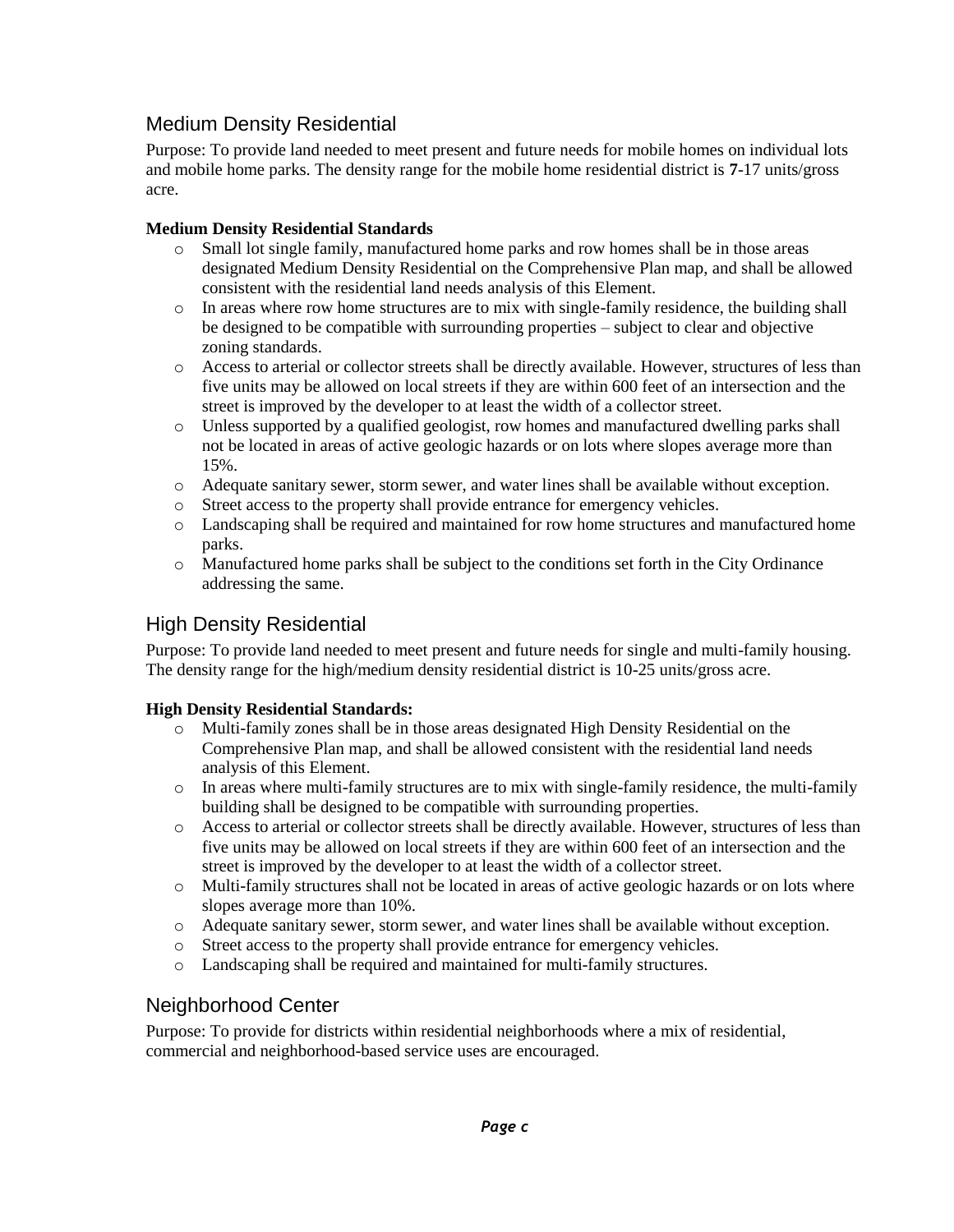### **Neighborhood Center Overlay Standards:**

- o A Neighborhood Center shall be established at those areas designated "NC" on the Land Use Plan Map. New neighborhood centers may be identified, and shall apply to parcels proximate to a neighborhood focal point, such as an intersection, with no specific area or size limitations provided that the boundaries of the center are located generally along alleys or mid-block.
- o Uses permitted within a neighborhood center include all residential uses (except mobile homes), commercial uses which provide for small businesses and services which serve local residents, and public and semi-public uses like schools and libraries which function as neighborhood activity centers. (Commercial uses permitted in the Neighborhood Commercial District of The Dalles Zoning Ordinance, 1988 shall be included in the Neighborhood Center district).
- o Multiple uses are permitted within a single building or a single tax lot.
- o Development standards for a "NC" overlay zone shall be implemented. The overlay zone shall be applied to underlying residential zones.
- o Neighborhood Centers are intended to rely heavily on pedestrian traffic, thereby reducing automobile trips and related off-street parking requirements. Residential character is to be retained by allowing on-street parking where feasible and alleviating conversions of front lawns to parking lots. Rear access and parking will be encouraged. Streetscape qualities shall be enhanced through the use of pedestrian spaces with benches and street trees for shade.
- o Neighborhood Centers will serve as major transit stops when The Dalles develops a linear transit system in the future. (See Goals 12 Transportation and 13 Energy Conservation.)

# *Employment Designations*

The Dalles Comprehensive Land Use Plan includes five employment plan designations:

- $\bullet$ Commercial
- Recreation Commercial
- Industrial
- Commercial/Light Industrial
- Central Business Commercial  $\bullet$

In addition to complying with the Goal 9 element of this plan, the following criteria shall be applied to applications for comprehensive plan amendments and zone changes.

Purpose: To provide for a wide range of retail, wholesale, and service businesses to serve the needs of the marketing region in locations compatible with the best interests of the community.

#### **Standards**:

- $\bullet$ Paved, off-street parking areas shall be required of all business commensurate with the use generated by the business (Exception may be made for the Central Business District - First Street on the North, a line running parallel with and 100 feet South of the south line of Fourth Street, Liberty Street on the West, and Madison Street on the East).
- Landscaping shall be required for all new constructions or major remodeling of existing buildings subject to review by the Planning Commission.
- Utilities shall be buried or screened.  $\bullet$
- Advertising signs shall be regulated in accordance with City Ordinance.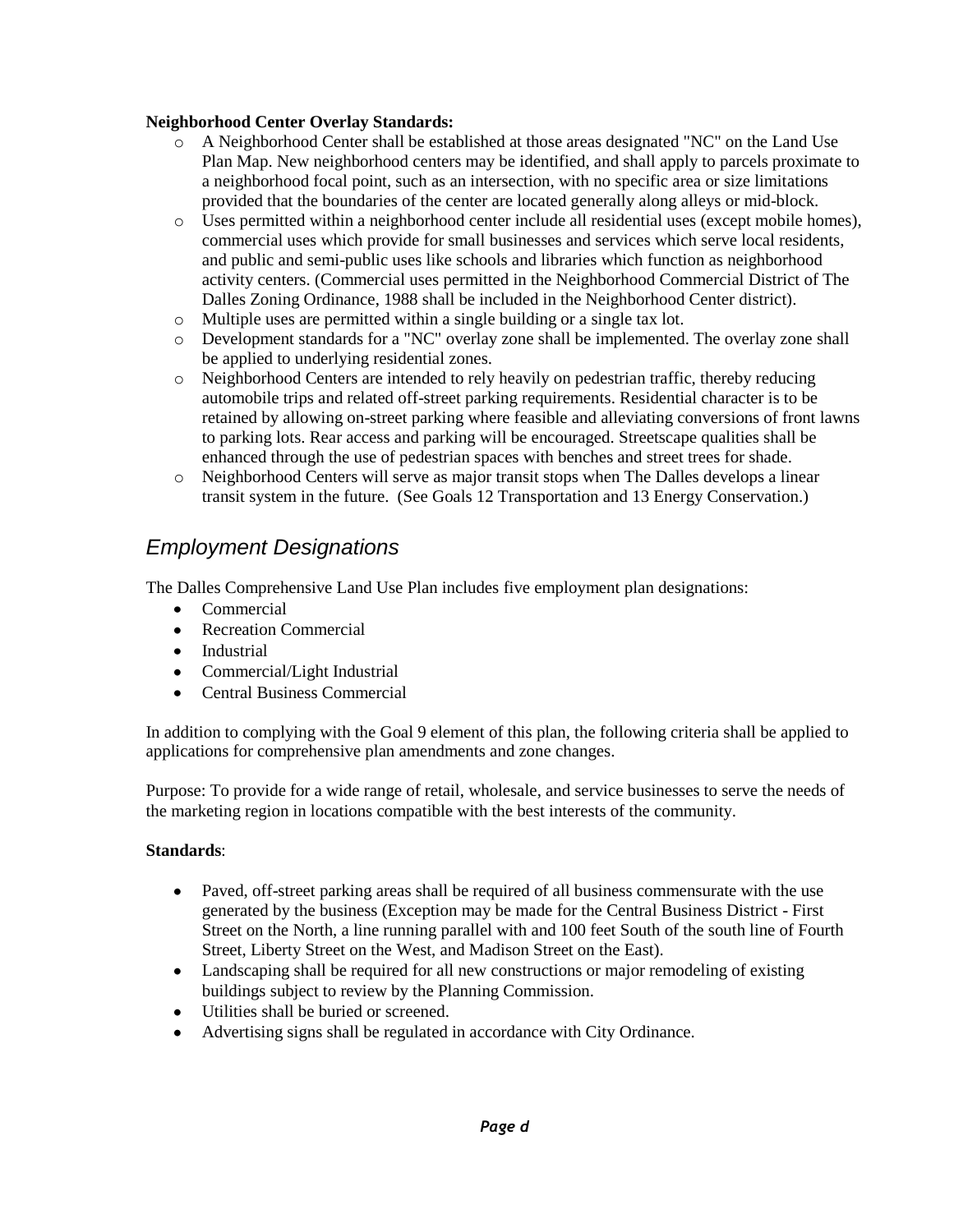### Recreational Commercial

Purpose: To provide for mixed-use business and service commercial land uses near freeway interchanges and the Columbia River which would be compatible with the natural environment of the land.

### **Policies: Policies and Implementing Measures regarding Commercial Areas are included in the Goal 9 section of this Plan.**

Standards:

- Provide for mixed-use business and service commercial areas in locations with good access to I- $\bullet$ 84, Columbia River access, and proximity to recreation and/or visitor attractions.
- Locate service/recreation areas near The Dalles Dam and near the proposed I-84 Chenoweth Interchange.
- Allowed uses include retail, service and office uses related to nearby industrial areas, and  $\bullet$ commercial uses serving the traveling public such as hotels, restaurants, conference centers and recreation facilities. Allow light industrial uses in a campus setting which are complementary to commercial and recreational uses.
- Permit uses and ensure site planning which protects and enhances the significant environmental  $\bullet$ areas located along the Columbia River and related streams and creeks.
- Prepare zoning and development standards for the service/recreation areas.
- Construct or improve water, sewer and storm drain systems as needed.  $\bullet$

### Industrial

Purpose: To establish and protect areas which provide for a variety of heavy commercial and light industrial uses which meet the public demand, fit into the pattern of development in the community. Such uses will provide for employment, a strong and diversified economic base, and an expanded taxing base in the Urban Area.

### **Policies: Policies and Implementing Measures regarding Industrial Areas are included in Goal 9 element of this Plan.**

Standards:

- New residential and large-scale retail development shall be prohibited.
- $\bullet$ Commercial uses shall support primary industrial uses identified in the EOA.
- Uses shall be of a relatively non-polluting nature.
- All Federal and State health and safety standards shall be met.  $\bullet$
- $\bullet$ All Planned Developments or Industrial Parks shall conform to City Ordinance addressing the same.
- Site Plan Review shall be conducted by the Planning Commission.
- All uses should be designed to be compatible with maintenance of the community's quality of  $\bullet$ life with a minimum of conflict between industry and other land uses.
- Large sites shall be retained to meet site requirements of targeted employment, as identified in  $\bullet$ the Economic Opportunities Analysis (EOA).